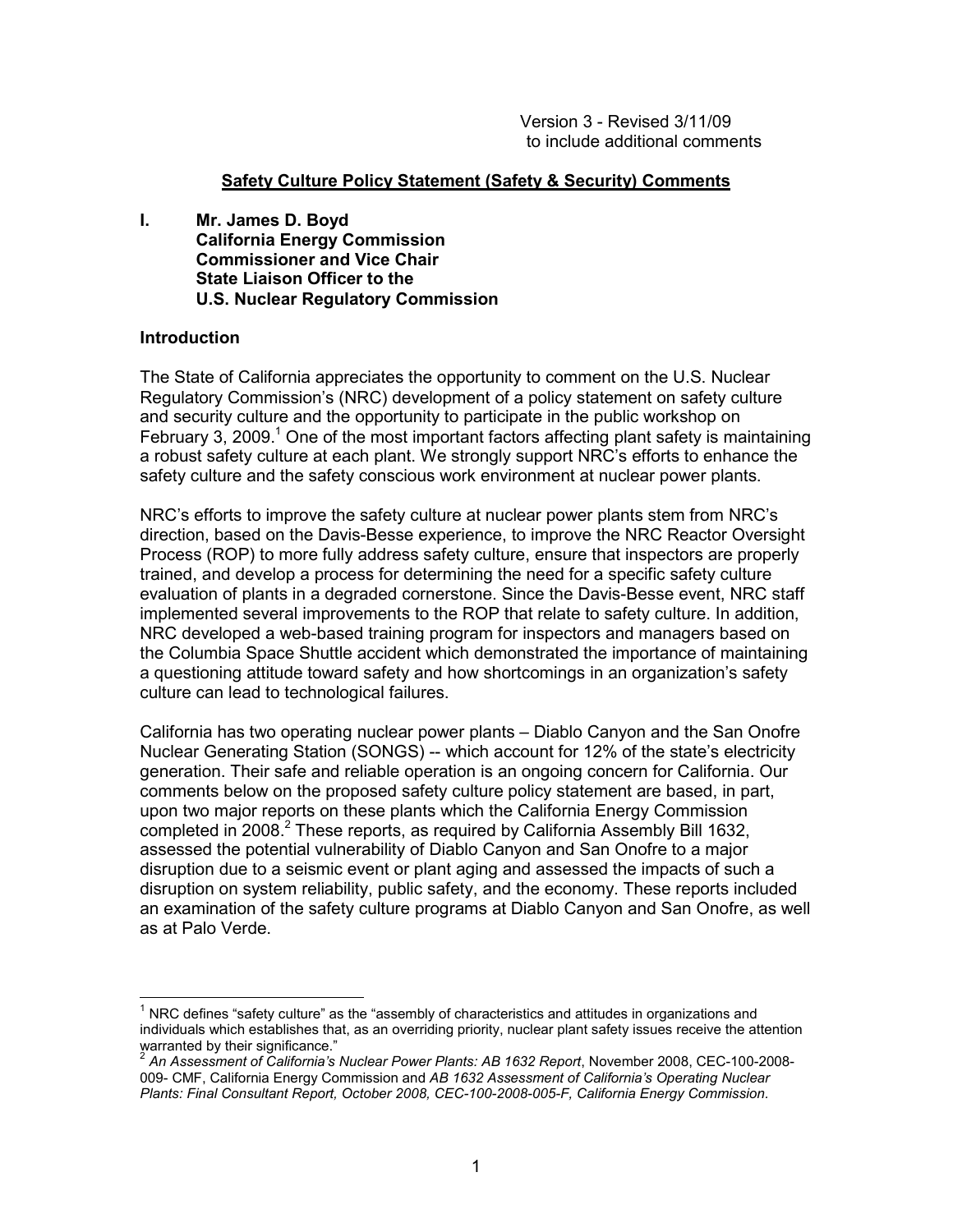#### **GENERAL COMMENTS**

#### **1. Although NRC has taken a proactive approach to improve its Reactor Oversight Process (ROP), improvements are still needed in assessing the safety culture and address shortcomings at nuclear power plants.**

NRC has improved its Reactor Oversight Process (ROP), which began in 2000, although continued efforts are needed to address shortcomings, particularly improving NRC's ability to identify and address early indications of declining plant safety performance.<sup>3</sup> NRC has undertaken a major initiative to improve its ability to address the safety culture at nuclear power plants. NRC has increased its focus on crosscutting safety issues – issues that comprise many of the elements of safety culture—and has developed new requirements under the ROP to more directly assess safety culture at poorer performing plants.' The Davis-Besse incident in 2002 (the unexpected discovery of a football-sized hole due to corrosion in the reactor vessel head) represents a significant breakdown in safety standards at all levels and exposed a failure by the NRC to assure that plants are operated safely. Just before the discovery of the damaged reactor-vessel head, the Davis-Besse plant received the highest ratings possible in the NRC ROP, with "green" ratings in all 17 performance indicators. After reviewing the Davis-Besse incident, the NRC Inspector General found that:

*"The fact that (the licensee) sought and the [NRC] staff allowed Davis-Besse to operate past December 31, 2001, without performing these inspections was driven in large part by the desire to lessen the financial impact on (the licensee) that would result in an early shutdown."4*

NRC conducted a "lessons learned" review of the Davis-Besse event and published a report with recommendations and action plans including substantive changes to the ROP and NRC's internal procedures. However, the Keystone Center's Nuclear Power Joint Fact-Finding Report in June 2007 concluded that some members of their Project Team maintained that these "lessons learned" have not addressed a fundamental weakness in the regulatory process itself regarding the inclination of some NRC staff and Commissioners "to favor the financial interests of the nuclear power industry, sometimes at the expense of public health and safety."

In addition, the NRC uses an approach that involves "cross-cutting" issues that may be hidden in a complex array of the plant "performance indicators". The concern is that NRC requires a determination of "substantive cross-cutting issues" to trigger special NRC enhanced safety culture investigations. However, there may be a single Davis-Besse-type phenomenon occurring at a plant that does not lend itself to being identified as a "substantive cross-cutting issue".

The NRC should develop clear expectations for an adequate safety culture at nuclear power plants. These NRC expectations should be supported by a strong enforcement and/or incentive program to help ensure that these expectations are being met.

 3 U.S. Government Accountability Office, "*Oversight of Nuclear Power Plant Safety Has Improved, but Refinements Are Needed*", September 2006, GAO-06-1029, p. 5. 4

 $4$  NRC Inspector General, "NRC's Regulation of Davis Besse Regarding Damage to the Reactor Vessel Head." Dec. 30, 2002. P. 23.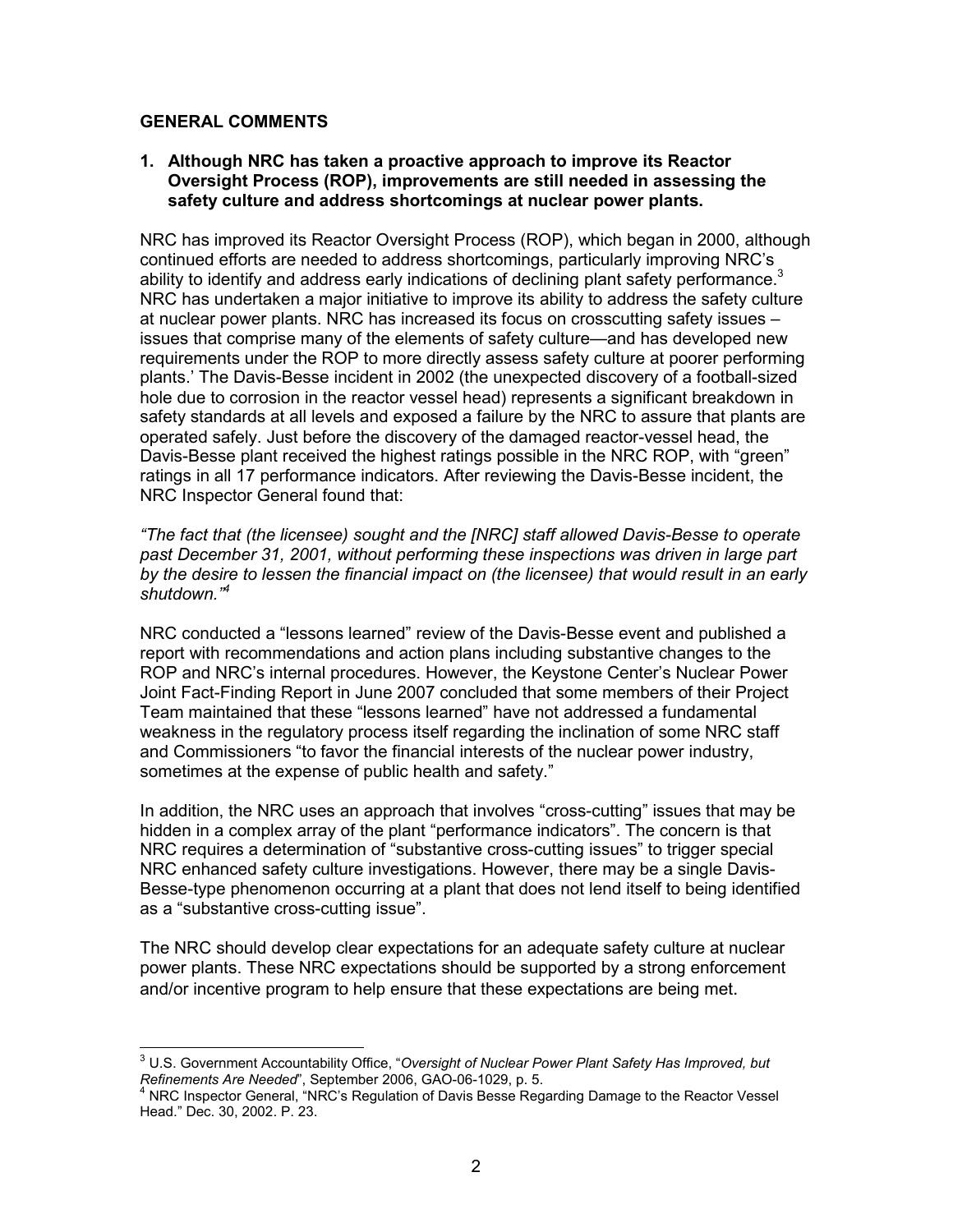Similarly, we believe that it is essential that NRC continue to evaluate the adequacy of a safety conscious work environment at plants.<sup>5</sup> The nuclear industry has proposed that sites conduct safety culture self-assessments every two years. However, we believe that safety culture assessments should be conducted at more frequent intervals than every two years. If a Davis-Besse-type phenomenon is developing at a plant that could compromise plant safety, routine and frequent assessments are necessary in order to avoid a more serious problem that might jeopardize plant safety.

#### **2. NRC's pro-active safety culture assessment at nuclear power plants should not be eliminated.**

During the public workshop on February 3, 2009, the nuclear industry and Southern California Edison proposed relying upon plant self-assessment and eliminating NRC's pro-active safety culture assessments at nuclear power plants. However, the Davis-Besse discovery in 2002, the guards found sleeping while on duty at the Peach Bottom plant in 2007, safety culture problems at plants including Palo Verde and San Onofre, and the control room operators found sleeping at the Peach Bottom plant in 1987 highlight the importance of a strong independent safety culture oversight program rather than relying on plant self-assessments.

The experience at Palo Verde indicates that safety culture issues can be very far reaching and difficult to address. The Energy Commission's 2008 report concluded that self assessment at Palo Verde was insufficient to correct safety culture issues, and that problems have persisted there for years after they were originally identified in 2004. It is not clear how effective Arizona Public Service's safety culture action plan will be at correcting the safety culture problems at Palo Verde and the Arizona Corporation Commission expects Palo Verde to remain in the Multiple/Repetitive Degraded Cornerstone category for years to come. Self assessment in some plants may be insufficient to proactively identify problems and deal with lapses in safety culture before a serious safety problem develops.

Therefore, we conclude that NRC's pro-active safety culture assessment at nuclear power plants should not be eliminated. Although we support industry's attempts to improve the self assessment process at plants, we do not agree that a self-assessment process should replace the parallel NRC process for safety culture assessments or result in NRC not performing proactive safety culture assessments. Instead, the industry self-assessment process should complement NRC oversight.

-

 $<sup>5</sup>$  NRC defines a Safety Conscious Work Environment and an environment in which employees are</sup> encouraged to raise safety concerns, are free to raise concerns both to their own management and to the NRC without fear of retaliation, where concerns are promptly reviewed, given the proper priority, and appropriately resolved, and timely feedback is provided to those raising concerns.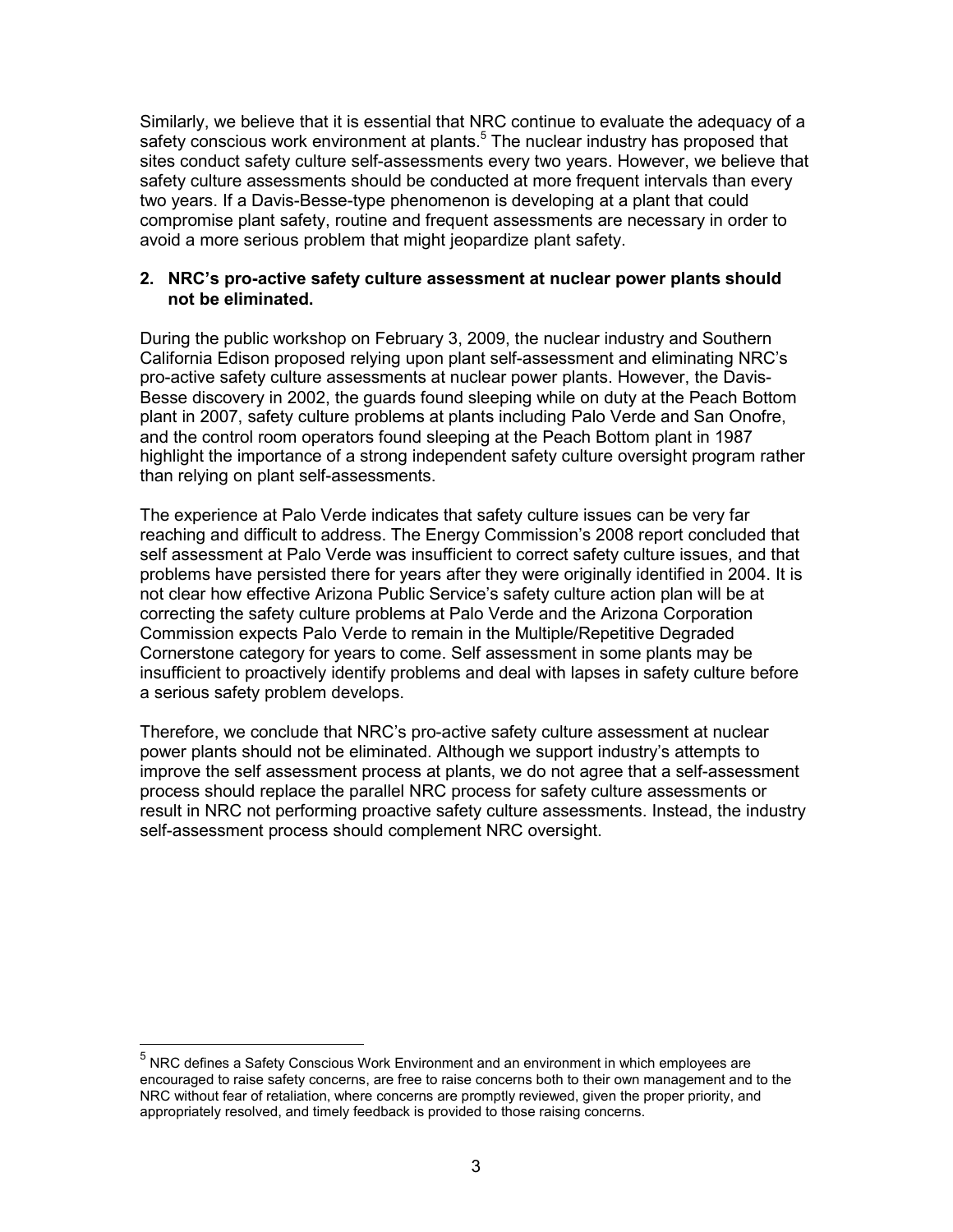#### **3. NRC should continue to strengthen oversight and assessment of the adequacy of the safety culture and safety conscious work environment at reactors.**

As reported in the Keystone Center's *Nuclear Power Joint Fact-Finding Report*, while there is agreement that a strong safety culture is necessary to ensure the protection of public health and safety, not all believe that it is strong enough at all the U.S. nuclear plants. $6$  There is some concern that there are "outlier" plants that lack a strong safety culture. Davis-Besse is cited as the example of safety culture problems due primarily to organizational and leadership issues. Much of NRC's focus is on identifying plants with poorer scores in the ROP. NRC's response is to increase the amount of inspection and evaluation (increase above the base level of 2,000 inspection hours each year) at those plants with poorer scores.

The Keystone Report concluded that there is a high degree of disagreement as to how appropriately and effectively the NRC has responded to safety issues. Although there was broad agreement as to the capability and dedication of the NRC working-level staff, there was no such agreement regarding the Commission and the senior management staff. While some of the Keystone Report Project Team believed that most Commissioners, responding in part to Congressional oversight, have emphasized industry economic and promotional interests inappropriately in relation to public protection, others believed that the NRC has made significant strides in balancing the public interest in nuclear safety with the operational interests of the industry.<sup>7</sup>

# **4. NRC should continue to strengthen its oversight of the safety culture and safety conscious work environment at California nuclear power plants.**

Although Diablo Canyon Nuclear Power Plant has not received any significant enforcement actions from the NRC since 1995, there has been an increase in safety allegations regarding Diablo Canyon. For example, the San Luis Obispo Mothers for Peace (MFP) filed an allegation in April 2008 saying that it had received information from Diablo Canyon employees reporting that workers perceive a high likelihood of managerial retaliation if they raise safety concerns. In addition, MFP alleged that workers have lost trust in the Employee Concerns group and that PG&E has skirted qualifications requirements in hiring new supervisors and managers. In December 2008, PG&E employees picketed at Diablo Canyon to call attention to what they claim are unsafe working conditions.

NRC over the past decade has issued several enforcement actions and notices of violations for operations at the San Onofre Nuclear Power Plant. Among the findings, the NRC identified crosscutting aspects of human performance, problem identification and resolution, and work practices as safety culture issues. As a result of several incidents and violations at San Onofre, there has been increasing concern about an underlying

<sup>-</sup><sup>6</sup> Keystone Center, *Nuclear Power Joint Fact-Finding Report, 2007.*<br><sup>7</sup> Examples arouided in the Kovetane Banert of the NBC inconsecries

 $7$  Examples provided in the Keystone Report of the NRC inappropriately emphasizing industry economics and promotional interest over public health included the NRC assessment of its own safety culture in 2002 which found that slightly more than half of its employees feel that it was "safe to speak up" in the NRC, an improvement from a similar survey done four years earlier. Also, former Senator Pete Domenici in his book claimed that by threatening to cut its budget by one-third during a 1998 meeting with the then NRC chair, he successfully persuaded the NRC to make changes to its regulatory approach which some consider weakened NRC safety oversight. In addition, Davis – Besse received the top rating in all 18 categories of NRC's performance owner/operator rating system just before it was discovered to have a hole in the pressure vessel head.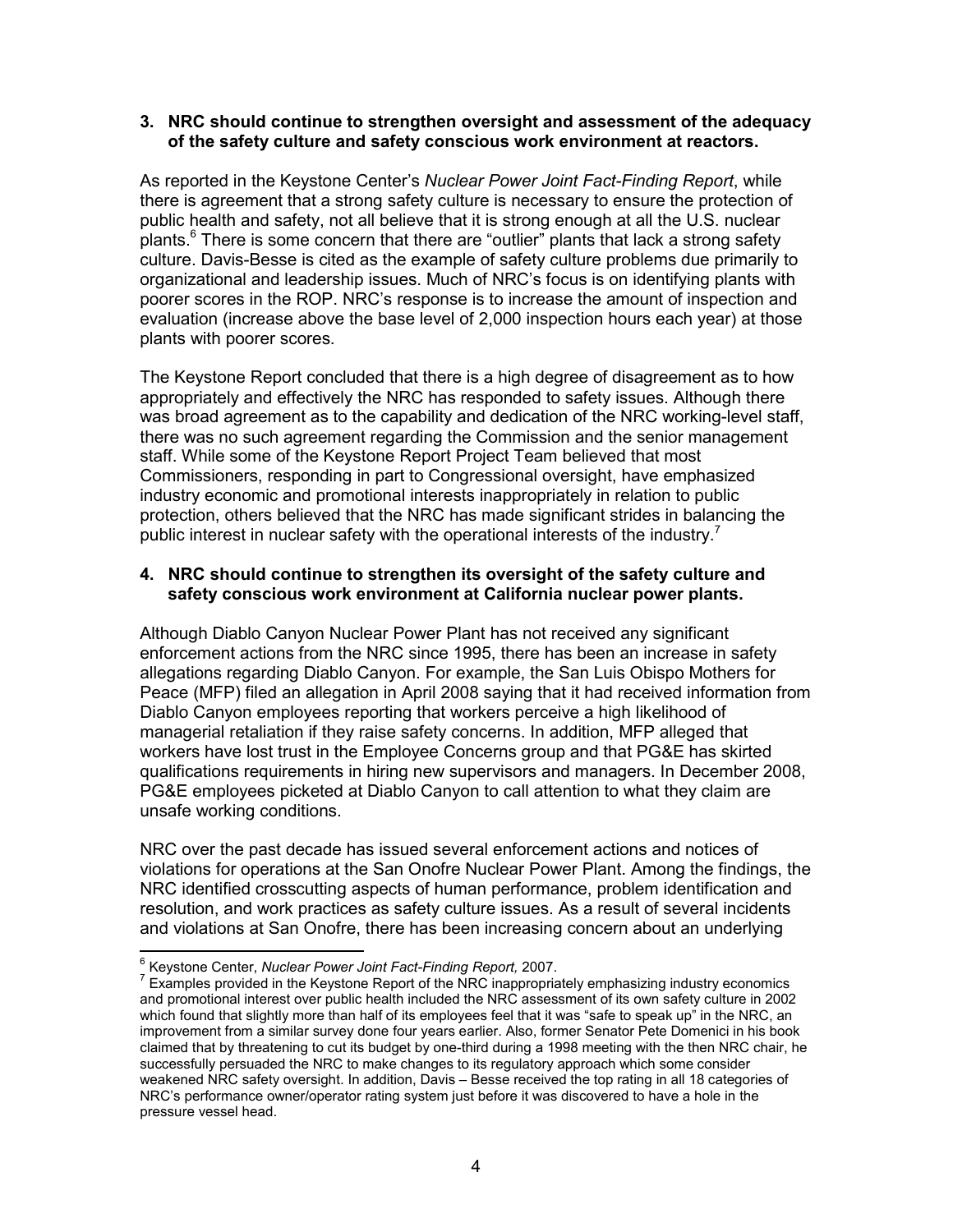problem with safety culture at SONGS. Both NRC and the Energy Commission have expressed concern to SCE regarding reports of lapses in the safety culture. In January 2008, the NRC ordered SCE to undertake a series of tasks to improve SONGS safety culture.

In September 2008, the NRC noted new instances of employees not being provided with adequate procedures or work instructions and of corrective action programs failing to address the root causes of problems. Concerned with the persistence of these problems, the NRC requested that SCE address these safety culture issues at a public meeting with the NRC.

NRC should continue to strengthen its oversight in reviewing the safety culture and the safety conscious work environment at California's nuclear power plants. This oversight should include continued NRC review and assessment of plant worker safety allegations.

#### **5. NRC oversight of security measures at commercial nuclear power plants may need improvement.**

The Government Accountability Office has posed questions about the NRC's oversight of security measures at commercial nuclear power plants. GAO found that NRC inspectors often used a process involving "non-cited violations" that may have minimized licensee attention to security problems. $8^{\circ}$  Also, NRC has no routine, centralized process for collecting, analyzing, and disseminating security-inspection findings that may be common to other plants. GAO noted potential issues in NRC security inspections; for example, a lapse in the protection of information about the planned scenario for a mock attack may have given the plant's security officers knowledge that allowed them to perform better than they otherwise would have.<sup>9</sup>

NRC Commissioner Gregory Jaczko noted his concern that NRC has not yet completed a rulemaking to add new security requirements for nuclear power plants.<sup>10</sup> We concur that it is important that this rulemaking be completed to strengthen security requirements for currently operating reactors and new reactors.

#### **6. Safety culture assessments should be a major component of plant license renewal reviews and evaluations.**

NRC plant license renewal reviews currently emphasize the hardware and equipment of a plant and whether plant components, that are subject to age-related degradation, can continue to operate safely for an additional 20 years with license extension. We believe that the safety culture at a plant, the safety conscious work environment, and the adequacy of plant maintenance programs are also critical to the safe and reliable operation of a plant for an additional 20 years. Therefore, an evaluation of the adequacy of a plant's safety culture and safety conscious work environment should be included in license renewal reviews.

 8 See Nuclear Regulatory Commission: Oversight of Nuclear Power Plant Safety Has Improved, But Refinements are Needed. September 2006. GAO-06-1029.

<sup>9</sup> http://www.gao.gov/new.items/d06388.pdf

 $10$  Testimony before the Senate Committee on Environment and Public Works, Subcommittee on Clean Air and Nuclear Safety, February 28, 2008.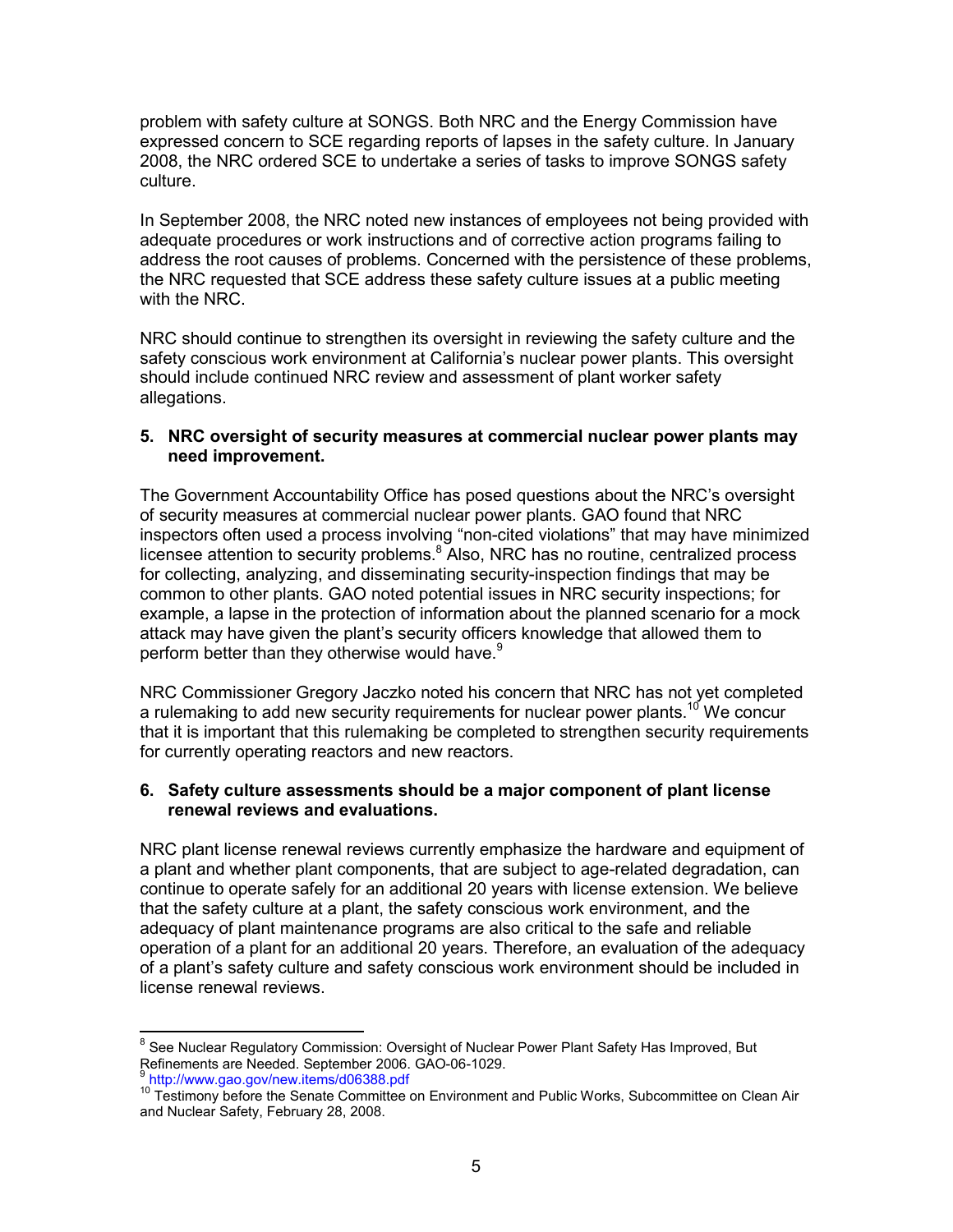In its *2008 Integrated Energy Policy Report*, the Energy Commission recommended that the California utilities' license renewal feasibility studies for the California Public Utilities Commission should address the adequacy of the plants' maintenance programs and safety cultures.<sup>11</sup> In addition, in light of the critical importance of the safety culture at nuclear power plants to help ensure their safe and reliable operation, the Energy Commission has asked the utilities to report to the Energy Commission on their safety culture programs as part of the Energy Commission's 2009 Integrated Energy Report process.

# **ANSWERS TO SPECIFIC QUESTIONS**

*1. How should the Commission communicate a common understanding of the components of safety/security culture?* 

The NRC should provide clear guidelines and expectations for the safety/security culture at nuclear power plants and for safety/security culture assessments. The Resident Inspector, to the extent these guidelines provide more detail than current inspector guidelines, should include them as a component of his/her inspections and oversight at the plant. The plant owner/operator should be required to follow these guidelines and meet NRC's safety culture and security culture expectations.

*2. Should there be new regulatory requirements specifically addressing safety culture? If so, please explain. Or, how should safety culture insights to be used, e.g., to inform regulatory response to findings or violations within existing requirements?* 

Yes. The NRC should clearly describe in new regulatory requirements its safety culture and safety conscious work environment expectations for power plants and explain how a plant's performance in meeting these expectations will be evaluated and enforced.

In addition, new regulatory requirements should address nuclear plant license renewal reviews. NRC should require a thorough evaluation of a plant's safety culture and safety conscious work environment during plant license renewal reviews. Currently plant license reviews focus on plant hardware and equipment and age-related plant component degradation. However, the adequacy of a plant's safety culture is also a significant factor in determining whether a plant can safely operate an additional 20 years.

*3. Given the range of NRC licensees and certificate holders, how can the Commission best communicate its expectations regarding the scope of programs and processes to address safety/culture in a manner that appropriately considers the different licensee and certificate holders environment?* 

Similar to NRC's post-9/11 security directives that were issued by each general licensee category, NRC might consider issuing enhanced safety culture and security culture expectations and directives to each major licensee category.

<sup>-</sup>11 California Energy Commission 2008, *2008 Integrated Energy Policy Report Update*, , CEC-100-2009-008- CNF,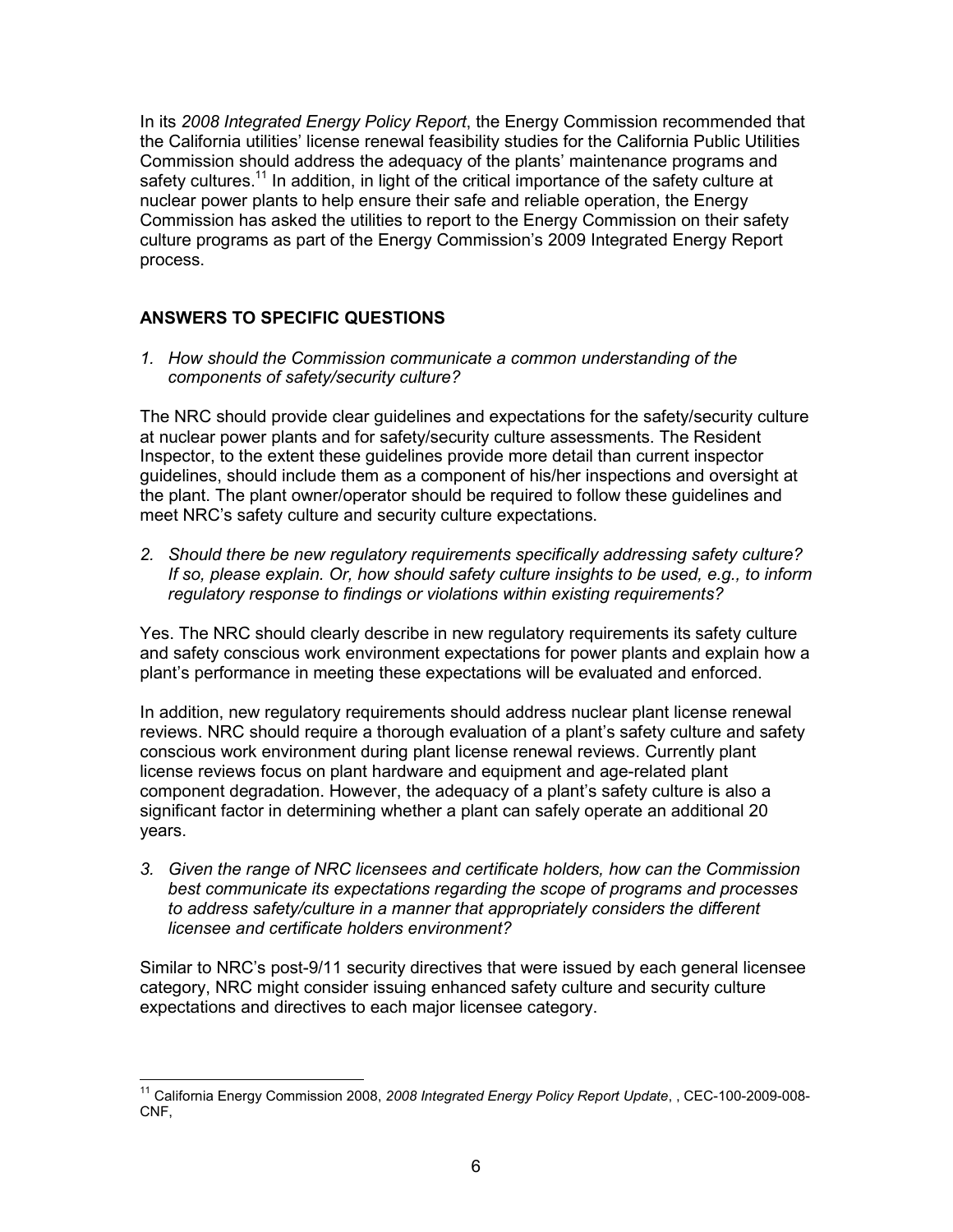- *4. In the following situations the NRC may/or will request a licensee to perform a safety culture assessment (licensee self-assessment, independent assessment, or a thirdparty assessment):* 
	- *a. The same substantive cross-cutting issue had been identified in three consecutive assessment letters (generated from assessments conducted at 6 month intervals);*
	- *b. A 95002 inspection (inspection for One Degraded Cornerstone or Any Three White Inputs in a Strategic Performance Area) that confirmed the licensee had not identified a safety culture component that either caused or significantly contributed to the risk-significant performance issue that resulted in the supplemental inspection.*
	- *c. A plant enters Column 4 of the Action Matrix.*

 *Under what other situations should the NRC consider requesting that a licensee perform a safety culture assessment?* 

NRC should require safety culture assessments as part of license renewal applications and evaluations.

5. *What additional safety culture related ROP changes could help the NRC to improve the focus of NRC and licensee attention on site safety culture issues?* 

NRC should include in the ROP specific safety culture and security culture directives and expectations for nuclear power plants including how periodic reviews will be performed and how these expectations will be encouraged through incentives and/or penalties.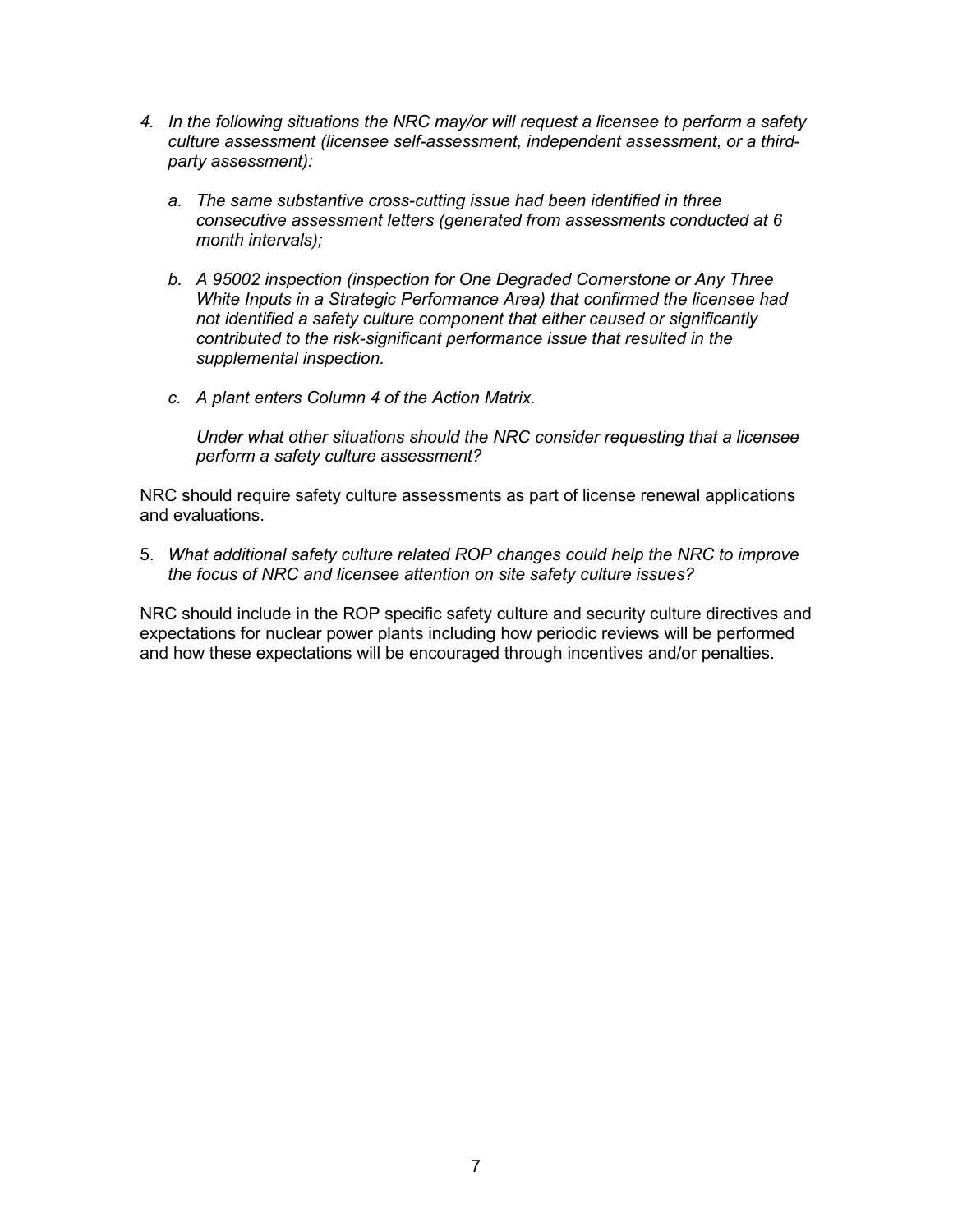# **II. Mr. Ronald Teed Director – Fleet Nuclear Security Constellation Energy**

#### **Safety Culture Policy Statement Stakeholder Workshop Proposed Questions for Safety/Security Issue**

# *Key question:*

Should NRC combine its expectations in the policy statement for safety culture and security culture or should NRC keep its expectations separate?

a. The policy statement for safety culture should be a single statement that addresses safety culture expectations for all personnel with unescorted access to a nuclear power station. Security should not be addressed separately within that single statement. Security forces are in most cases fully integrated into the plant processes, procedures, and expectations for safe operation and protection of public health and safety. Significant progress has been made in recent years to ensure security personnel have the same expectations regarding a nuclear safety culture that other plant workers involved in safety related activities have. They have the same processes available to report nuclear safety issues or concerns. These expectations and processes are routinely reinforced through training and refresher materials. To address security in a separate policy or within a single policy may only provide negative reinforcement that security is held to a different standard and current proven processes are not sufficient. This would be an undesirable outcome.

#### *Sub-questions:*

1. Within organizations, one can think about safety and security in different ways. For example, safety may take precedence over security, security may take precedence over safety, or both may be treated equally. Different types of licensees, certificate holders and organizations have a variety of experiences and perspectives. How does your organization view the relationship or hierarchy between safety and security functions and decision making?

a. Safety and security work together to provide protection of public health and safety. NRC regulations require integration to ensure they both remain effective across a wide range of normal and contingency events. Security works closely with station operations and ultimate authority and responsibility is given to the Operations Shift Manager to assure that both disciplines work together to assure nuclear safety is maintained during a contingency event. This is another reason to ensure that security is fully integrated into plant processes as they provide a uniform and controlled mechanism to maintain nuclear safety.

2. While efforts to maintain safety and security have the same common goal of protecting public health and safety, there can be distinct differences in the approach used to achieve that goal and that may have competing outcomes. One example is how information is shared to mitigate risks, where increased sharing of information may contribute to maintaining safety, but presents increased security risks. What are other examples where efforts to maintain safety and security require different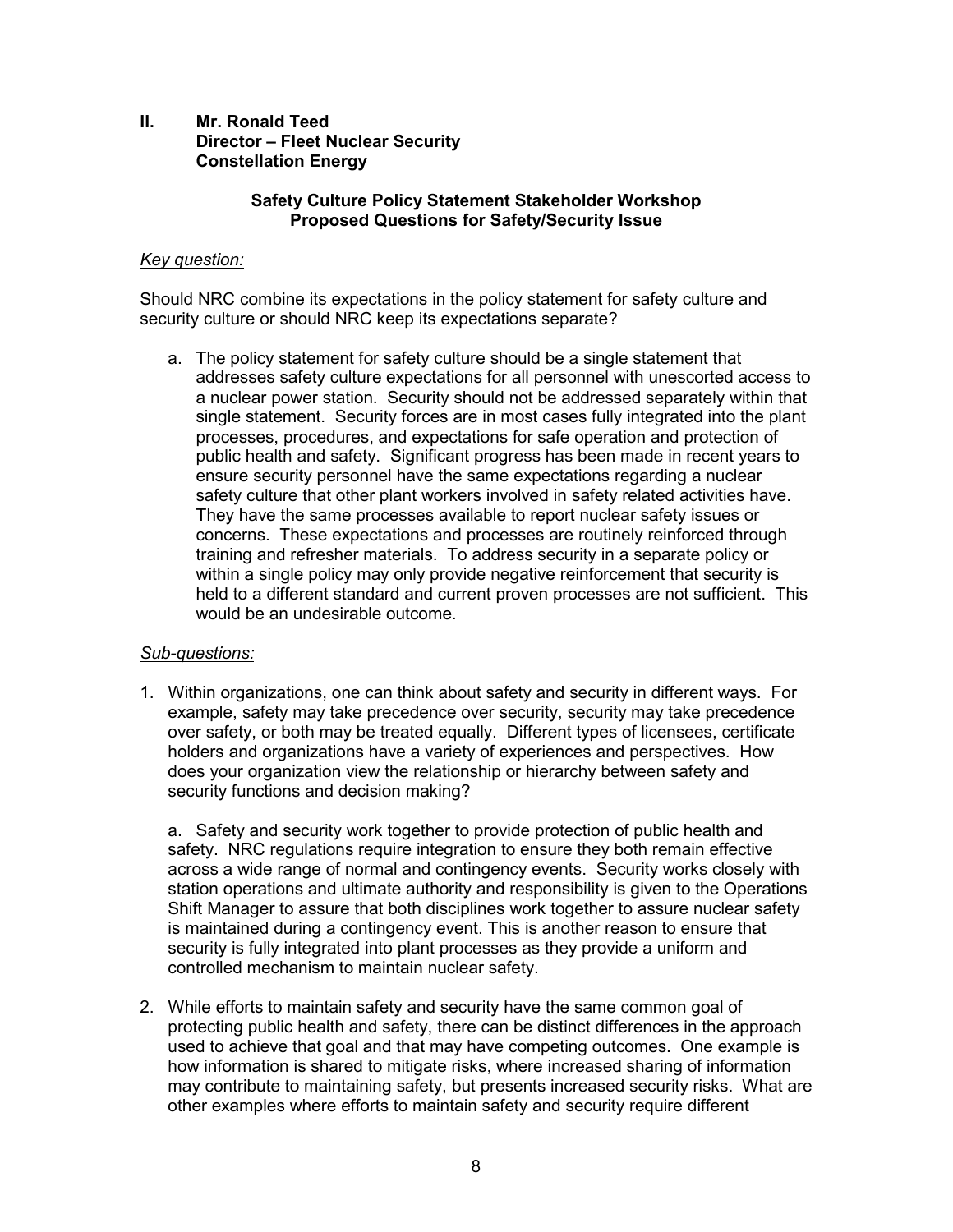approaches or result in competing outcomes that need to be addressed to achieve the desired outcome or goal?

- a. Meeting nuclear safety objectives and assuring security measures are maintained is not particularly difficult to manage. As the first sentence in this question states, they have the same common goal. The key is to integrate and manage processes as outlined in the answer to question #.1. Leaders at the stations recognize the importance of security in the safe operation of their plants and expectations are established that all plant disciplines work with security to assure work is well planned and executed without compromising security objectives. Similarly, security activities are planned and executed in a manner that doesn't compromise the ability to conduct work and maintain nuclear safety. All personnel are expected to have a "security culture" as well as a "safety culture".
- 3. When resolving differences or conflicts while seeking to maintain safety and security — such as when managing risk, sharing information, planning work, correcting problems, etc. — and where changes or actions that are taken to address either a safety issue or a security issue could have an adverse effect on the other (i.e., security or safety, respectively); what challenges does your organization face?
	- a. When issues arise that have the potential to negatively impact on either discipline, they are entered into the station's corrective action system for resolution and to prevent recurrence. Although the corrective action program is the preferred, and in most cases the most effective, means to resolve potential conflicts, a variety of avenues are available to any individual that may wish to identify a issue or concern. Some of these include reporting the issue to their supervisor, reporting the issue to operations or plant leaders, utilizing the employee concerns program, and reporting the issue to NRC. If the individual raising the concern would prefer anonymity, several of these processes can accommodate it.
- 4. What challenges or complexities arise when licensees and certificate holder's work with contractors and vendors where the organizations either take different approaches to resolving conflicting outcomes when they seek to maintain safety and security or the organizations may balance the conflicting outcomes of efforts to maintain safety and security differently?
	- a. The licensee is ultimately responsible for the safe and secure operation of the plant. Licensees are responsible to establish and enforce expectations related to nuclear safety and security. Contracts are established that contain these expectations and training and licensee oversight, is provided to assure that contractors and vendors meet station expectations. Oversight of contractors is provided by observation of work by licensee supervisors, QA surveillance, management observation tours, behavior observation programs, and security observations, among other methods. Contractors and vendors have access to processes and programs provided by the licensee or have equivalent processes to promote a nuclear safety culture. Issues are entered into the station corrective action program or reported through the other processes previously discussed.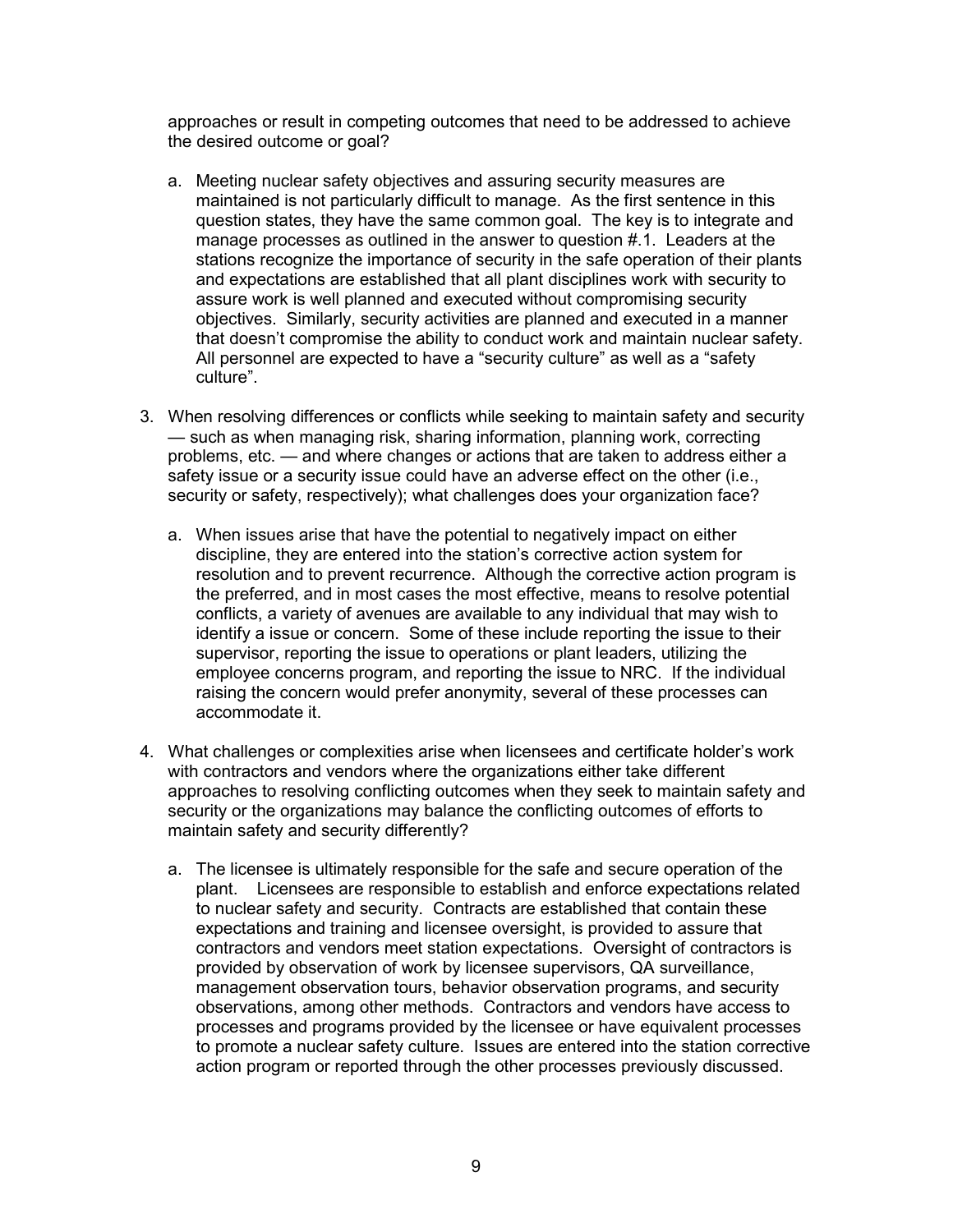- 5. What practices have been used to effectively address the conflicts to achieve the desired outcomes or goals?
	- a. Use of the corrective action program, reporting an issue to a supervisor, reporting an issue to operations or plant leaders, utilizing the employee concerns program, and reporting the issue to NRC have all been successfully used to resolve issues and achieve desired outcomes. All of these processes are provided to individuals in training and periodically reinforced through refresher information and recurring training. Health of the programs is monitored by station management through surveys and audits.
- 6. Given that there are several ways to think about safety culture and security culture within organizations, the NRC wishes to express a policy in a way that best furthers its goals of protecting the public and environment and ensuring the secure use and management of radioactive materials. If the above issues are viewed in terms of safety culture and security culture implementation, what benefits or challenges would licensees, certificate holders, Agreement States, or others foresee with a single policy statement? Two separate policy statements?
	- a. See the answer to the key question.
- 7. How can the NRC best express a policy that gives appropriate weight to safety culture and security culture across the range of licensees and certificate holders? Given the diversity among the licensees and certificate holders regulated by the NRC and the Agreement States, how should the policy statement address any differences in emphasis on safety and security at the different types of licensees and certificate holders?
	- a. Diversity among licensees and certificate holders should not result in differing standards when it comes to maintaining a nuclear safety and security culture that protects the health and safety of the public. The policy should be written at a level that allows licensees to choose differing approaches to achieve the same objectives. Different approaches may be required for organizations of different sizes, management structures, regulatory requirements, site configurations, etc. However, the overarching objective of maintaining a strong safety and security culture can be met regardless of these differences if the policy is constructed in a manner that sets clear expectations for maintaining processes and procedures that promote a healthy nuclear safety culture, but does not prescribe methodology.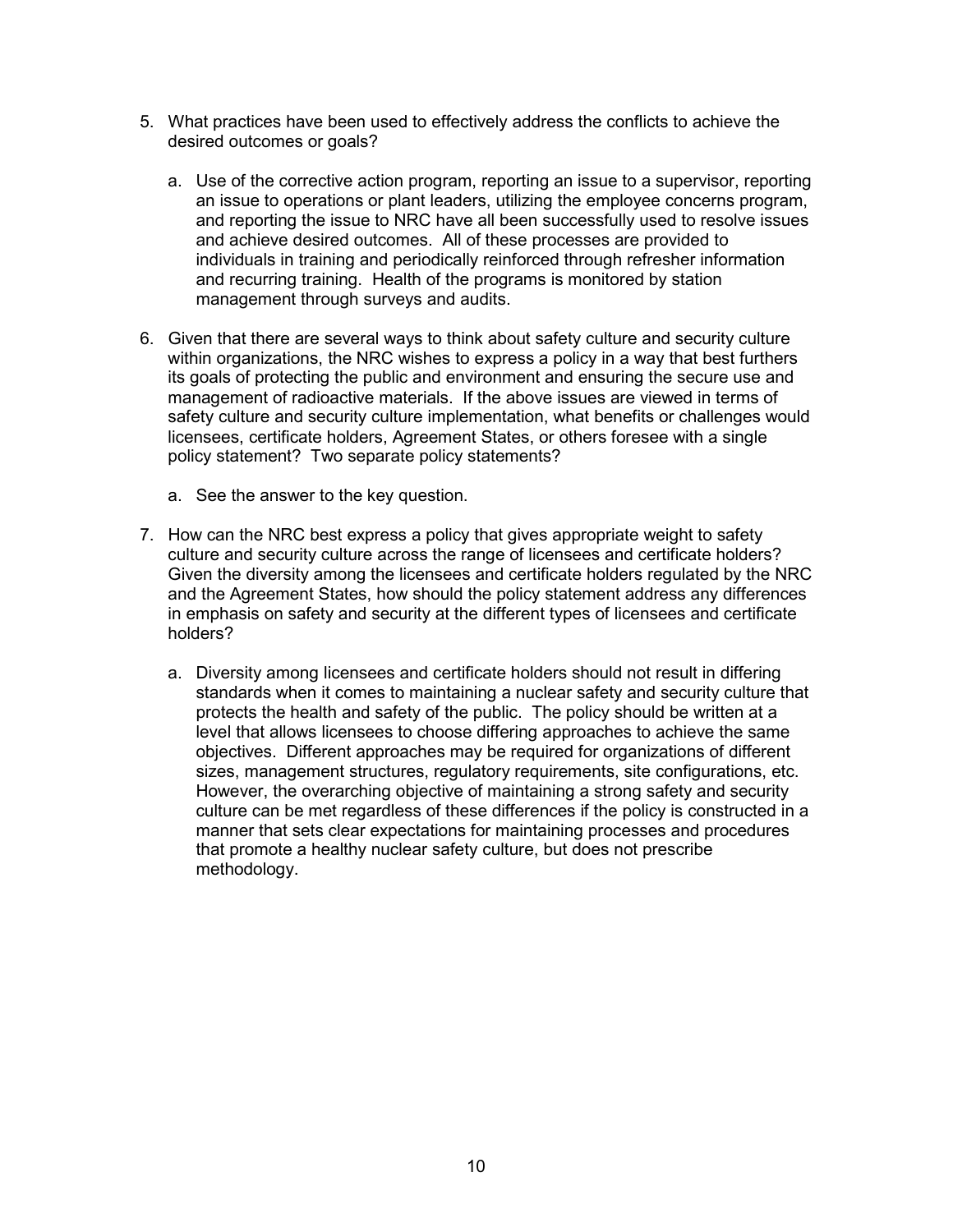# **III. Mr. Jim Lieberman Regulatory and Nuclear Consultant**

I have reviewed the draft proposed Safety Culture Components. Thinking back on my more than twenty years of involvement in NRC inspection findings and enforcement actions between 1977 to 1999, many of the root causes of the findings can be traced back to aspects of the proposed safety culture components that were not met. In my view it is an excellent document. However, I would modify:

 1) PIE to add the need for employees to be aware of and understand the processes for problem identification and that they be used.

PIE1 – (low threshold/wide scope) Problem identification processes (e.g., raising issues to management, the corrective action program – CAP, self- and independent assessments, oversight groups, any alternative processes for raising concerns) are understood and used by employees, and have a low threshold and wide scope for identifying issues. Personnel identify issues promptly, completely and accurately, including fitness-for-duty, radiological, industrial, or chemical safety concerns, and nuclear safety and security issues.

1) PR to add a provision addressing the tracking of concerns so that employees can know what is happening to concerns that are raised.

PR1 – (timeliness) The licensee implements actions, in a timely manner, to address safety/security issues and adverse trends (both of which may be identified from any source, such as the CAP, reviews of internal lessons learned and lessons learned by others, self- and independent assessments, input from oversight groups, or alternative processes for raising safety and security concerns and resolving differing professional opinions), commensurate with their significance and complexity. Concerns are tracked from initiation to closure in a way that employees can monitor the company's treatment of their concerns.

I do not believe that there should be a general regulatory requirement for safety culture. However, maintaining a robust safety culture is fundamental to successful operation and good regulatory compliance. A policy statement is warranted similar to the 1996 policy statement on safety conscious work environment. Since the root cause for many violations can be related to aspects of failure to consistently achieve a proper site wide safety culture, NRC should be monitoring licensees' safety cultures. I recommend that NRC do this by documenting in inspection reports attributes of lack of a safety culture that appear to be root causes of violations. The standard letter should be asking licensees to address NRC findings as part of the response to the NOV pursuant to section 182 of the AEA. This would provide for a process to track NRC perspectives on the site's safety culture and provide a mechanism for the licensee to dispute the NRC findings if warranted.

While I do not support a general requirement for a safety culture, NRC does have the authority to order a licensee to adopt a program to improve its safety culture if based on sufficient violations with root causes that demonstrate the lack of a safety culture. NRC in the past has issued orders to licensees to address performance issues by requiring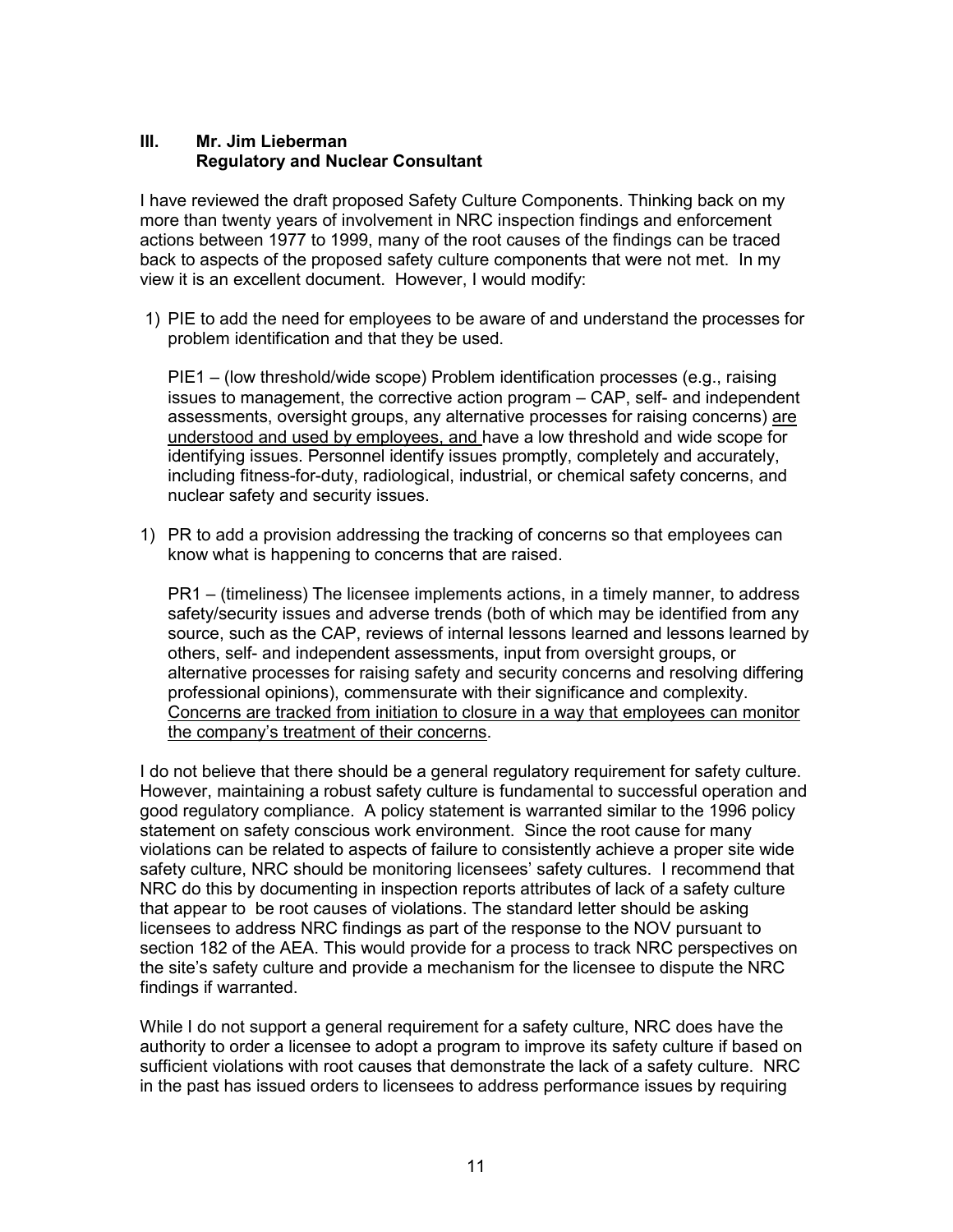actions tailored to the issues at the particular sites and should continue to do so when needed.

I would treat safety and security together. Licensees' employees involved in safety are diverse. Engineers, operators, mechanics, HP's, EP's, etc. Security staffs are just another group of employees.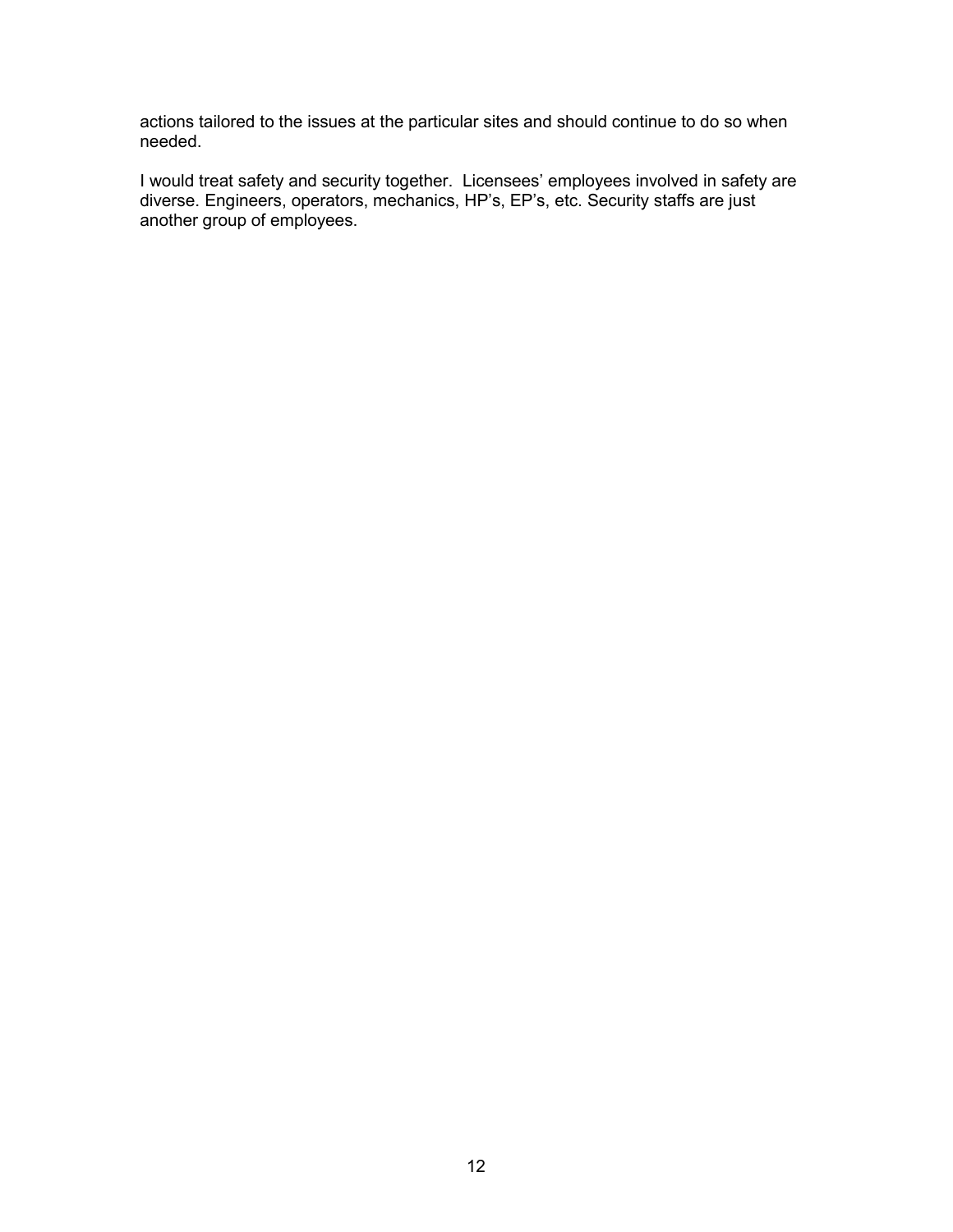# **IV. Mr. Robert Lommler Radiation Safety Officer Illinois Emergency Management Agency**

# Topic 1 Comment

When I was in the military the combination of safety and security cultures was called surety. At various times I was part of the Chemical Weapons and Nuclear Weapons Surety Programs. The way expectations were addressed was a goal system. Expectation is a term a lawyer uses and not the people who deal with the day-to-day safe and secure use of radioactive material. Culture is a way of life. Creating an organization work environment that keeps people focused on safety and security is difficult in a recession where there is no assurance a job or company will exist the next day. Life is uncertain in this environment. The confidence to freely express safety and security concerns with the assurance of no adverse personnel action occurring is strongly lacking everywhere.

Under such conditions and with its definite lack of experience, the NRC should concentrate on defining safety and security policies separately. Obvious conflicts should be avoided between the statements. A method of resolving conflicts in these policies found by licensees should be implemented and allow resolution at the lowest possible level, such as the Agreement State.

#### Topic 2 Comment

Sending an email with only a few days to comment definitely shows licensees that it is business as usual at the NRC. The NRC has increased our attention for all the wrong reasons by such an action. It demonstrates a lack of an overall safety and security culture at the NRC. Everything is in its own compartment based on materials use. Having regional meetings with materials licensees and other stakeholders would have indicated a more serious concern. The previous meetings appear to only address fuelcycle licensees at fuel-cycle meetings and not the bulk of the radioactive materials licensees that need addressed at this time.

#### Topic 3 Comment

I can only comment that the safety culture, at whatever location, should be part of a continuous improvement process.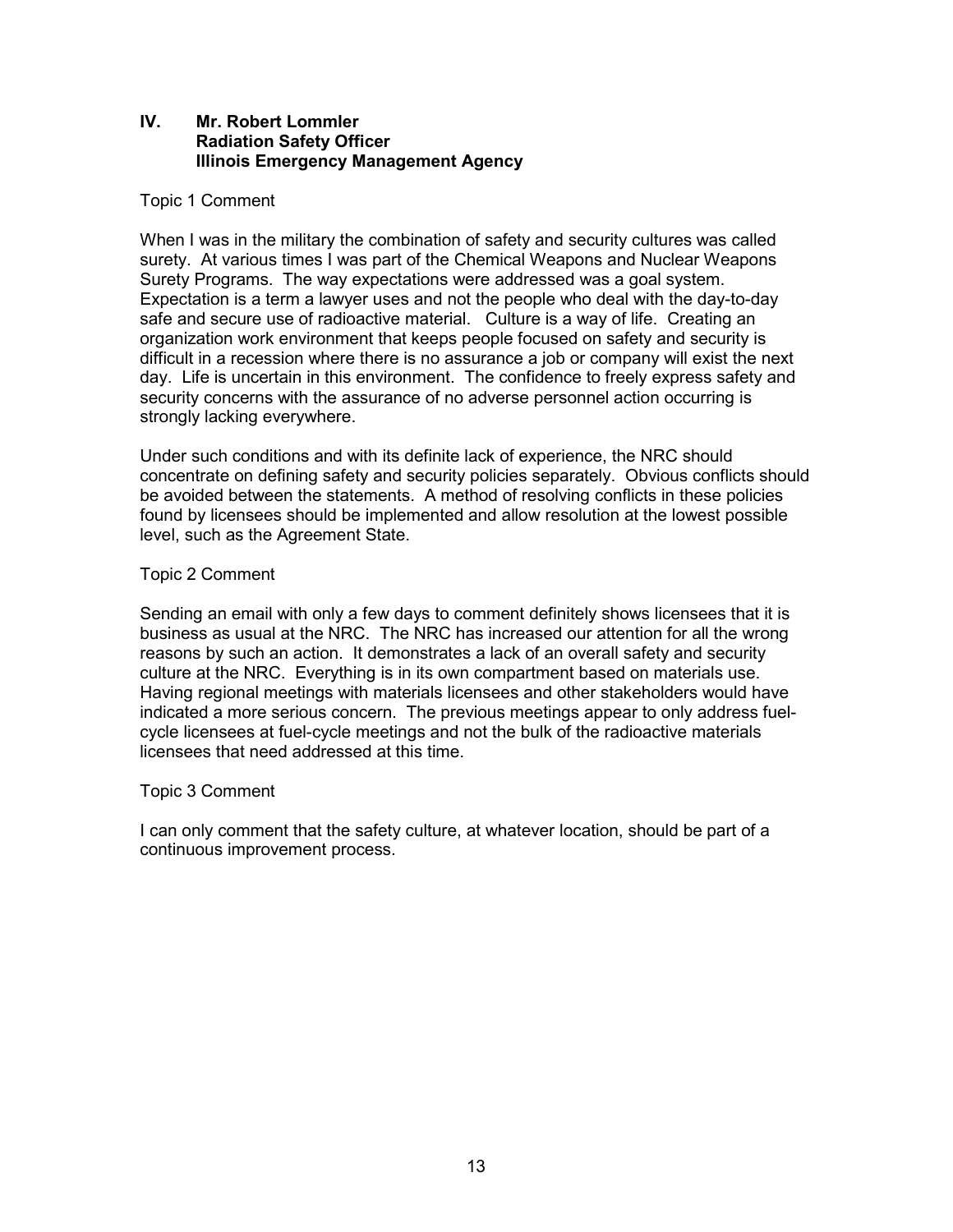# **V. Mr. Thomas C. Houghton Nuclear Energy Institute Director, Strategic Regulatory Programs Nuclear Generation Division**

On behalf of the nuclear industry, the Nuclear Energy Institute  $(NEI)^1$  offers the following comments in response to the January 23, 2009 Federal Register Notice (FRN) (4260 volume 74) regarding the development of an NRC Safety Culture Policy Statement. The industry appreciated the opportunity to participate with other stakeholders in the public meeting held February 3, 2009. This letter provides our response to the three key questions posed in the FRN, and enclosure (1) has more detailed comments, including our perspective on the revised safety culture components.

1. Should NRC combine its expectations in the policy statement for safety culture and security culture or should NRC keep its expectations separate?

The NRC should issue one policy statement on safety culture that incorporates expectations for security for all personnel with unescorted access to a nuclear power station. Industry efforts are underway to better integrate security officers into the plant processes, procedures and expectations for safe operation, and protection of public health, safety, and common defense and security. Significant progress has been made in recent years to ensure security personnel have the same expectations regarding a nuclear safety culture that other plant workers involved in safety-related activities have. They have the same processes available to report nuclear safety issues or concerns. These expectations and processes are routinely reinforced through training and refresher materials. To address security in a separate policy statement may only provide negative reinforcement that security is held to a different standard and current proven processes are not sufficient. This would be an undesirable outcome.

2. How should NRC increase attention by licensees and certificate holders to safety culture in the materials area?

In the area of fuel-cycle and byproduct materials licensees, we offer the following specific points. First, consistent with the position of the commercial nuclear power industry, there is general consensus among materials licensees that a single policy statement be drafted to address both safety and security. The policy should clearly state the Commission's expectation that licensees and certificate holders ensure that an appropriate safety culture, that includes a security culture component, exists at each facility. This approach would reflect the fact that safety programs in place today are comprised of several components, e.g., radiation protection, chemical safety, security, etc. Second, the policy should recognize and allow for a graded approach to facility safety and security culture based on the relative risks of the authorized materials and activities. For example, the sophistication, formality and level of detail in an effective safety culture program at a uranium enrichment plant would far exceed the program at a

-

 $1$  NEI is the organization responsible for establishing unified industry policy on matters affecting the nuclear energy industry, including the regulatory aspects of generic operational and technical issues. NEI's members include all entities licensed to operate commercial nuclear power plants in the United States, nuclear plant designers, major architect/engineering firms, fuel fabrication facilities, nuclear materials licensees, and other organizations and entities involved in the nuclear energy industry.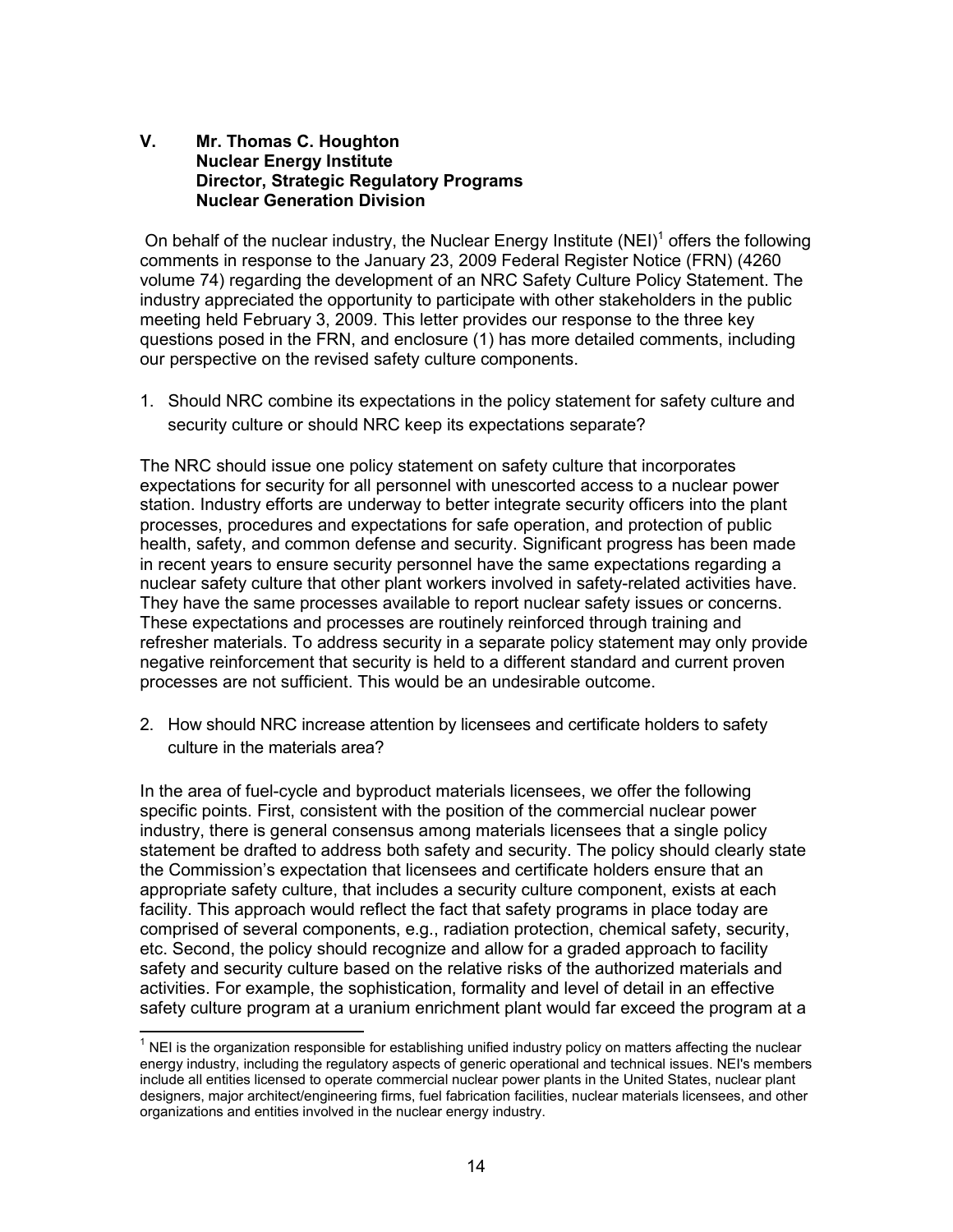facility that manufacturers tritium exit signs. Third, more coordination with the Agreement States and the wide variety of fuel-cycle and byproduct materials licensees is needed prior to finalizing and implementing a policy statement. The purpose of such coordination would be to gain additional insights on existing safety and security cultures to better define and articulate the agency's specific goals and expectations regarding enhancements to the current safety and security culture at regulated facilities.

# 3. Does safety culture as applied to reactors need to be strengthened?

The nuclear power industry believes that a strong nuclear safety culture is an essential element in the safe and reliable production of electricity and that leadership at each site is the appropriate body to take responsibility for setting and implementing expectations for nuclear safety culture. The industry employs the INPO Principles for a Strong Nuclear Safety Culture to provide a common language for all employees to understand their responsibilities and the importance of effective processes and procedures in assuring nuclear safety. The industry also believes that it is the responsibility of the NRC to oversee the licensees' safe operation of the stations and adherence to regulations. The current NRC approach to safety culture is too limited in that it only looks at a limited set of data (10-15 findings that occur at a plant over a year) and makes subjective judgments on this very limited set of data every six months. This approach is backwardlooking and distracts industry and NRC management from their appropriate roles of direct responsibility for nuclear safety culture and oversight of industry, respectively. The industry has proposed an alternative approach which will strengthen nuclear safety culture. This approach was discussed at the public meeting and is described in enclosure (2) to this letter. The industry alternative uses all the data that is available (inspection results, culture surveys/assessments, employee concerns, industry evaluations, quality assurance audits, self assessments, operating experience, performance trends, etc.) to the site leadership team to provide a holistic and integrated look at nuclear safety culture and to act in a timely manner to correct weaknesses. The NRC's appropriate regulatory footprint will remain its baseline and supplemental inspection program, with, we believe, an enhanced Problem Identification and Resolution inspection procedure which will look at the effectiveness of the nuclear safety culture program. We recommend that the NRC staff work with the industry to transition from the NRC's current approach to the industry proposed alternative, an effort which will include a pilot program. In addition, we believe that the NRC and industry should be using a common language to describe the elements of nuclear safety culture. We recommend that the NRC safety policy statement support both of these efforts.

# **Enclosure (1) Comments:**

# **Topic 1: Should NRC combine its expectations in the policy statement for safety culture and security culture or should NRC keep its expectations separate?**

The policy statement for safety culture should be a single statement that addresses safety culture expectations for all personnel with unescorted access to a nuclear power station. Security should not be addressed separately within that single statement. Security forces are in most cases fully integrated into the plant processes, procedures, and expectations for safe operation and protection of public health and safety. Significant progress has been made in recent years to ensure security personnel have the same expectations regarding a nuclear safety culture that other plant workers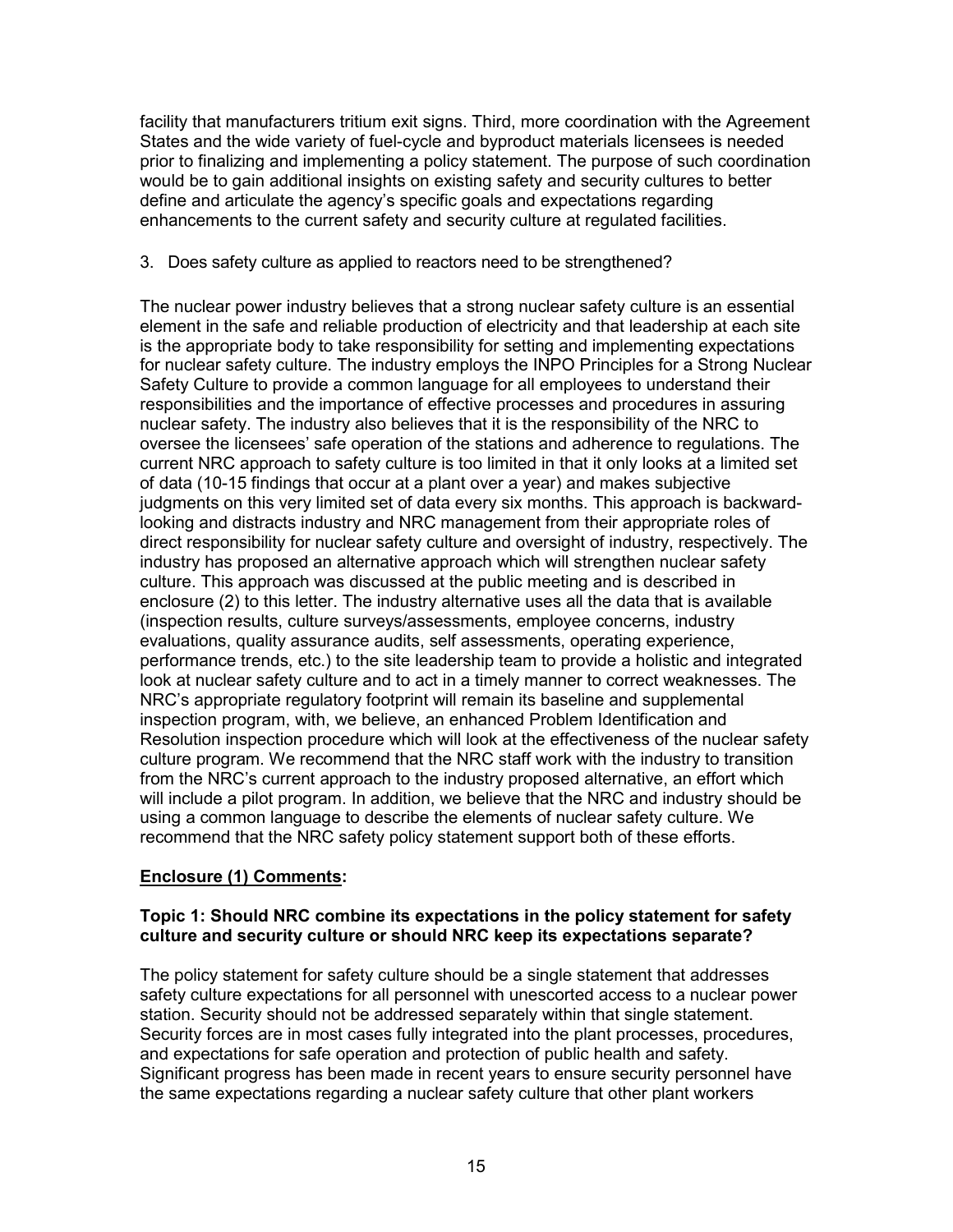involved in safety related activities have. They have the same processes available to report nuclear safety issues or concerns. These expectations and processes are routinely reinforced through training and refresher materials. To address security in a separate policy or within a single policy may only provide negative reinforcement that security is held to a different standard and current proven processes are not sufficient. This would be an undesirable outcome.

**1. Within organizations, one can think about safety and security in different ways. For example, safety may take precedence over security, security may take precedence over safety, or both may be treated equally. Different types of licensees, certificate holders and organizations have a variety of experiences and perspectives. How does your organization view the relationship or hierarchy between safety and security functions and decision making?** 

The safety and security organizations work together to provide protection of public health and safety. NRC regulations require integration to ensure they both remain effective across a wide range of normal and contingency events. Security works closely with station operations and ultimate authority and responsibility is given to the Operations Shift Manager to assure that both disciplines work together to assure nuclear safety is maintained during a contingency event. This is another reason to ensure that security is fully integrated into plant processes as they provide a uniform and controlled mechanism to maintain nuclear safety.

**2. While efforts to maintain safety and security have the same common goal of protecting public health and safety, there can be distinct differences in the approach used to achieve that goal and that may have competing outcomes. One example is how information is shared to mitigate risks, where increased sharing of information may contribute to maintaining safety, but presents increased security risks. What are other examples where efforts to maintain safety and security require different approaches or result in competing outcomes that need to be addressed to achieve the desired outcome or goal?** 

Meeting nuclear safety objectives and assuring security measures are maintained is not particularly difficult to manage. As the first sentence in this question states, they have the same common goal. The key is to integrate and manage processes as outlined in the answer to question 1. Leaders at the stations recognize the importance of security in the safe operation of their plants and expectations are established that all plant disciplines work with security to assure work is well planned and executed without compromising security objectives. Similarly, security activities are planned and executed in a manner that doesn't compromise the ability to conduct work and maintain nuclear safety.

The NRC has a Draft Regulatory Guide DG-5021, "Managing the Safety/Security Interface." This document is expected to be issued final in April 2009. The approaches and examples described in this guidance provide a method of compliance for the interface between safety and security. Each licensee is responsible for balancing the needs of both safety and security to ensure that it can and will meet all program goals, requirements, and procedures. The guidance in this regulatory guide is intended to facilitate the effective interface between safety and security to ensure that a licensee can implement changes to its safety and security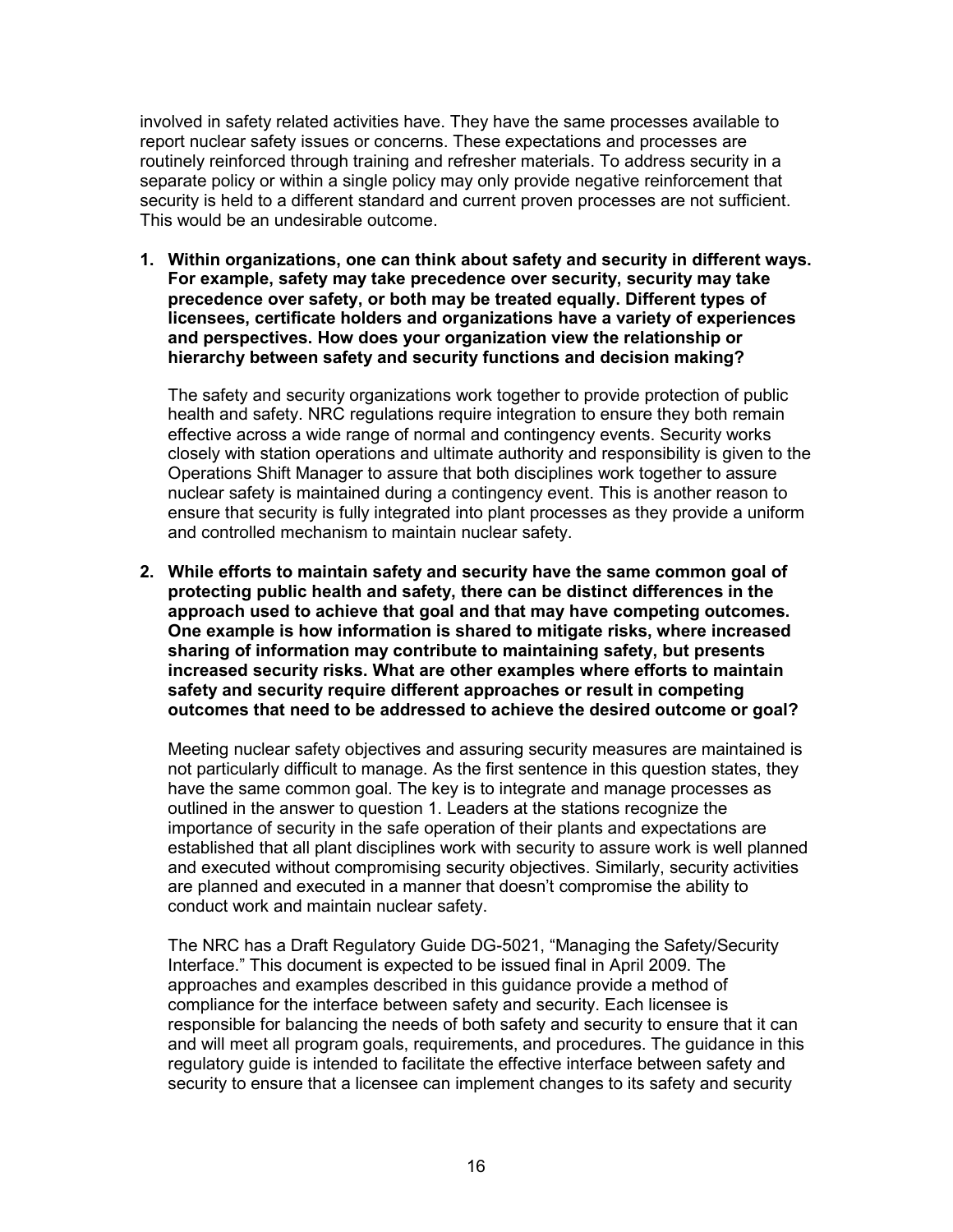programs without adversely affecting its other site programs and its ability to satisfy NRC regulations.

The intended purpose of establishing the effective interface between safety and security is to ensure that the respective staffs coordinate and assess planned and emergent safety- or security-related changes and activities at the facility to identify potential adverse effects on safety and security measures before implementation of the proposed changes or activities.

Licensees of operating power reactors currently have management controls or processes for reviewing, assessing, and managing plant activities or changes to provide continued assurance of adequate safety and security.

**3. When resolving differences or conflicts while seeking to maintain safety and security — such as when managing risk, sharing information, planning work, correcting problems, etc. — and where changes or actions that are taken to address either a safety issue or a security issue could have an adverse effect on the other (i.e., security or safety, respectively); what challenges does your organization face?** 

When issues arise that have the potential to negatively impact on either discipline, they are entered into the station's corrective action system for resolution and to prevent recurrence. Although the corrective action program is the preferred, and in most cases the most effective, means to resolve potential conflicts, a variety of avenues are available to any individual that may wish to identify a issue or concern. Some of these include reporting the issue to their supervisor, reporting the issue to operations or plant leaders, utilizing the employee concerns program, and reporting the issue to NRC. If the individual raising the concern would prefer anonymity, several of these processes can accommodate it.

4. **What challenges or complexities arise when licensees and certificate holder's work with contractors and vendors where the organizations either take different approaches to resolving conflicting outcomes when they seek to maintain safety and security or the organizations may balance the conflicting outcomes of efforts to maintain safety and security differently?** 

The licensee is ultimately responsible for the safe and secure operation of the plant. Licensees are responsible to establish and enforce expectations related to nuclear safety and security. Contracts are established that contain these expectations and training and licensee oversight is provided to assure that contractors and vendors meet station expectations. Oversight of contractors is provided by observation of work by licensee supervisors, QA surveillance, management observation tours, behavior observation programs, and security observations, among other methods. Contractors and vendors have access to processes and programs provided by the licensee or have equivalent processes to promote a nuclear safety culture. Issues are entered into the station corrective action program or reported through the other processes previously discussed.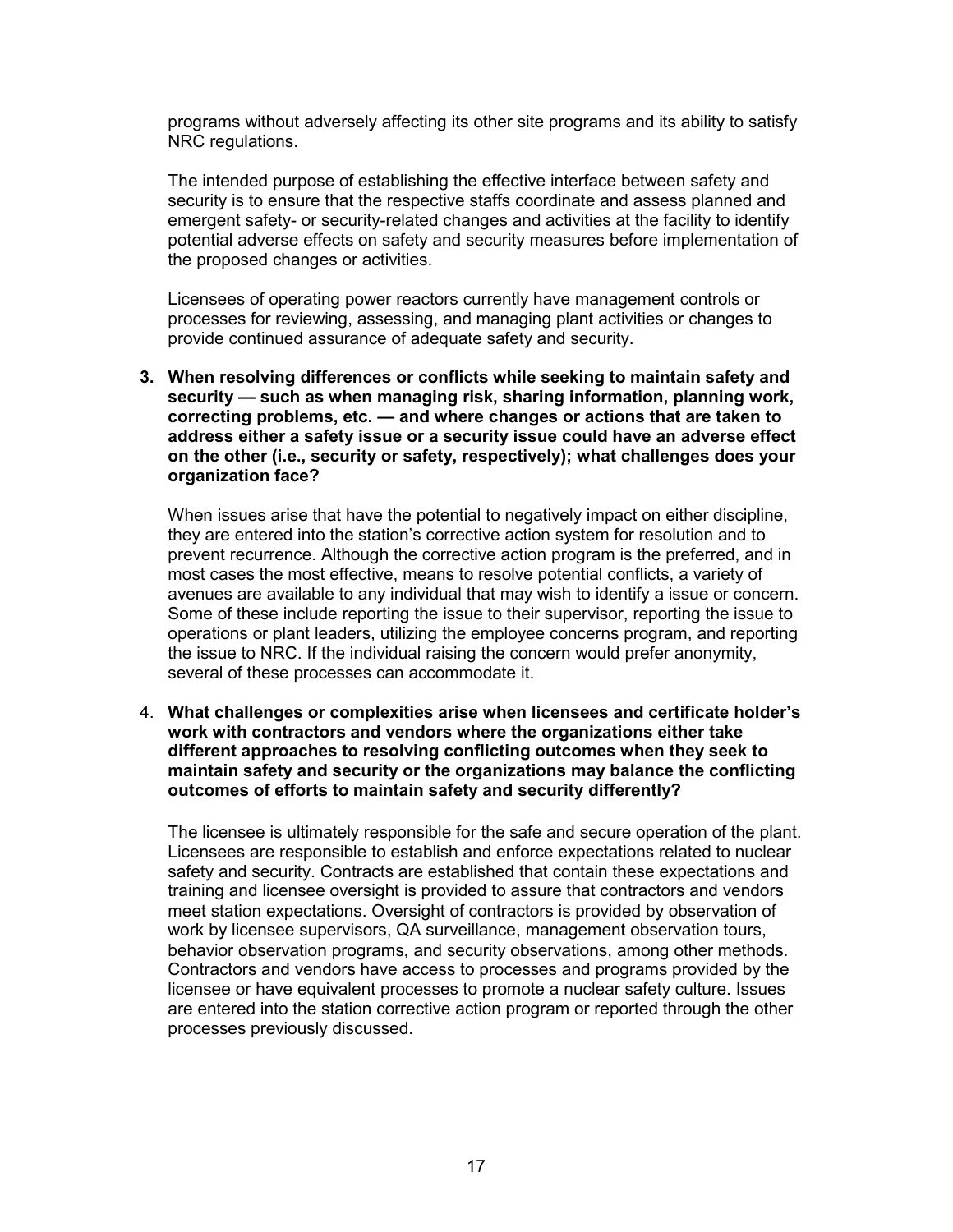#### **5. What practices have been used to effectively address the conflicts to achieve the desired outcomes or goals?**

Use of the corrective action program, reporting an issue to a supervisor, reporting an issue to operations or plant leaders, utilizing the employee concerns program, and reporting the issue to NRC have all been successfully used to resolve issues and achieve desired outcomes. All of these processes are provided to individuals in training and periodically reinforced through refresher information and recurring training. Health of the programs is monitored by station management through surveys, assessments and audits.

**6. Given that there are several ways to think about safety culture and security culture within organizations, the NRC wishes to express a policy in a way that best furthers its goals of protecting the public and environment and ensuring the secure use and management of radioactive materials. If the above issues are viewed in terms of safety culture and security culture implementation, what benefits or challenges would licensees, certificate holders, Agreement States, or others foresee with a single policy statement? Two separate policy statements?** 

The policy statement for safety culture should be a single statement that addresses safety culture expectations for all personnel with unescorted access to a nuclear power station. Security should not be addressed separately within that single statement. Security forces are in most cases fully integrated into the plant processes, procedures, and expectations for safe operation and protection of public health and safety. Significant progress has been made in recent years to ensure security personnel have the same expectations regarding a nuclear safety culture that other plant workers involved in safety related activities have. They have the same processes available to report nuclear safety issues or concerns. These expectations and processes are routinely reinforced through training and refresher materials. To address security in a separate policy or within a single policy may only provide negative reinforcement that security is held to a different standard and current proven processes are not sufficient. This would be an undesirable outcome. Regarding fuel cycle and materials licensees and certificate holds, the industry supports a single policy statement to establish the expectation that the safety culture inherently includes a security culture as an integral and necessary component. Extraction of one key component, such as security, chemical safety, or radiation protection, from the overall facility safety program would potentially result in a disproportionate level of resources being devoted to one program component that could have a negative impact on the overall safety program. Such program elements must be integrated to ensure that the overall safety goal is met. As such, two separate policy statements, one for safety and one for security, could cause confusion and create conflicts regarding the level of emphasis to be placed on each component of the safety culture.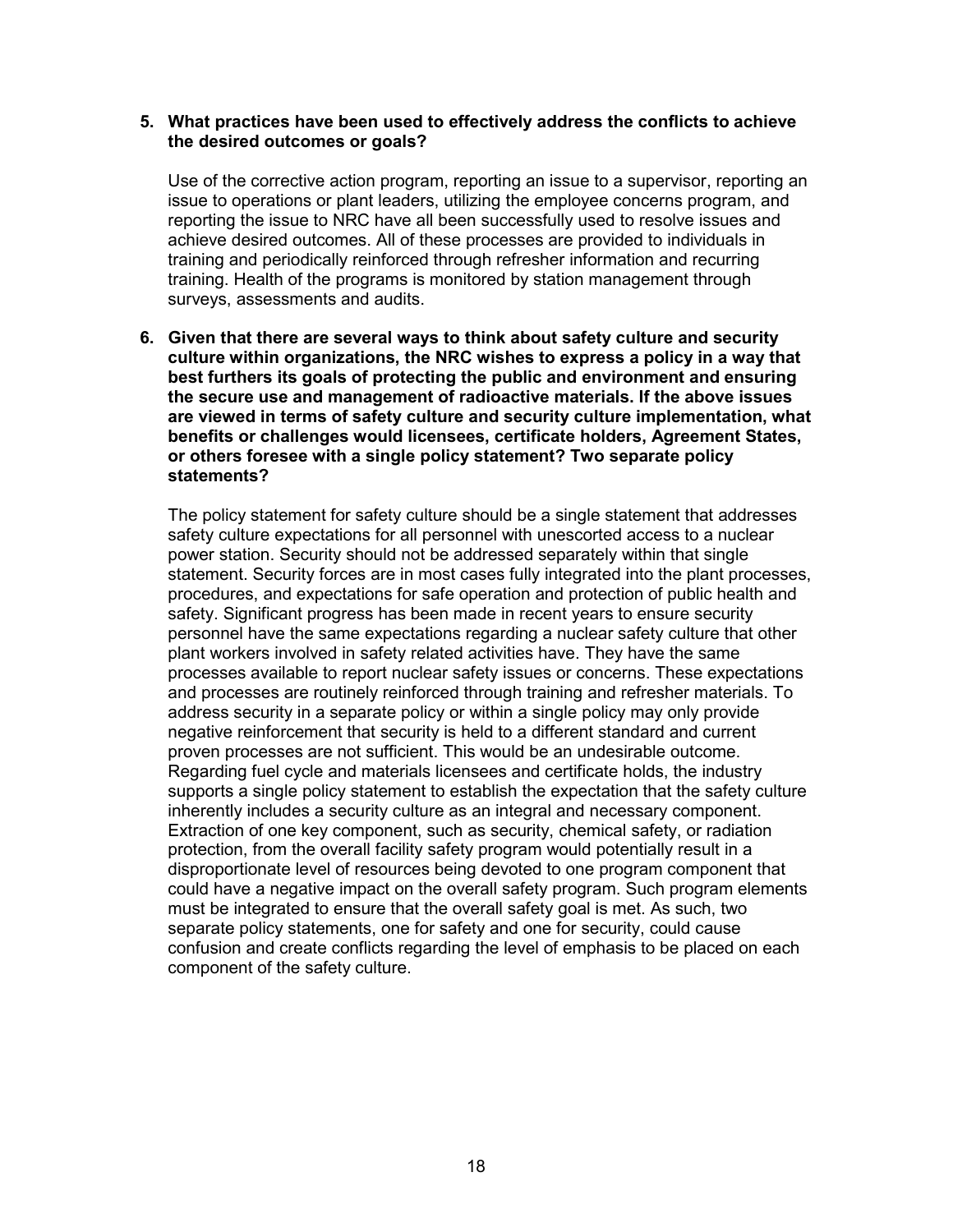**7. How can the NRC best express a policy that gives appropriate weight to safety culture and security culture across the range of licensees and certificate holders? Given the diversity among the licensees and certificate holders regulated by the NRC and the Agreement States, how should the policy statement address any differences in emphasis on safety and security at the different types of licensees and certificate holders?** 

The policy should be written at a level that allows licensees to choose differing approaches to achieve the same objectives. Different approaches may be required for organizations of different sizes, management structures, regulatory requirements, site configurations, etc. However, the overarching objective of maintaining a strong safety and security culture can be met regardless of these differences if the policy is constructed in a manner that sets clear expectations for maintaining processes and procedures that promote a healthy nuclear safety culture, but does not prescribe methodology.

**8. Given the diversity among the licensees and certificate holders regulated by the NRC and the Agreement States, how should the policy statement address any differences in emphasis on safety and security at the different types of licensees and certificate holders?** 

 Diversity among licensees and certificate holders should not result in differing standards when it comes to maintaining a nuclear safety and security culture that protects the health and safety of the public.

# **Topic 2: How should NRC increase attention by licensees and certificate holders to safety culture in the materials area?**

In the area of fuel-cycle and byproduct materials licensees, we offer the following specific points. First, consistent with the position of the commercial nuclear power industry, there is general consensus among materials licensees that a single policy statement be drafted to address both safety and security. The policy should clearly state the Commission's expectation that licensees and certificate holders ensure that an appropriate safety culture, that includes a security culture component, exists at each facility. This approach would reflect the fact that safety programs in place today are comprised of several components, e.g., radiation protection, chemical safety, security, etc. Secondly, the policy should recognize and allow for a graded approach to facility safety and security culture based on the relative risks of the authorized materials and activities. For example, the sophistication, formality and level of detail in an effective safety culture program at a uranium enrichment plant would far exceed the program at a facility that manufacturers tritium exit signs. Third, more coordination with the Agreement States and the wide variety of fuel-cycle and byproduct materials licensees is needed prior to finalizing and implementing a policy statement. The purpose of such coordination would be to gain additional insights on existing safety and security cultures to better define and articulate the agency's specific goals and expectations regarding enhancements to the current safety and security culture at regulated facilities.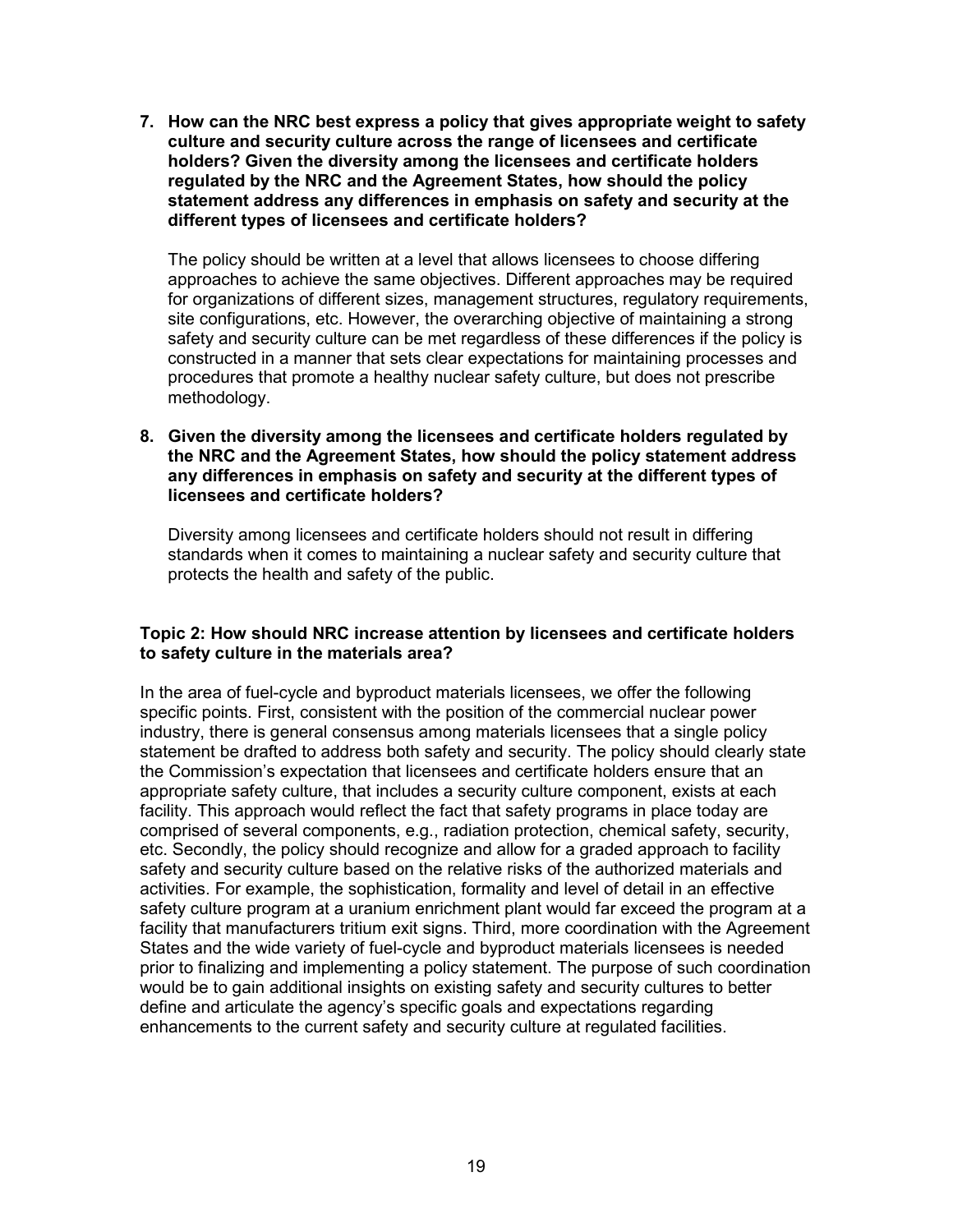#### **1. What is the NRC doing that is working well to help materials licensees and certificate holders to maintain their safety culture and security culture?**

 To date, NRC has not developed rules, regulations or guidance on safety and security culture in the materials area. Such a performance-based approach allows licensees and certificate holders the necessary flexibility to implement safety culture components specific to their facility and make changes to their programs in response to events, self assessments or other initiators without prior NRC approval or coordination. We appreciate that NRC has not dictated a specific approach or criteria which may work for some licensees but would be detrimental for others. We believe that this performance-based approach is working well and is beneficial to both NRC and the regulated community both from a safety and resource perspective.

#### **2. What might the NRC do differently, or that it is not currently doing, to increase NRC, licensee, or certificate holder attention to safety culture at materials licensees and certificate holders?**

The question implies that the current level of attention to safety culture at regulated facilities by the licensee or certificate holder is inadequate. We are not aware of any data to support this assumption. We also disagree with the NRC comment made during the February 3, 2009 workshop that the number of Abnormal Occurrences (AO) reported annually to Congress is the basis for an increased NRC regulatory role in safety and security culture. In fact, the probability of an AO occurring at a regulated facility is extremely low (11 in 2007) when compared to the extremely high volume of regulated activities, uses and applications of licensed material on a daily basis (e.g., >10,000 medical dosages nationwide).

We suggest that NRC consider revising its current approach to enforcement action when assessing the safety and security culture at a facility. Specifically, in a few cases, the NRC's involvement has been detrimental to the safety and security culture at a regulated facility. Licensees work very hard to engrain in their workers the responsibility to report safety violations or unsafe conditions. However, NRC inspection reports and License Performance Reports very seldom acknowledge program successes, highlights or best practices. Instead, the NRC inspection report focuses only on potential violations, thereby diminishing the level of effort to implement and maintain an effective safety and security culture. Industry also believes that there is a negative impact on the program when NRC inspectors mine the facility's corrective action files and internal audits and include such findings in their reports as if the NRC had identified them. Finally, NRC should consider not citing a violation that is self-identified and where NRC determines that effective correction action was taken to prevent a recurrence. Such a performance-based and more cooperative approach to safety culture would encourage facilities to more routinely self-audit and self-identify potential violations and this approach would likely enhance safety culture at regulated facilities.

# **3. How could the NRC better interact with materials licensees and certificate holders to help them to pay greater attention to maintaining their safety culture and/or security culture?**

As stated previously, certain NRC questions imply that the current level of safety and security at regulated facilities is inadequate. That being said, NRC could better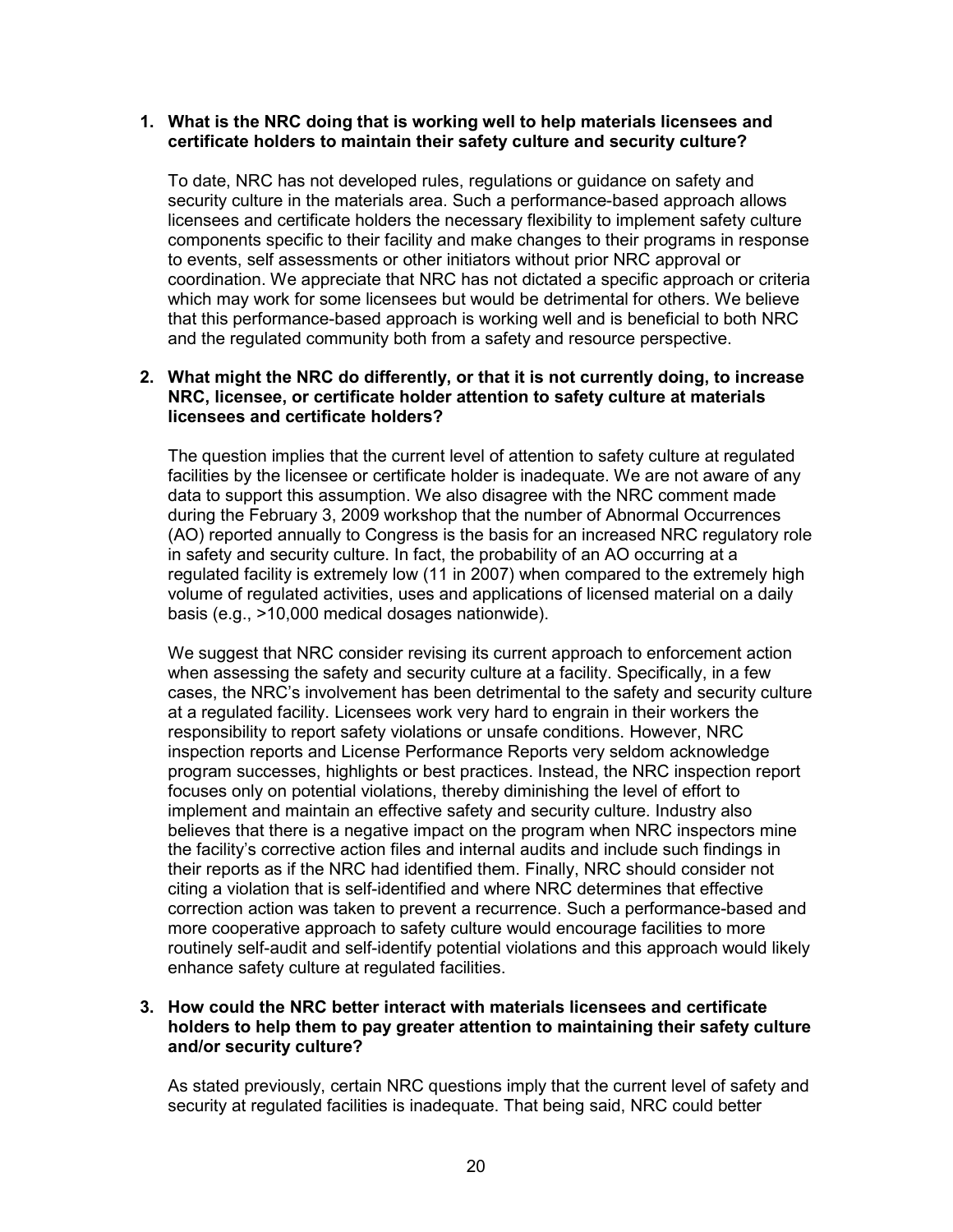interact with licensees and certificate holders by acknowledging the success of maintaining safe and secure operation of these facilities today and by engaging licensees to gain specific insights on the safety and security culture in place today and our mutual goals for culture enhancements. A more cooperative approach whereby the regulator and regulated work together to meet their common goal of safe and secure operations would, in the end, achieve loftier results.

**4. If the NRC expresses a policy for materials licensees and certificate holders to maintain safety culture and security culture, or made its references to safety culture and security culture more explicit in its interactions with these licensees and certificate holders, how would their performance change?** 

The current level of performance would likely not change at many facilities or change very little at best. The biggest concern is that any policy statement or guidance from the NRC on safety and security culture could be detrimental to existing programs if it is prescriptive, focuses more on one aspect of safety culture to the detriment of others, or does not provide the facility with flexibility to make changes to safety culture components as needed without NRC approval or coordination.

#### **5. What should the NRC consider when developing policy statement(s) on safety culture and security culture?**

The first question that NRC should consider is, "What problem or perceived problem is NRC attempting to address?" Many regulated facilities have been operating safely under existing safety and security cultures for decades. That being said, facilities recognize, as with any program element, there is always room for improvement. Toward this end, NRC should work more closely with the Agreement States and the regulated community to determine key components of safety culture and incentives for facilities to more routinely conduct self-assessments or periodic independent audits to identify enhancements, in the absence of a requirement to do so. A lot can be shared and learned from site to site and, even between categories of licensees. Further, it would be beneficial if NRC recognized that facility operators work diligently each day to ensure safe and secure operations at regulated facilities because doing otherwise is unacceptable and in no one's best interest.

 **5.1 What is the current level of understanding of materials licensees and certificate holders of the NRC's expectations that they maintain a safety culture that is cognizant of issues relating to security? How does this level of understanding change with the type of licensee or certificate holder?** 

 The licensees understanding of the NRC's expectation for maintaining a safety culture and cognizant of the security aspect is that the licensee will develop and maintain a safety culture which includes a security component. To date, this approach appears adequate and recognizes that the level of program complexity varies depending on the category of licensee and inherent risks, e.g., from a fuel fabrication facility to an industrial gage user.

#### **5.2 How should the NRC consider the different activities (e.g., risk, type of material, quantities of materials, how the material is used, location, etc.)**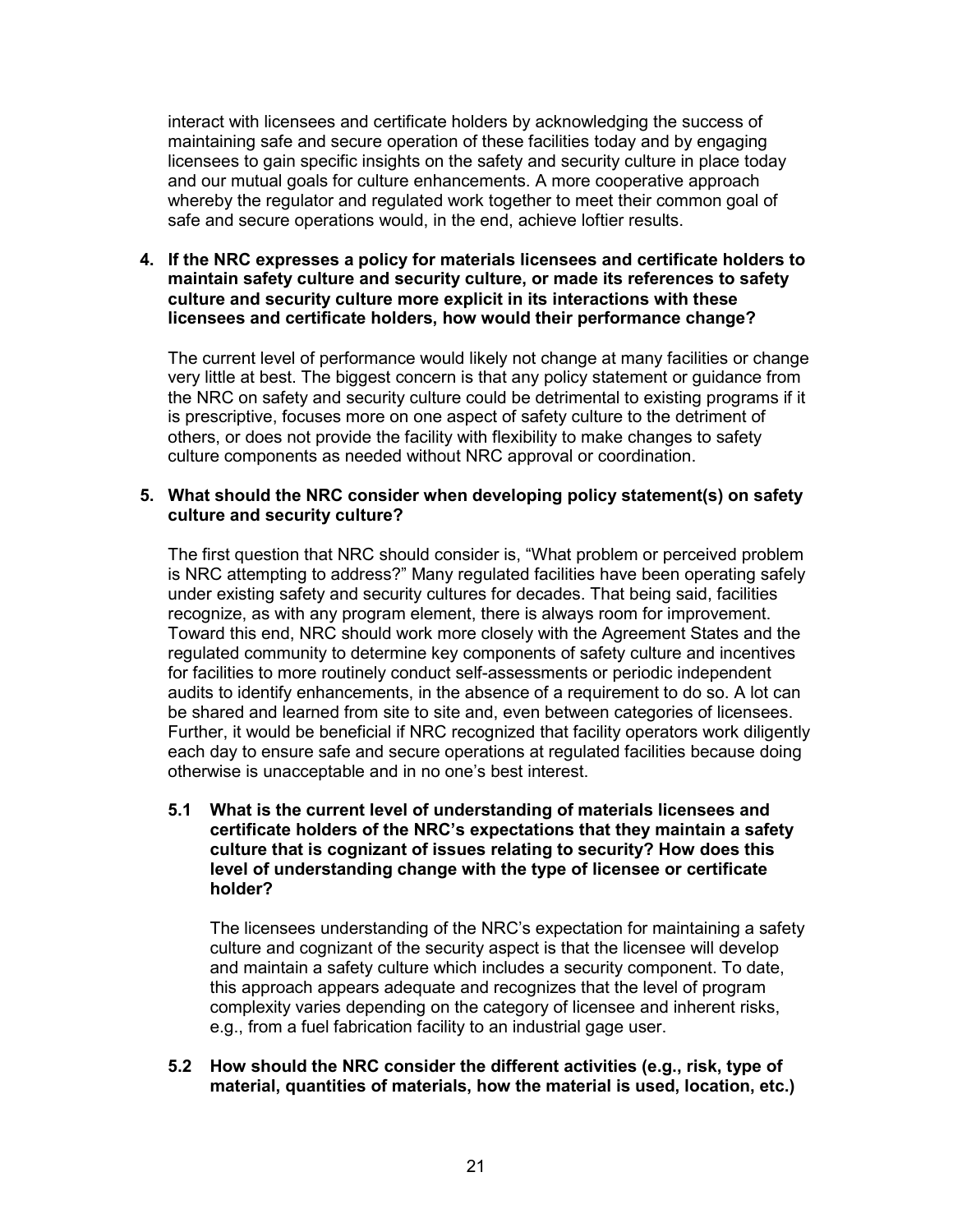#### **conducted at materials licensees and certificate holders when evaluating whether, or how, to express its policy?**

 The policy should be generic and not express specific expectations for one licensee category versus another. However, the policy should recognize that due to the risks associated with different categories of regulated facilities, "one size does not fit all" and include the expectation that individual licensees or certificate holders will use their intimate knowledge of regulated activities to determine the specific necessary attributes or components of a successful safety and security culture.

#### **5.3 How should NRC consider differences in the materials licensees and certificate holders (e.g., size of workforce, relationship to activities not regulated by the NRC, etc.) when evaluating whether, or how, to express its policy? What differences should the NRC consider?**

 As stated in response to question 5.2., the policy should be generic, not express specific expectations for one licensee category versus another, and recognize that "one size does not fit all." The policy should also include the expectation that individual licensees or certificate holders will use their intimate knowledge of regulated activities to determine the specific necessary attributes or components of a successful safety and security culture.

# **5.4 What are the unique aspects of security at materials licensees and certificate holders that the NRC should consider when expressing its policy?**

Material licensees cover the extremes from facilities which have "Design Basis Events" to facilities which have basic industrial security provisions. The NRC policy needs to recognize that this extreme exists and not, as stated previously, apply a "one size fits all" mentality except to state its expectation that licensees ensure an appropriate safety and security culture commensurate with regulated activities.

#### **5.5 What topics should be addressed in the policy statement(s) that would be of value to materials licensees and certificate holders?**

 It would be most valuable if the policy recognized that NRC and the Agreement States cannot and should not regulate the safety and security culture at facilities but they can and should encourage facilities to develop and implement effective programs, and build and maintain safety culture through periodic self assessments or audits. It should be recognized that it is not in anyone's best interest to have performance problems at regulated facilities due to the safety or security culture. Licensees work diligently through their corrective action programs, employee concern programs, their day-to-day operations, management controls, etc to help ensure that an appropriate culture exists.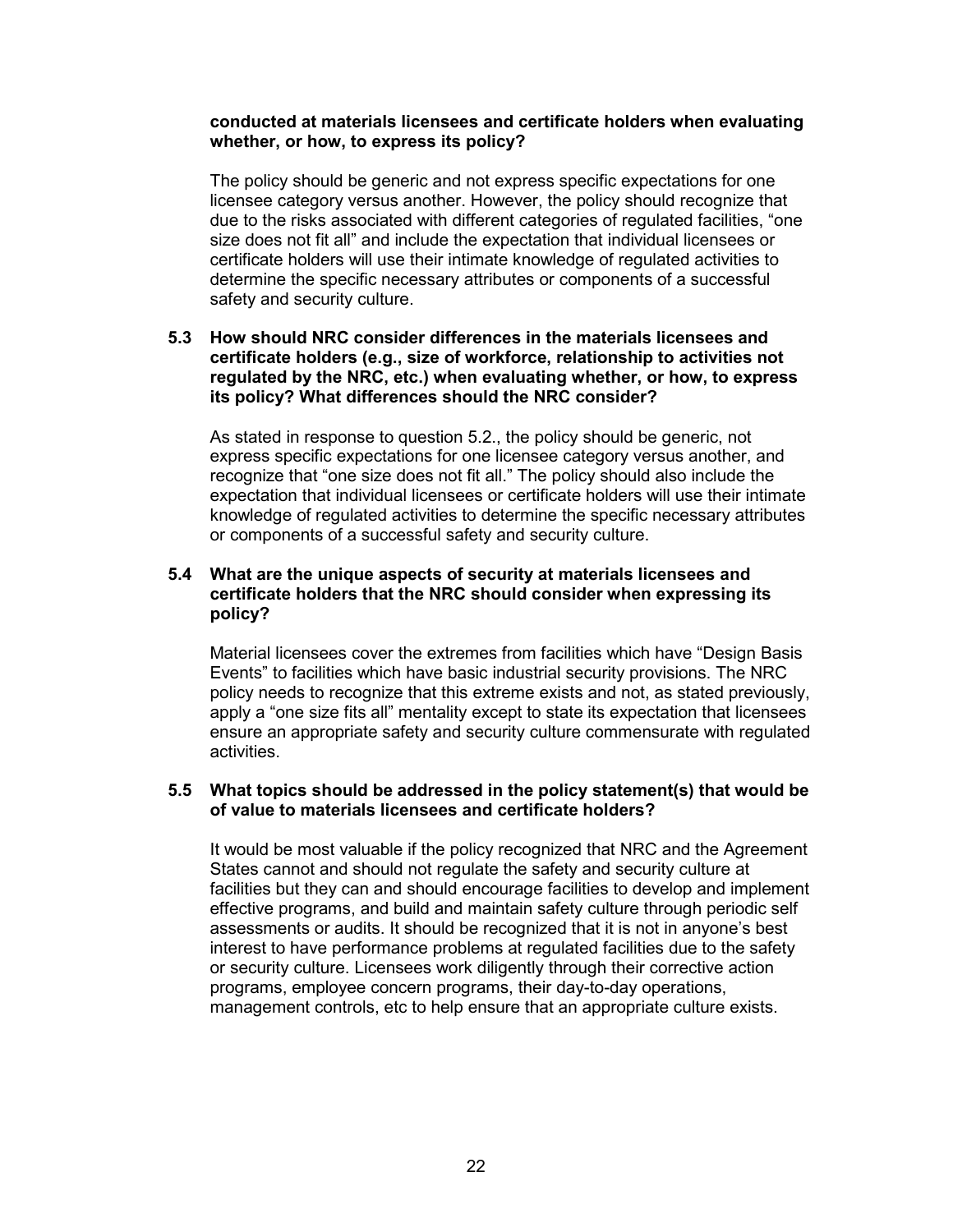#### **5.6 How could the policy statement(s) effectively address issues that involve both safety and security (at the safety/security interface) at materials licensees and certificate holders?**

 The policy should recognize that security culture is one of several integrated parts of safety culture, i.e. there is no real distinction between cultures, there is not a standalone radiation safety culture, a nuclear criticality safety culture, a fire safety culture, or an environmental protection culture. All of these programs are focused on safety for a particular discipline; the licensee safety culture is approached in an integrated manner across discipline boundaries.

# **5.7 How can the NRC best express a policy that gives appropriate weight to safety culture and security culture across the range of licensees and certificate holders?**

 The policy should state the Commission's expectation in generic terms and encourage a performance-based approach to maintaining and enhancing the safety and security culture at regulated facilities. The NRC should not indicate that there is a distinction between safety and security, just like it does not distinguish between nuclear safety and radiation protection. There is a recognized difference between the facility which processes high-enriched uranium and a facility which processes Mo-99 generators or manufactures tritium exit signs. The risks at each facility cover an extremely broad range but the safety culture is based on the risks specific to the facility.

# **5.8 Given the diversity among the licensees and certificate holders regulated by the NRC and the Agreement States, how should the policy statement address any differences in emphasis on safety and security at the different types of licensees and certificate holders?**

 As stated previously, the NRC policy should be generic such that the differences between licensees are recognized, allowed for and can be accommodated by both NRC and the regulated facility.

# **6. How should the NRC work with the Agreement States to encourage increased attention being focused on safety culture, including the unique aspects of security, at Agreement State licensees?**

The NRC should use existing mechanisms to solicit Agreement State input on their programs and their understanding of Agreement State licensee programs to better inform the NRC's draft policy statement. Such mechanisms include NRC-Agreement State working groups, task forces, steering committees, phone surveys, public meetings, workshops, etc. After all, Agreement State licensees make up ~80% of byproduct materials licensees nationwide so it is imperative that they be involved to ensure attention to these matters nationwide. Also, some NRC licensees work within Agreement State jurisdiction and vice versa. Therefore, it is in everyone's best interest that further coordination occurs and that any NRC policy is adopted in a similar manner by the Agreement States.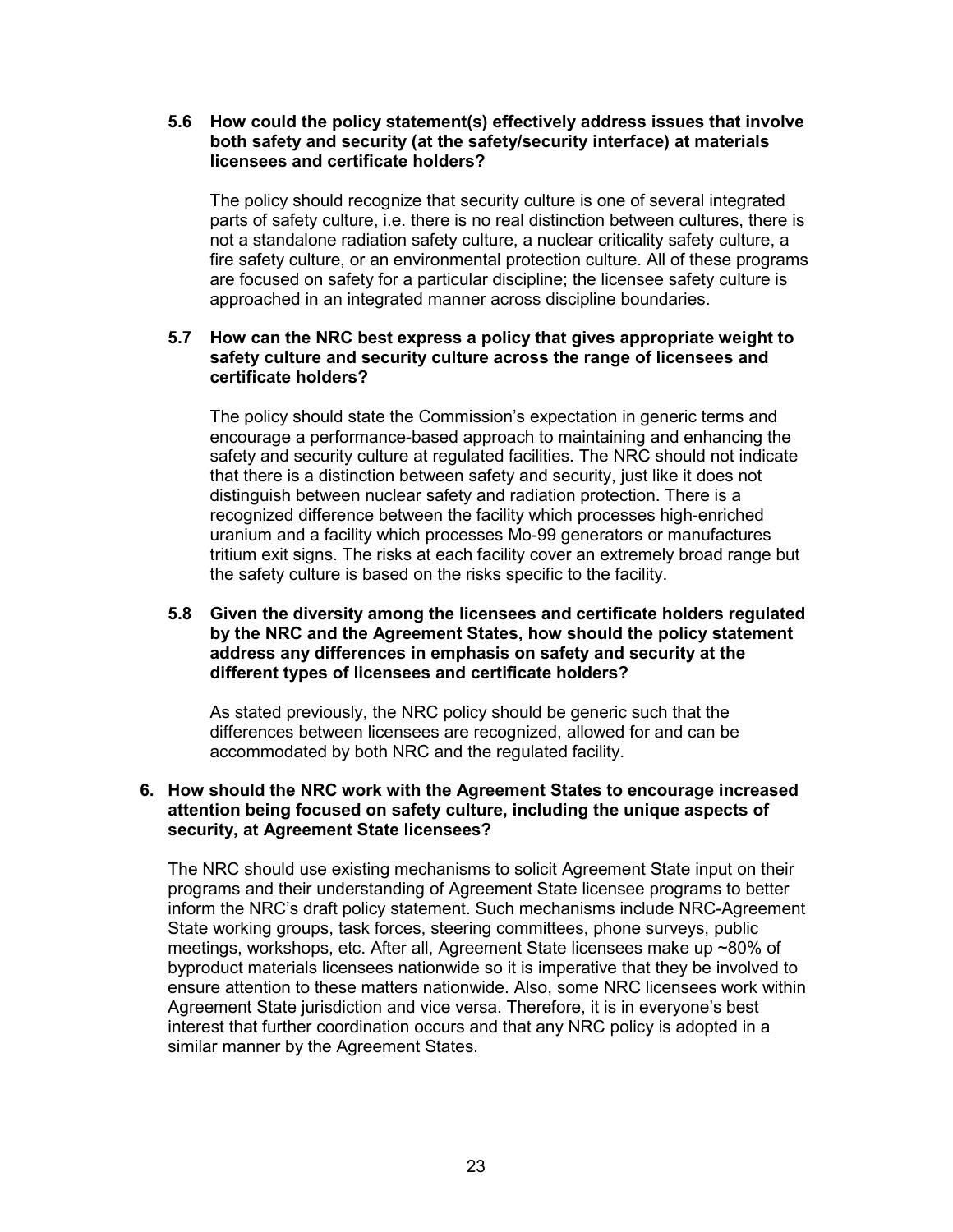# **6.1 What is the level of understanding at Agreement State licensees regarding the value in maintaining safety culture and security culture?**

 This question is best answered by the Agreement States or their licensees but we believe that most, if not all, Agreement State licensees value the development and maintenance of a safety culture and its relevance to security culture. There is no reason to believe that a licensee located in Delaware is any less focused on safety and security at its facility than a licensee located next door in Maryland.

# **6.2 What is the level of understanding of safety culture and security culture within the Agreement States?**

Again, this question is best answered by the Agreement States but we believe that the Agreement States have a similar understanding and appreciation for safety culture and security culture as the NRC and licensees nationwide.

# **6.3 How do the Agreement States view the NRC's goal of increasing the attention paid to safety culture and security culture at materials licensees and certificate holders?**

 Again, this question is best answered by the Agreement States but we believe that the Agreement States value NRC's efforts and goal to help ensure safety culture and security culture at regulated facilities. We also believe that many if not all Agreement States would support a limited role for the regulator while supporting a performance-based approach that recognizes the wide variety in regulated facilities.

# **6.4 What topics do the Agreement States believe should be addressed in the policy statement(s)?**

 Again, this question is best answered by the Agreement States but we have no reason to assume that the Agreement States would offer topics for the policy statement that would be unique to them or their licensees since they regulate in a manner that is compatible with NRC.

#### **6.5 How could the NRC help the Agreement States to increase attention to safety culture and security culture at their licensees?**

Again, this question is best answered by the Agreement States but we believe that NRC needs to utilize existing coordination mechanisms as discussed in the response to question 6 to solicit input from Agreement States, their licensees and thereby increasing attention to the need for an adequate safety and security culture at regulated facilities.

# **6.6 How should the NRC address safety culture and security culture at Agreement State licensees that engage in activities within NRC jurisdiction under reciprocity?**

 As stated previously, the policy statement should include the expectation that the Agreement States will implement an approach to safety and security culture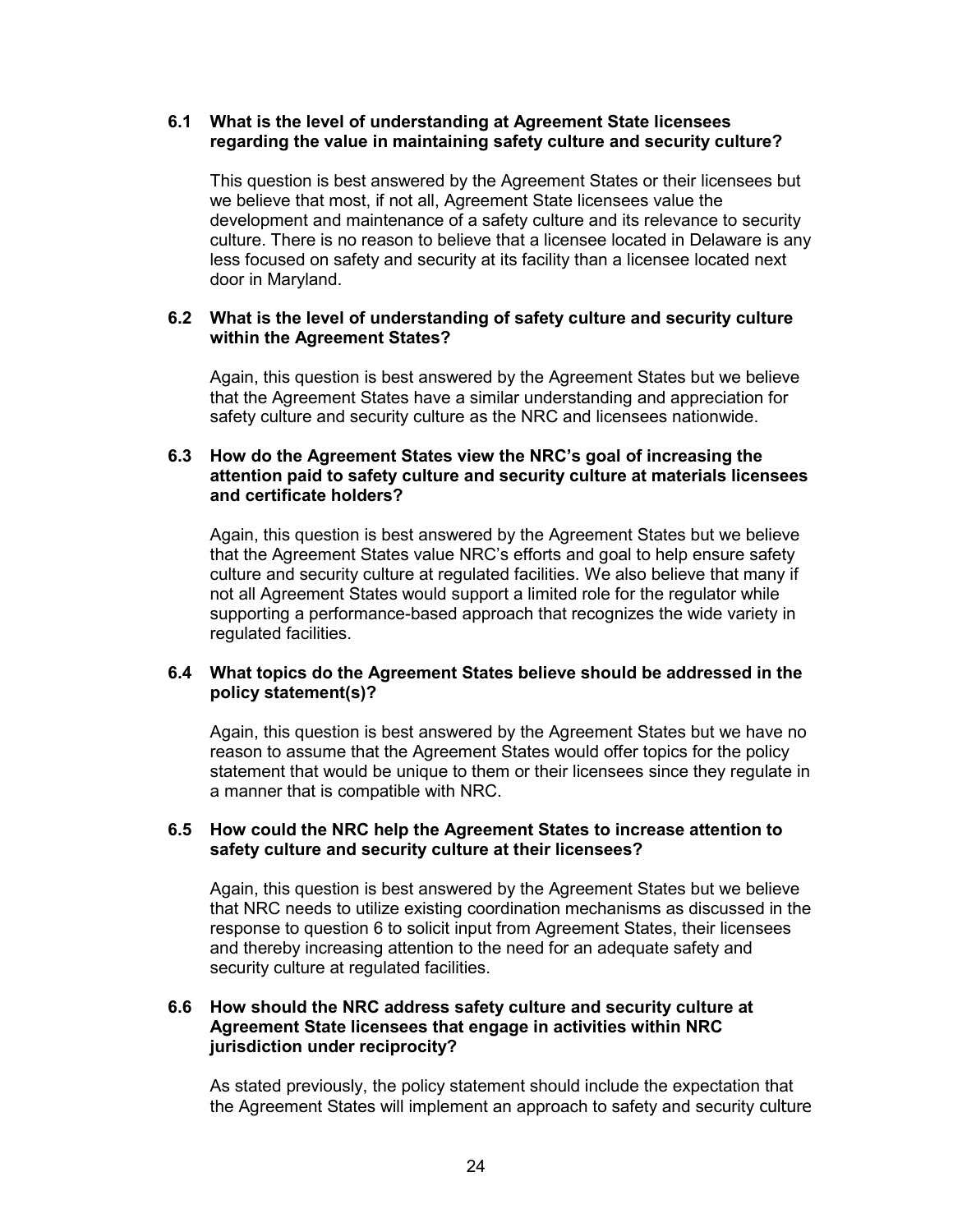that is similar to NRC's approach on this matter. As we have stated in earlier communication with NRC on other matters, we encourage the NRC and Agreement States to find additional tools and mechanisms to share information of mutual interest regarding performance of licensees who work within both the NRC and Agreement State jurisdictions, e.g., industrial radiographers, mobile medical services. Information sharing in the areas of inspection and enforcement are particularly important for ensuring worker and public health and safety.

# **6.7 How might NRC use stakeholder involvement to increase the attention that materials licensees and certificate holders give to maintaining a safety culture, including the unique aspects of security?**

 NRC should share information, as it becomes available, in the form of a Regulatory Issue Summary or Information Notice that regulated facility operators could consider for incorporation into their programs to enhance the safety and security culture. Sharing of information between licenses and between categories of licensees is extremely useful and provides an incentive for facilities to periodically assess their programs for enhancements. As such, NRC could consider holding workshops across the nation with various categories of licensees and certificate holders to share information on safety and security culture, best practices, lessons-learned, etc to better inform NRC as it considers a policy statement and to provide a forum for the regulated community to share information on this important topic.

# **Topic 3: Does safety culture as applied to reactors needs to be strengthened?**

The nuclear power industry believes that a strong nuclear safety culture is an essential element in the safe and reliable production of electricity and that leadership at each site is the appropriate body to take responsibility for setting and implementing expectations for nuclear safety culture. The industry employs the INPO Principles for a Strong Nuclear Safety Culture to provide a common language for all employees to understand their responsibilities and the importance of effective processes and procedures in assuring nuclear safety. The industry also believes that it is the responsibility of the NRC to oversee the licensees' safe operation of the stations and adherence to regulations. The current NRC approach to safety culture is too limited in that it only looks at a limited set of data (10-15 findings that occur at a plant over a year) and makes subjective judgments on this very limited set of data every six months. This approach is backward looking and distracts industry and NRC management from their appropriate roles of direct responsibility for nuclear safety culture and oversight of industry, respectively. The industry has proposed an alternative approach which will strengthen nuclear safety culture. This approach was discussed at the public meeting and is described in enclosure (2) to this letter. The industry alternative uses all the data that is available (inspection results, culture surveys/assessments, employee concerns, industry evaluations, quality assurance audits, self assessments, operating experience, performance trends, etc.) to the site leadership team to provide a holistic and integrated look at nuclear safety culture and to act in a timely manner to correct weaknesses. The NRC's appropriate regulatory footprint will remain its baseline and supplemental inspection program, with, we believe, an enhanced Problem Identification and Resolution inspection procedure which will look at the effectiveness of the nuclear safety culture program. We recommend that the NRC staff work with the industry to transition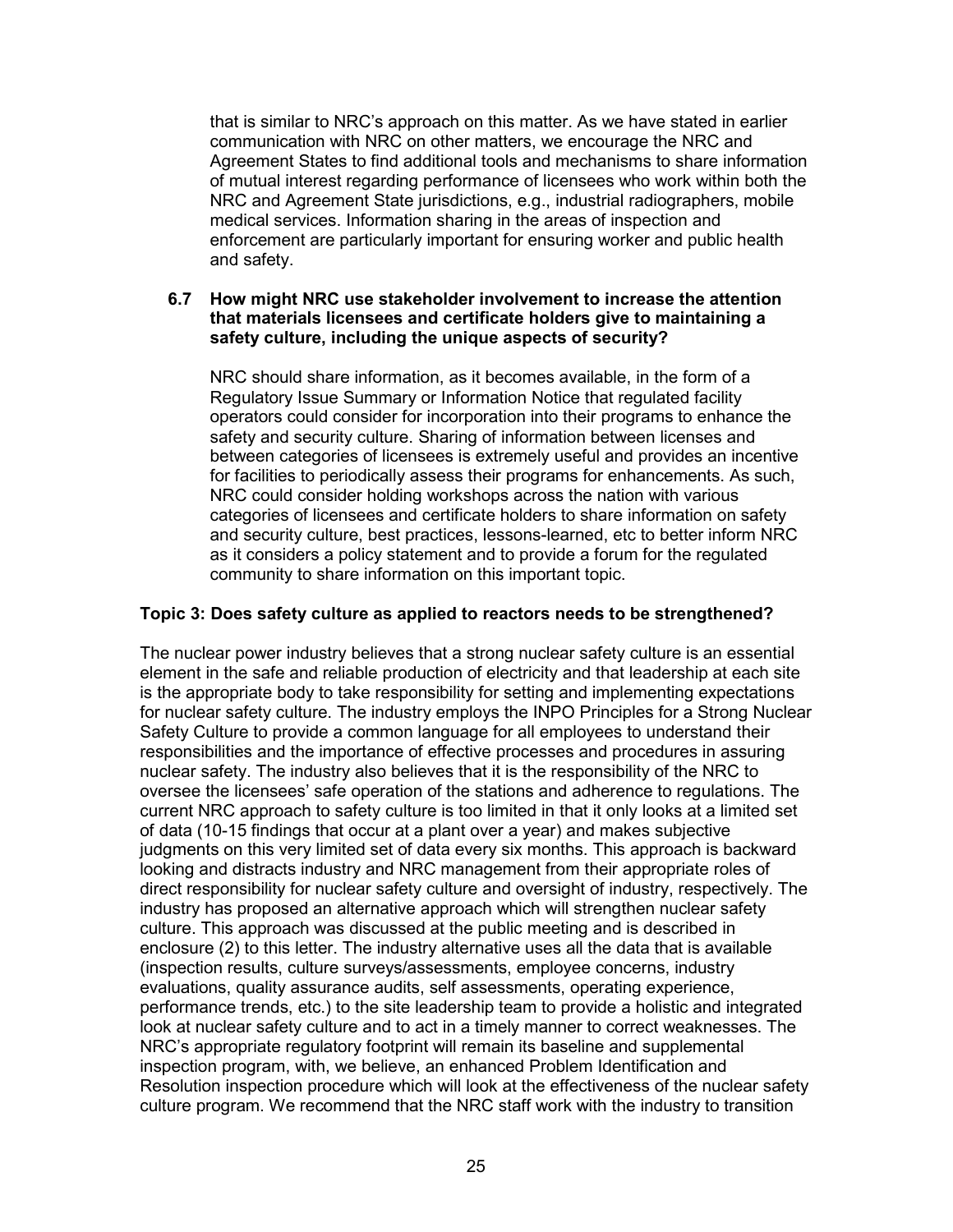from the NRC's current approach to the industry proposed alternative, an effort which will include a pilot program. In addition, we believe that NRC and industry should be using a common language to describe the elements of nuclear safety culture. We recommend that the NRC safety policy statement support both of these efforts.

**A number of enhancements were made to the ROP in 2006 to address safety culture (for example: safety culture cross-cutting aspect assignment to findings; identifying substantive cross-cutting issues; performing an independent NRC safety culture assessment for column 4 plants).** 

#### **1. What are the strengths and weaknesses of the current approach for evaluating licensee safety culture in the ROP?**

 Industry believes the current NRC approach is ineffective: (1) The approach is limited to one set of data (inspection findings) and does not consider data on culture, such as attitudes, values, behaviors, and also does not consider other sources of data, such as industry evaluations, quality assurance audits, employee concerns program, operating experience, site performance indicators, benchmarking, etc. (2) Conclusions on a plant's safety culture, and whether there is a "crosscutting issue" (which implies a cultural problem across departments or across processes), are based only on four inspection findings in a year's time. (3) NRC decisions whether adequate action has been taken are not predictable or transparent. Neither licensees nor the public can understand how decisions are made.

 For example, one of the most common crosscutting issues is procedure adherence. Four usually green (very low significance) inspection findings in procedure adherence in an entire year is weak evidence of a crosscutting problem at a site where there are several hundred procedures carried out every day, 365 days a year.

 During the 18 month initial implementation period, the number of substantive crosscutting issues (SCCIs) more than doubled, and after 24 months more than a third of the sites in the industry had one or more SCCI. During this same time period, industry performance, as measured by the ROP performance indicators and inspection findings and the INPO performance indicators, continued to improve in safety. There is no apparent relationship between measured plant performance and the significant increase in SCCIs.

 Despite this anomaly, the NRC has not conducted an assessment of the effectiveness of the SCCI approach, although the NRC had stated that it would do so in RIS 2006-13, Information on the changes made to the reactor oversight process to more fully address safety culture (page 6)1. An assessment would include answers to such questions as: Did the new process meet intended objectives and outcomes? Did it predict safety problems? Was the threshold for substantive crosscutting issues appropriate? Did it add value above its cost in NRC and licensee resources? Before implementing the ROP and the MSPI the NRC conducted pilots and an extensive assessment. The SCCI approach similarly warrants a hard look, not just public meetings to roll out lessons learned changes.

 The founding principles of the ROP are to be transparent, understandable, objective, predictable, risk informed and performance based. Based on industry experience with the NRC's safety culture approach, it fails to meet these principles. Industry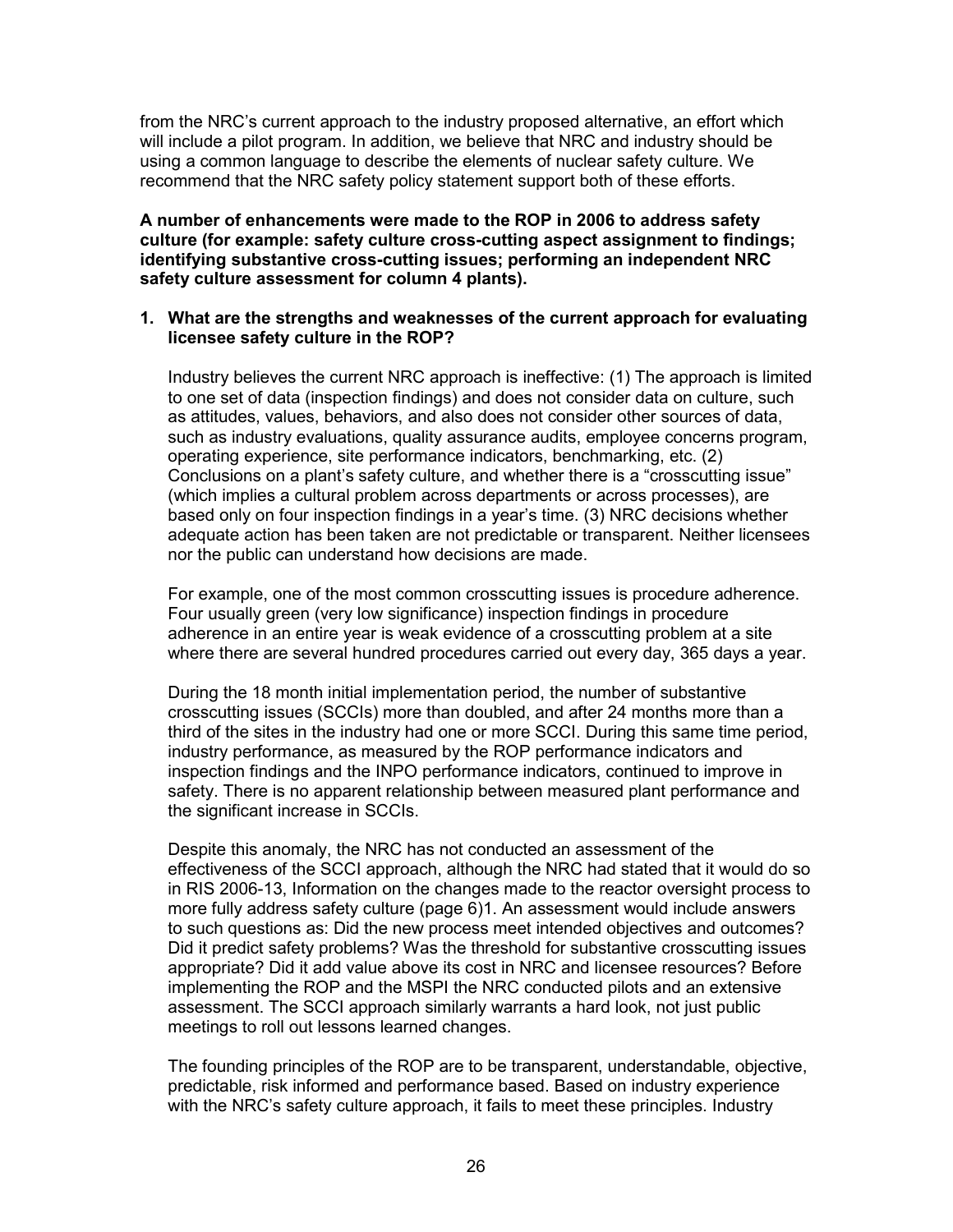believes that it diverts both industry and NRC resources from their primary focus on plant safety equipment performance and essential plant procedures and processes. In the area of people (safety culture), it relies on limited insights from inspection findings (only four, usually green inspection findings in an entire year) in order to draw conclusions regarding issues with safety culture across an entire site.

**2. How has the use of safety culture cross-cutting aspects that are assigned to inspection findings helped to identify potential safety culture issues? Suggest any alternative approaches that licensees could use to identify potential safety culture issues.** 

 The nuclear power industry believes that a strong nuclear safety culture is an essential element in the safe and reliable production of electricity and that leadership at each site is the appropriate body to take responsibility for setting and implementing expectations for nuclear safety culture. The industry employs the INPO Principles for a Strong Nuclear Safety Culture to provide a common language for all employees to understand their responsibilities and the importance of effective processes and procedures in assuring nuclear safety. The industry also believes that it is the responsibility of the NRC to oversee the licensees' safe operation of the stations and adherence to regulations. The industry has proposed an alternative approach which will strengthen nuclear safety culture. This approach was discussed at the public meeting and is described in enclosure (2) to this letter. The industry alternative uses all the data that is available (inspection results, culture surveys/assessments, employee concerns, industry evaluations, quality assurance audits, self assessments, operating experience, performance trends, etc.) to the site leadership team to provide a holistic and integrated look at nuclear safety culture and to act in a timely manner to correct weaknesses. The NRC's appropriate regulatory footprint will remain its baseline and supplemental inspection program, with, we believe, an enhanced Problem Identification and Resolution inspection procedure which will look at the effectiveness of the nuclear safety culture program. We recommend that the NRC staff work with the industry to transition from the NRC's current approach to the industry proposed alternative, an effort which will include a pilot program. In addition, we believe that NRC and industry should be using a common language to describe the elements of nuclear safety culture. We recommend that the NRC safety policy statement support both of these efforts.

#### **3. What may be better or more effective methods or tools that the NRC could use to help identify precursors to future plant performance deficiencies?**

A more effective tool to identify precursors is to focus more on the physical condition of the power plant and the operation of the licensee's corrective action program. Inspectors should have more of their time allocated to ensuring that the licensee is appropriately identifying and prioritizing adverse conditions, analyzing the cause of the condition, including extent of cause and extent of condition, developing appropriate corrective actions and implementing corrective actions in a timely manner. This is the key to identifying precursors and would have been effective in the Davis Besse case.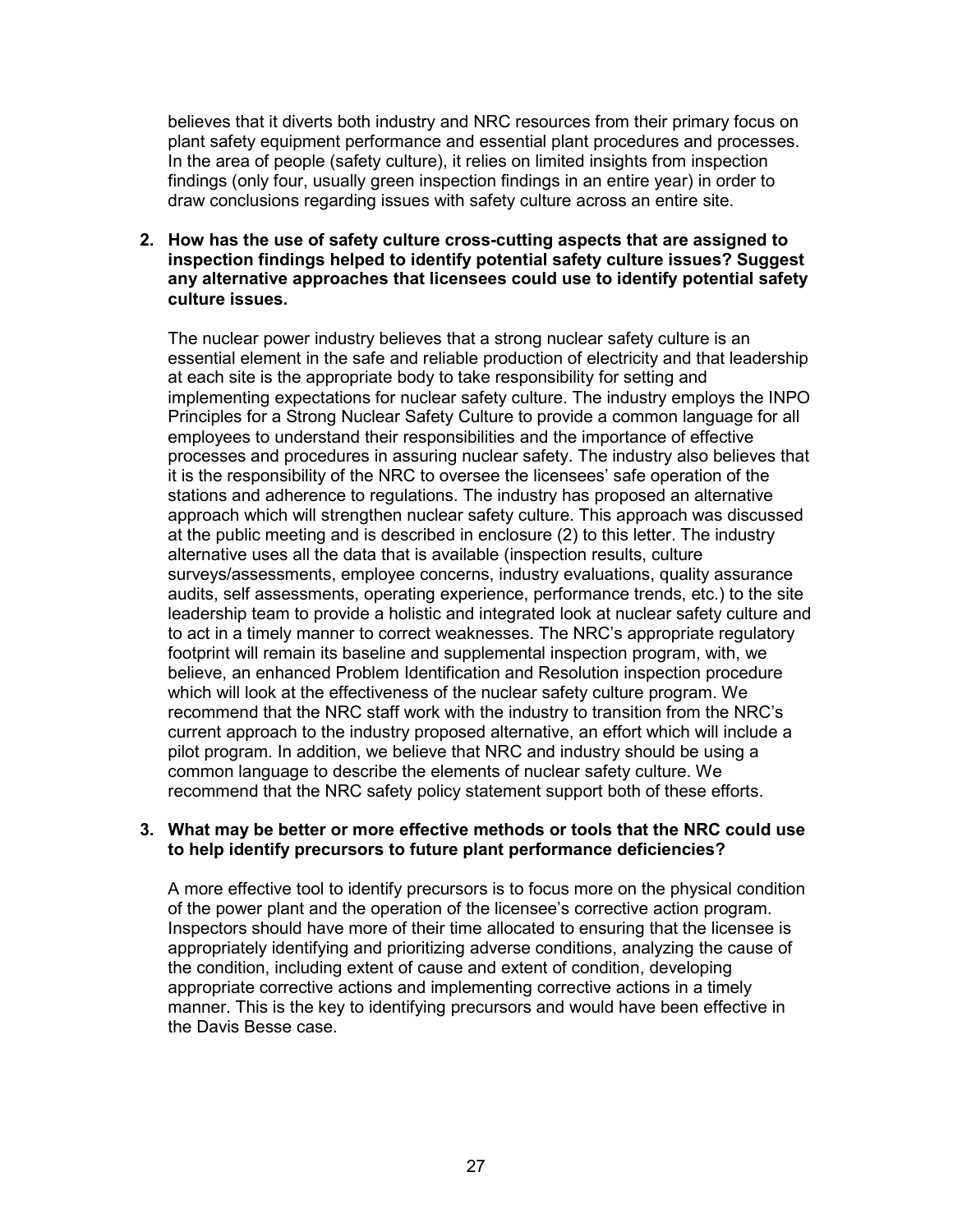**4. In the following situations the NRC may/or will request a licensee to perform a safety culture assessment (licensee self-assessment, independent assessment, or a third-party assessment): (a) the same substantive crosscutting issue had been identified in three consecutive assessment letters (generated from assessments conducted at 6 month intervals); (b) a 95002 inspection (Inspection for One Degraded Cornerstone or Any Three White Inputs in a Strategic Performance Area) that confirmed the licensee had not identified a safety culture component that either caused or significantly contributed to the risk-significant performance issue that resulted in the supplemental inspection; and (c) a plant enters Column 4 of the Action Matrix.** 

#### **Under what other situations should the NRC consider requesting that a licensee perform a safety culture assessment?**

Licensees currently are required by INPO to conduct a safety culture assessment on a biennial basis. Industry is developing a guideline which will use the same methodology but apply greater levels of independence moving from self to independent to third party. (See enclosure 2.) INPO also assesses safety culture in its biennial evaluations, so there is now an annual assessment of safety culture.

**Another ROP enhancement was for the NRC to perform an independent safety culture assessment for plants that enter the multiple repetitive/degraded cornerstone column (column 4).** 

**5. In what other circumstances might the NRC consider performing an independent safety culture assessment?** 

Industry believes that once the industry has put in place its guideline on conducting nuclear safety culture assessments, including third party assessments, the 95003 inspection procedure should be revised to consist of evaluating the licensee's assessment and not conducting its own assessment.

#### **6. What other entity, other than the NRC, could perform an independent safety culture assessment or simply verify the results of the licensee's assessments and corrective actions?**

The industry guideline on conducting nuclear safety culture assessments will provide for independent and third party assessments.

#### **7. What additional safety culture related ROP changes could help the NRC to improve the focus of NRC and licensee attention on site safety culture issues?**

See questions 1 and 2.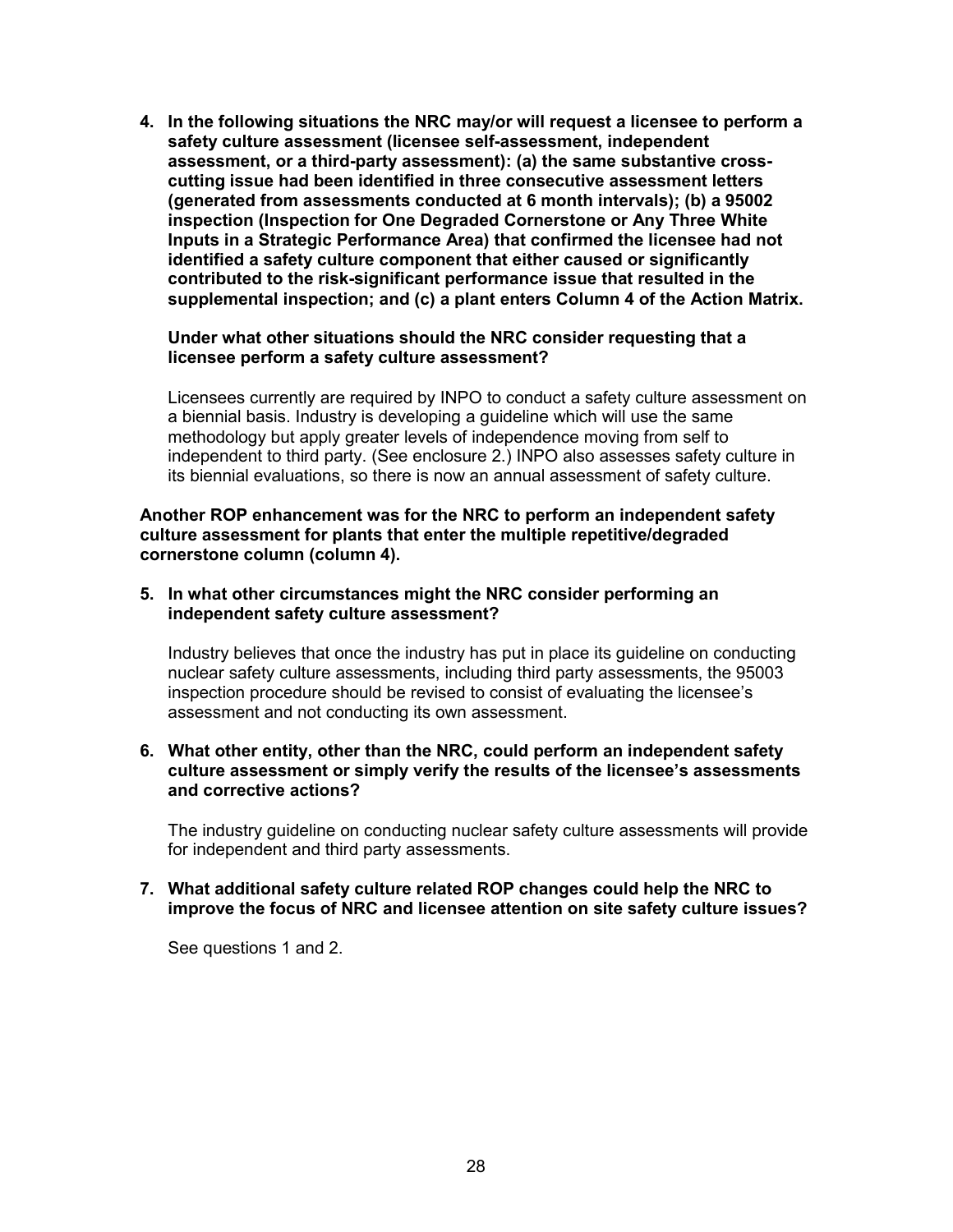**The NRC has held public meetings where draft changes to several ROP guidance documents resulting from a lessons learned evaluation of the initial implementation period of the ROP safety culture enhancements have been made available for public comment.** 

**8. What areas beyond the draft changes (for example, a provision in IP95003 for the NRC to be able to conduct a graded safety culture assessment) presented by the NRC have the potential to further enhance how the ROP addresses safety culture?** 

Please see question 2 and enclosure (2).

 The NRC has not conducted an assessment of the effectiveness of the SCCI approach, although the NRC had stated that it would do so in RIS 2006-13, Information on the changes made to the reactor oversight process to more fully address safety culture (page 6)2. An assessment would include answers to such questions as: Did the new process meet intended objectives and outcomes? Did it predict safety problems? Was the threshold for substantive crosscutting issues appropriate? Did it add value above its cost in NRC and licensee resources? Before implementing the ROP and the MSPI the NRC conducted pilots and an extensive assessment. The SCCI approach similarly warrants a hard look, not just public meetings to roll out lessons learned changes.

 **8.1 How would these potential changes enhance or improve how the NRC addresses safety culture through the ROP?** Under the industry approach, the NRC would focus on oversight, especially through the Problem Identification and Resolution inspection procedure, which includes both routine and biennial review of the corrective action system. Safety culture concerns will be entered into the CAP.

# **9. In what ways does the current process lead to consistency/predictability of implementation by the NRC? Provide examples to support your view.**

It is not consistent and predictable across plants and regions.

# **9.1 In what ways does it lead to inconsistency or unpredictability?**

Assignment of aspects or not is dependent on individual inspectors and is not consistent or repeatable. The decision whether the licensee has adequately assessed and taken action to correct a crosscutting issue (four or more aspects) is not consistent across regions and is not predictable. It is not understood by the public or licensees.

# **10. How effective is the ROP in addressing security culture issues?**

The ROP includes a performance indicator, inspection, significance determination, assessment and enforcement of security. In addition, safety culture aspects are sometimes applied to inspection findings. As stated earlier, industry believes the industry approach to assessing safety culture is preferable to the NRC approach; the industry approach includes assessing the security department. Substantial progress has been made over several years toward the goal of fully integrating security into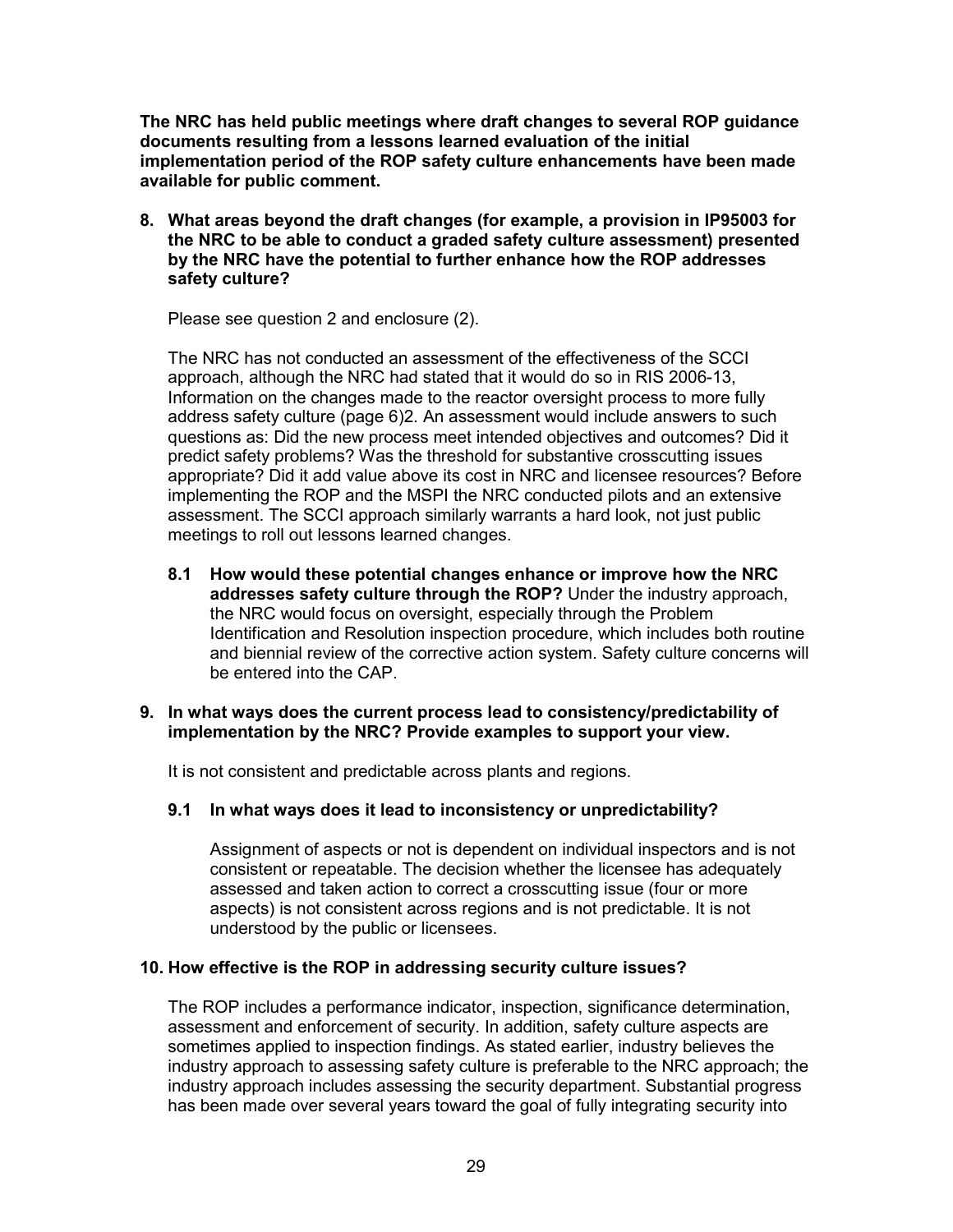plant processes. Effectiveness would not be enhanced by a separate set of security culture aspects.

#### **10.1 What ROP changes could help the NRC to improve the focus of NRC and licensee attention on site security culture issues?**

Industry does not believe there should be a distinction made between safety and security culture issues. A security culture is one important element of a safety culture. If a station has a good safety culture, it would include personnel at the site understanding their role in supporting security as a component of nuclear safety.

**In previous public meetings, the NRC has discussed using the Reactor Oversight Process safety culture components and modified aspects as a tool to understand the challenges to safety culture during new reactor construction.** 

#### **11. How can challenges to safety culture in new reactor construction be identified and addressed in regulatory oversight?**

 Safety culture for construction differs from an operating plant environment. For a construction environment, safety culture can be inferred from three basic programmatic elements: a safety conscious work environment, quality assurance, and the Occupational Safety and Health Administration (OSHA) program.

#### **Questions on Safety Culture Components**

#### **1. Is there an area(s) important to safety or security culture that does not appear to be captured by the set of nine components? Is the missing area(s) relevant to a particular set of licensees or certificate holders? Or is it generically applicable? If so, please specify.**

Industry has not had sufficient time to review the new set of nine components. They appear to cover the same areas as the previous set of thirteen. Industry believes that the best approach for the ROP and the industry would be to use a common set of components and aspects or principles and attributes so that we are speaking with a common language. Industry would be pleased to work with the NRC to achieve that goal.

**2. Of the identified components, is there a safety culture component(s) that you consider to not be important, or to not contribute, to safety culture and should therefore be dropped? If so, please specify.** 

See question 1.

**3. How should the Commission communicate a common understanding of the components of safety/security culture?** 

We should be communicating with the same language.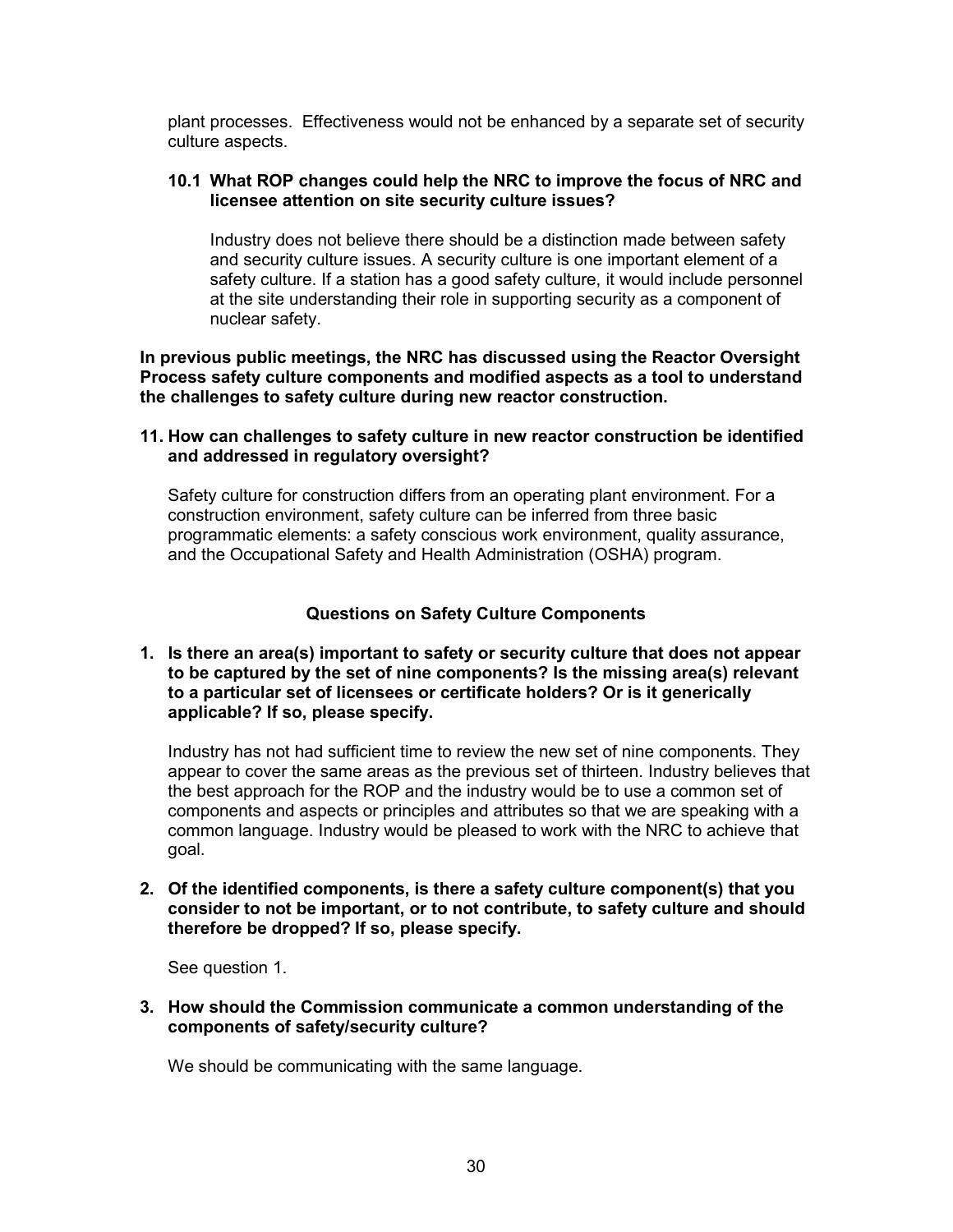**4. How should the Commission, through the policy statement, influence licensee and certificate holders to use their understanding of safety/security culture to improve performance?** 

The policy statement should encourage industry to take the lead in developing common guidelines for assessing safety culture and correcting weaknesses.

**5. Should there be new regulatory requirements specifically addressing safety culture? If so, please explain. Or, how should safety culture insights to be used, e.g., to inform regulatory response to findings or violations within existing requirements?** 

Industry does not believe that there should be regulatory requirements in the area of safety culture.

**6. Given the range of NRC licensees and certificate holders, how can the Commission best communicate its expectations regarding the scope of programs and processes to address safety/security culture in a manner that appropriately considers the different licensee and certificate holders environment?** 

 Industry believes there should be a graded approach based on the size and type of safety issues involved in the facility.

**7. How should the Commission define the components of safety and security culture (i.e., one set of components addressing both safety and security culture in an integrated manner or two sets of components, one to address safety culture and another to address security culture)? What are the risks and benefits of combining or separating them?** 

Regarding making distinctions between safety and security culture please see the responses to topic 1 questions. Industry believes there should be one set, and that the industry and NRC should work toward a common set of components or principles.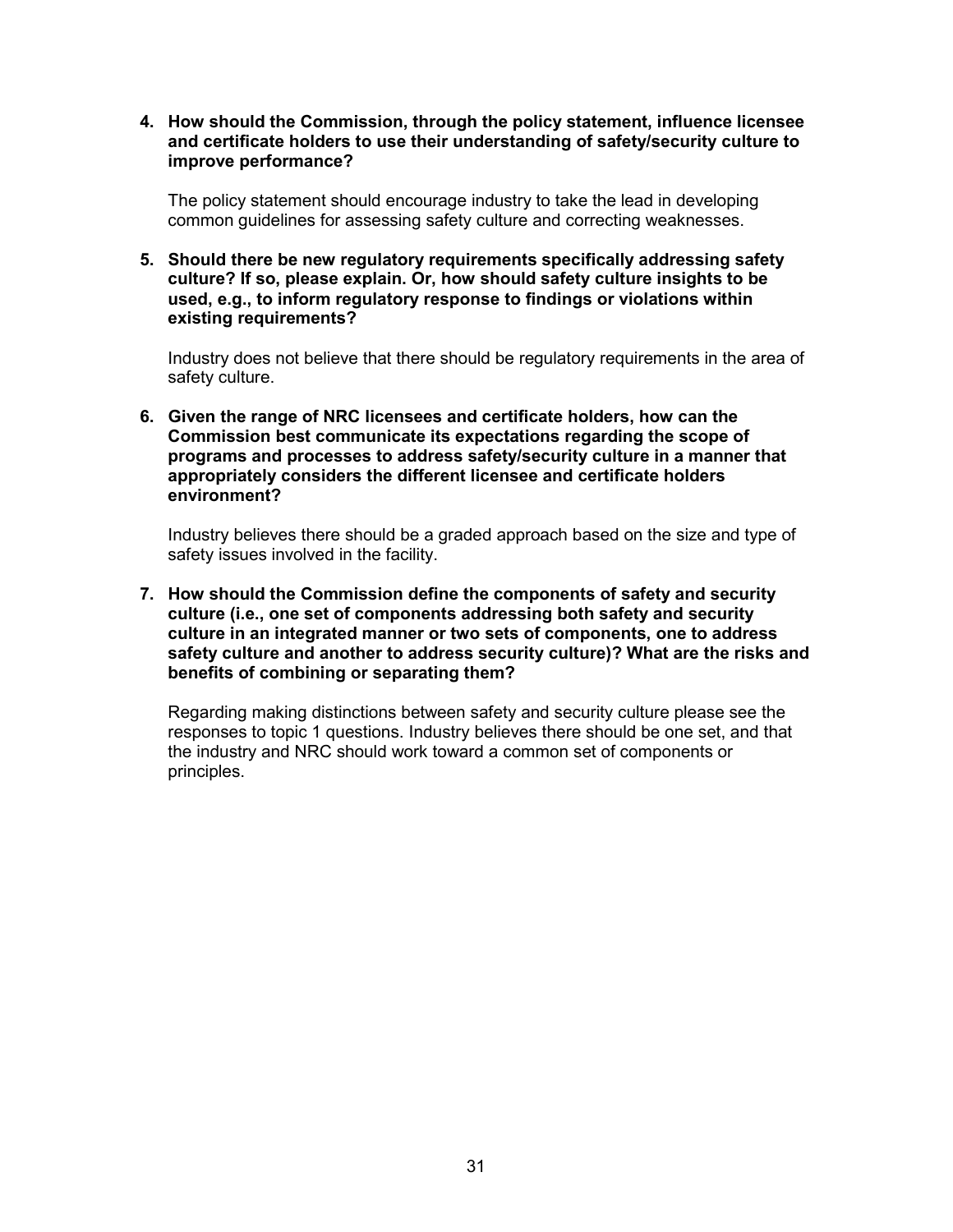# **Enclosure (2) Comments:**

#### **I. Description of Industry Approach**

The industry approach to assessing and addressing nuclear safety culture issues places primary responsibility on line management, and in particular, on the site leadership team. The objective is to provide an objective, transparent and safety-focused process, which uses all of the resources available (e.g., performance trends, NRC inspections, industry evaluations, nuclear safety culture assessments, self assessments, audits, operating experience, employee concerns program, etc.) to provide an early indication of potential problems, develop effective corrective actions and monitor the effectiveness of the actions.

While it is not possible to directly measure culture, and thus there must be some subjectivity, there are aspects of plant conditions which can be trended to provide a warning to site leadership to determine if cultural issues contributed to the condition. Process weaknesses, discovered through audits, self assessments, inspections, etc., also can provide symptoms of cultural problems. Similarly, the attitudes and behaviors of site personnel can be assessed through surveys, interviews and behavioral observations. It is the responsibility of the site leadership team to employ all of these tools and take effective action.

#### **Overview of Proposed Industry Process**

The proposed process is shown below and is comprised of eight distinct elements.

- 1. Process Inputs 5. Site Response
- 2. Corrective Actions 6. Communication
- 3. Other Input Sources 7. External Input
- 4. Site Leadership Team 8. Regulatory Oversight

# **Industry Nuclear Safety Culture Process**



# **Site Nuclear Safety Culture Process**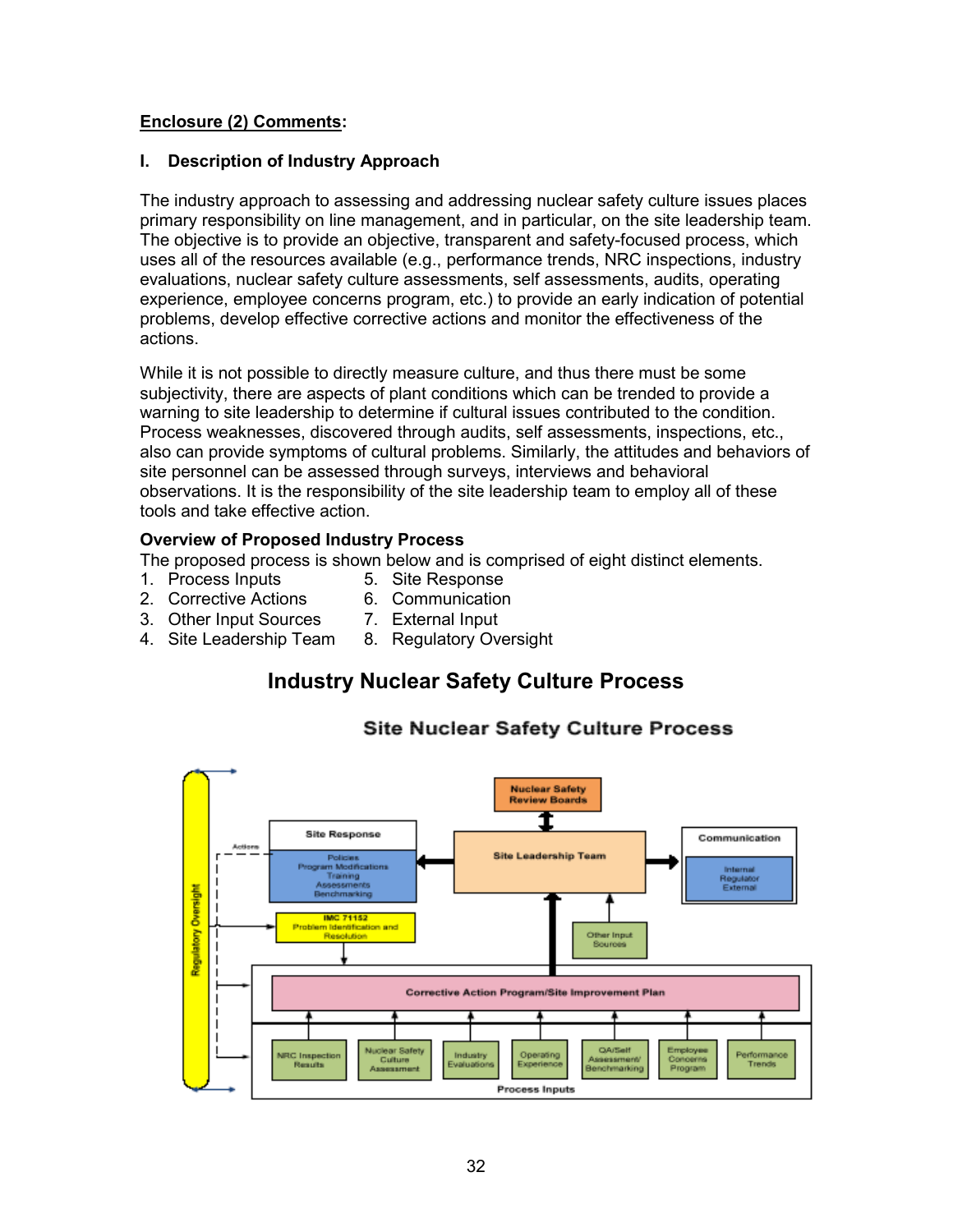# **1. Process Inputs**

The following are the inputs to the nuclear safety culture process. For each input, there are data (e.g., deficiencies, violations, or weaknesses) which can be reviewed in combination with data from other inputs to determine whether there is a nuclear safety culture issue. The INPO Principles for a Strong Nuclear Safety Culture describes the essential attributes of a healthy nuclear safety culture. They provide a useful framework for assessing and categorizing the data, and in combination, are used to identify potential cultural issues for action. Using a consistent model and terminology throughout the entire process will allow clear communication of cultural issues which the entire site can understand and respond to. Each input has an owner whose responsibilities include assessing the data against the INPO principles and attributes and reporting their results to the site leadership team on a periodic basis.

**NRC inspection results**. These include the baseline inspections of plant and processes (especially the problem identification and resolution inspection which also looks at safety conscious work environment and any past safety culture assessments), supplemental inspections, event follow-up, etc. These are extremely valuable inputs for the site.

**Nuclear Safety Culture Assessment**. Using a common industry guideline, sites conduct a self assessment of nuclear safety culture on a biennial basis. This is already an INPO SOER 02-4 requirement. What has been added is a common industry approach. The proposed approach is discussed in Section III.

**Industry Evaluations**. For example, INPO evaluations are conducted on an approximately biennial basis, in the alternate year from the culture assessment. Included in the INPO evaluation is an assessment of nuclear safety culture. Thus the site would receive a nuclear safety culture assessment almost every year. These industry evaluations are available to NRC on site.

**Operating Experience.** Data on previous deficiencies (such as operations, design, and equipment) are used to improve procedures and processes and to avoid future problems. Information from OE can also be used to look for nuclear safety culture issues.

**QA/Self Assessment/Benchmarking**. Each site requires a variety of self reviews. These include audits required in the quality assurance programs, department self assessments, and benchmarking of other sites in the industry (or other industries).

**Employee Concerns Program**. This required program looks at the site's safety conscious work environment. It may not be appropriate to enter some of the ECP issues in the corrective action program, but the issues will be considered by the site leadership team.

**Site Performance Trends**. Each site has a broad suite of indicators which it uses to assess performance. They do not include ROP performance indicators which generally measure plant-wide outcomes, but rather they provide intermediate outcomes, which, if not corrected, could lead to safety system failures, scrams or events. Trends can be developed in these indicators and the cause of the trend – be it process or design deficiencies, training, resources, or nuclear safety culture issues – can be examined and corrective action taken.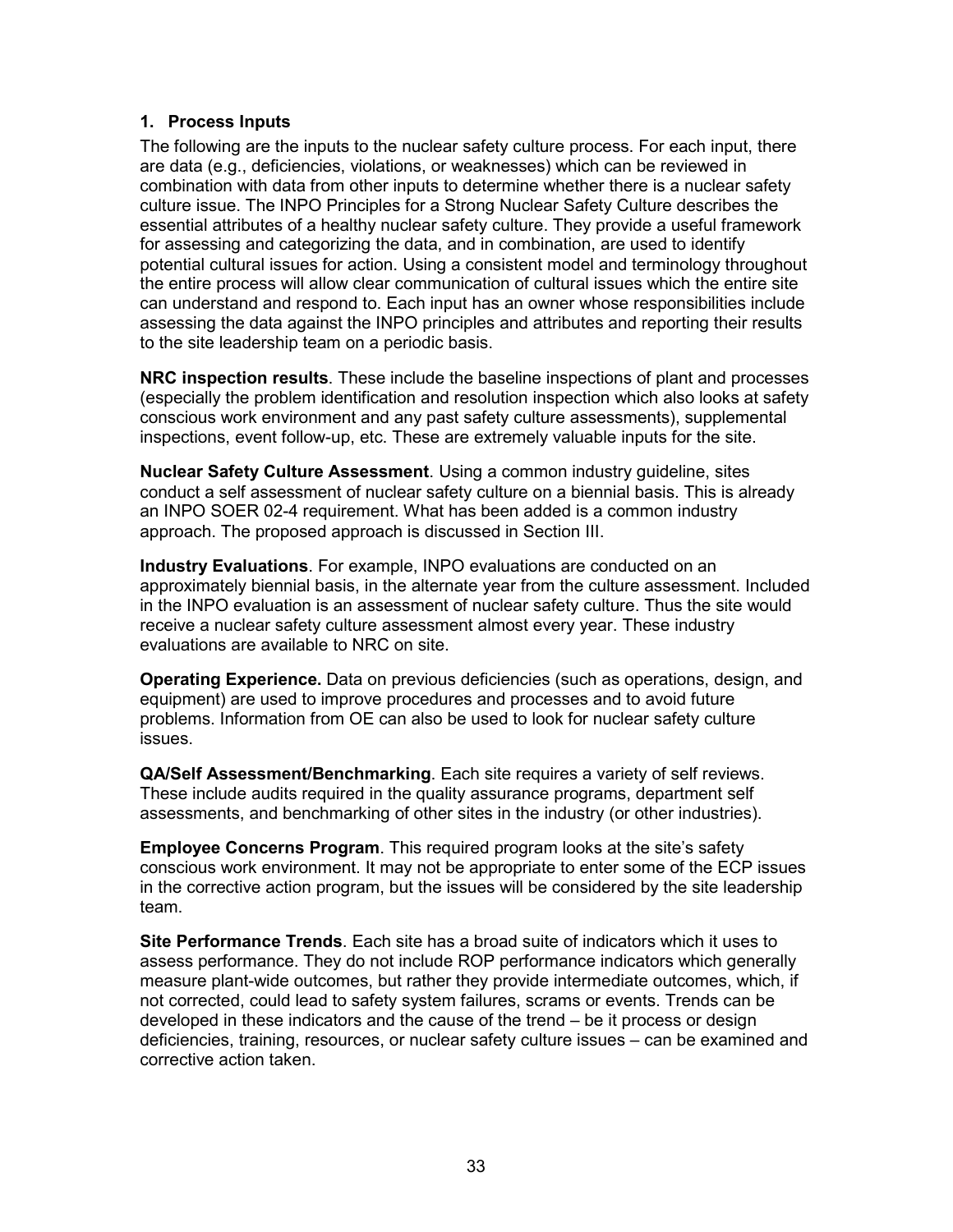Examples include operator workarounds, control room deficiencies, preventive maintenance deferred, open positions, etc. These trends would not be reported to NRC, because they are not performance outcomes. They would be available to NRC on site.

• Note that a site may have additional process inputs that it finds effective in helping to assess nuclear safety culture.

# **2. Corrective Actions**

Problems in all of these areas are fed into the site's **corrective action program** where they are assessed for significance, including whether apparent cause or root cause analyses will be conducted. Both apparent and root cause analyses will include an assessment against the INPO principles and attributes. In some cases, the corrective action program is not the appropriate location for the problem; for example, some ECP issues, allegations, perhaps some nuclear safety culture assessment issues, and some organizational or personal issues. Cultural and organizational issues may more appropriately be placed in the **Site Improvement Plan**, or whatever term the site uses.

# **3. Other Inputs**

There may be additional inputs that come directly to the attention of the site vice president, such as allegations or other sensitive information, which are not appropriate to be handled through the corrective action program.

# **4. Site Leadership Team**

The **Site Leadership Team** is responsible for reviewing plant performance and taking a holistic view of all of the potential indications of nuclear safety culture. The team should be guided by the INPO principles and attributes. In addition to having very subtle issues which the team discerns from several inputs, the team will also, of course, have situations which are more direct, such as ECP and nuclear safety culture surveys and assessments. While maintaining an ongoing sensitivity to nuclear safety culture issues, the team will also meet quarterly to discuss and assess cultural issues. Reports from the managers responsible for each of the process inputs will provide information for the team.

# **5. Site Response**

The Site Leadership Team is responsible for determining what actions are necessary to address any nuclear safety culture issues. In addition, the team is responsible for assessing the effectiveness of prior actions and redirecting these actions where appropriate. **Site Response** suggests some actions that might be taken: changes in policies, program modifications, training, additional assessments, benchmarking, etc. The site responses, of course, provide feedback into the process inputs and into the corrective action program and/or site improvement plan.

# **6. Communication**

The Site Leadership Team is responsible for ensuring there is appropriate **Communication** of its conclusions and actions. This communication is internal to the site workforce and if appropriate, corporate, and external, if appropriate, to the public. Raw data and reports, such as the INPO evaluation and the nuclear safety culture assessment would be available on site for NRC review.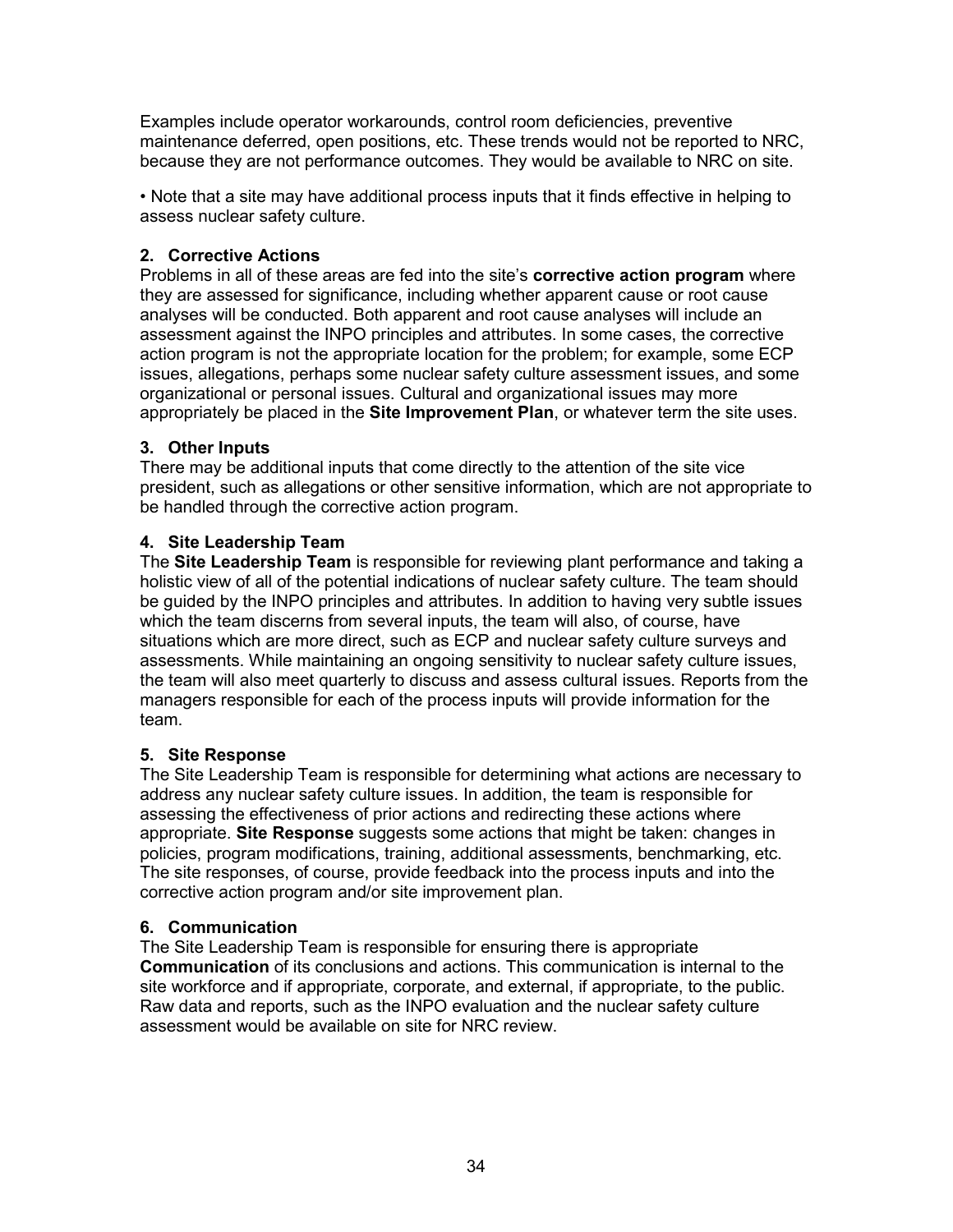# **7. External Input**

The **Nuclear Safety Review Board** (or equivalent) provides an additional perspective to the site leadership team. The experience and outside eyes of the board can assist the site leadership team in many ways, including bringing a fresh look at cultural problems which may be invisible to those living in the culture day to day. Corporate organizations or fleets may also be used to provide external input.

# **8. NRC Oversight**

The NRC retains a **Regulatory Oversight** footprint in the process through its residents and baseline and supplemental inspections. While inspectors will not assign crosscutting aspects to inspection findings, their observations can provide valuable insight to the licensee. In particular, the Identification and Resolution of Problems (IP 71152) inspection procedure objectives are:

- 01.01 To provide for early warning of potential performance issues that could result in crossing thresholds in the action matrix.
- 01.02 To help the NRC gage supplemental response should future action matrix thresholds be crossed.
- 01.03 To provide insights into whether licensees have established a safety conscious work environment.
- 01.04 To allow for follow-up of previously identified compliance issues (e.g., NCVs).
- 01.05 To provide additional information related to the crosscutting areas that can be used in the assessment process.
- 01.06 To determine whether licensees are complying with NRC regulations regarding corrective action programs.
- 01.07 To verify that the licensee is identifying operator workarounds at an appropriate threshold and entering them in the corrective action program."

This inspection procedure includes specific questions related to raising safety questions. (Upon adoption, this procedure and other NRC internal guidance would need to be revised to remove the references to crosscutting themes and aspects.) Additionally, the inspectors review any safety culture assessments which have been performed. The NRC footprint would also include observation on site of various aspects of the industry safety culture approach. NRC communicates results to the public through inspection reports, assessment letters and public meetings.

# **Comparison with Reactor Oversight Process**

The industry nuclear safety culture process, in many respects, mirrors the Reactor Oversight Process, which is shown below. In both processes a range of inputs (in the case of the ROP, performance indicators and inspection findings) are individually reviewed for significance. In the site process, deficiencies and weaknesses are entered into the corrective action process. They are assessed for significance, extent of condition and cause. Actions are developed to preclude recurrence and implemented. In both the ROP and the industry process, all of the information is assessed in combination to determine what actions should be taken by the responsible management. In the ROP case, senior NRC management determines the additional inspection and communication that are appropriate. For the site nuclear safety culture process, the site leadership team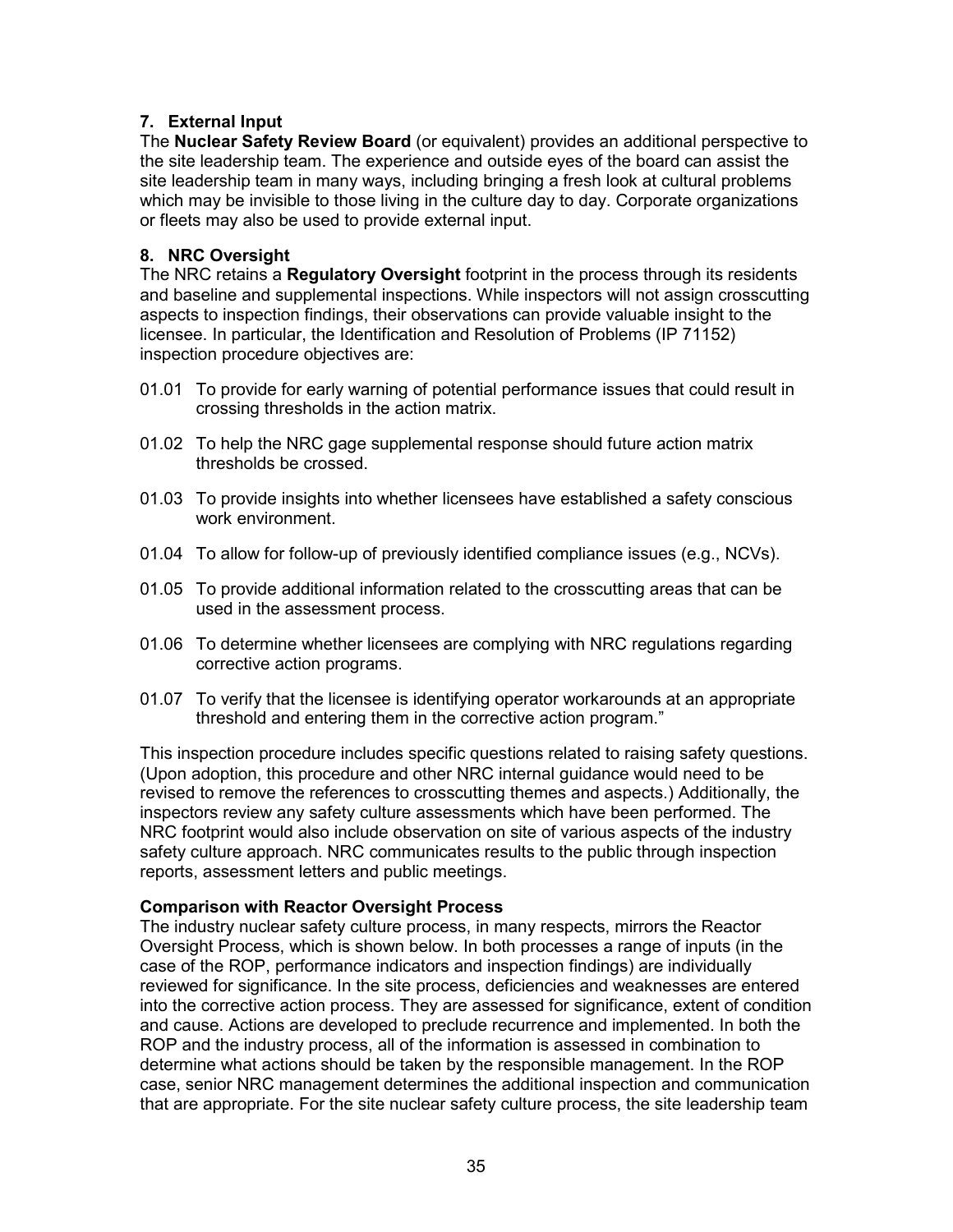is responsible for determining the appropriate action. (Of course, in a broader sense, the nuclear safety culture model reflects how site leadership oversees all of the site activities, not just safety culture.)



# **Reactor Oversight Process**

# **Advantages of Industry Process**

The advantages of this process are many. The process is built around the INPO principles and attributes which emphasize that EVERYONE is responsible for nuclear safety. The principles provide a common language across the site and across the industry so that communication and actions are understood. The process uses a broad spectrum of input available from plant condition, process and people issues. In addition, the majority of the data were already in use at the site, albeit for other purposes. Finally, the process places clear responsibility on line management, with the site leadership team at the top.

The NRC approach uses a different set of attributes, and a different language, than the industry. Many of NRC attributes may not be nuclear safety cultural issues at all. They may be training or procedures, or process weaknesses as opposed to cultural issues. Unfortunately, the NRC sampling approach relies on categorizing violations, of which there are on average only 15 or so a year per site, whereas the industry approach has literally thousands of inputs. The NRC counting scheme for assessing a "crosscutting theme" is only four data points in a year. When NRC is not convinced that the site has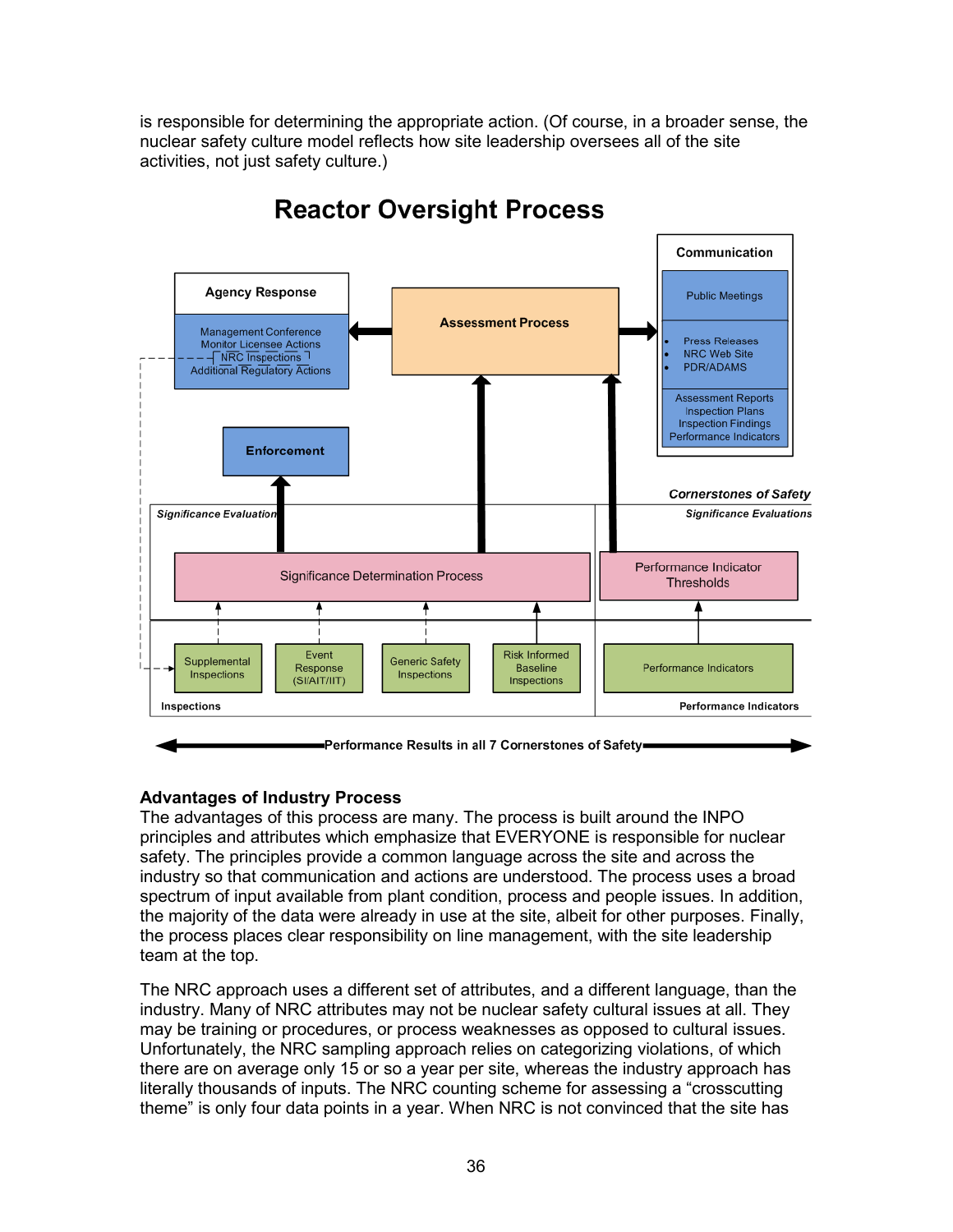taken sufficient action for these four (usually) safety-insignificant violations, it issues a "substantive crosscutting issue" which can divert precious resources and management time away from safety significant issues and ensuring that processes and procedures are being effectively implemented. It also presents a distorted and negative image of the site which is misleading to the public. NRC resources are also diverted from their attention on inspecting plant and processes toward subjective judgments on minor inspection findings and attempting to assess the culture based on limited data. Then more senior NRC management is diverted by having to make subjective judgments on whether cultural issues have been resolved.

A more appropriate role, or footprint, for the NRC is focus on objective, tangible evidence of plant safety, compliance with the regulations and using risk-informed tools to determine significance and regulatory response. It should use its inspections of the corrective action program to determine if plant and process deficiencies are being corrected in a timely manner and that events are being properly evaluated. The corrective action program inspection also can look at the site's actions to correct safety culture issues which have been identified. The NRC informs the public through its inspection reports, assessment letters and public meetings.

# **Conclusion**

The industry nuclear safety culture process provides a structured approach of looking at multiple inputs to assess the culture using the "lens" of the INPO principles and attributes. It looks at plant conditions, processes, and people's attitudes, opinions and behaviors. It appropriately places responsibility for assessing and improving nuclear safety culture on the line management, while emphasizing that everyone on site is responsible for nuclear safety.

# **II. Nuclear Safety Culture Assessment Including Third Party Assessments**

#### **Introduction**

This section discusses current requirements for nuclear safety culture assessments, and a graded nuclear safety culture assessment guideline. The objective is to:

Create a consistent, quality guideline and approach for conducting nuclear safety culture assessments which will be used across industry and will be used for self assessment, independent assessment and third party assessment.

The approach was developed by an NEI task force, building on a very successful assessment process developed and implemented over the past five years by the Utilities Service Alliance (USA) member stations.

#### **Current Requirement for Nuclear Safety Culture Assessment**

INPO SOER 02-4 calls for a nuclear safety culture assessment every other year. There are no specific requirements. Some utilities do an assessment entirely in house using company resources (either all on site resources, or a combination of fleet resources); some are in the USA program 17 stations) which include both internal assessors and external loaned utility assessors; some use consultants (cost varies but is in the range of \$100,000 to \$150,000); and there may be other variations.

NRC demands a third party nuclear safety culture assessment for plants in column 4 of the action matrix and has required an independent assessment in certain other instances when it is concerned about performance and "significant crosscutting issues."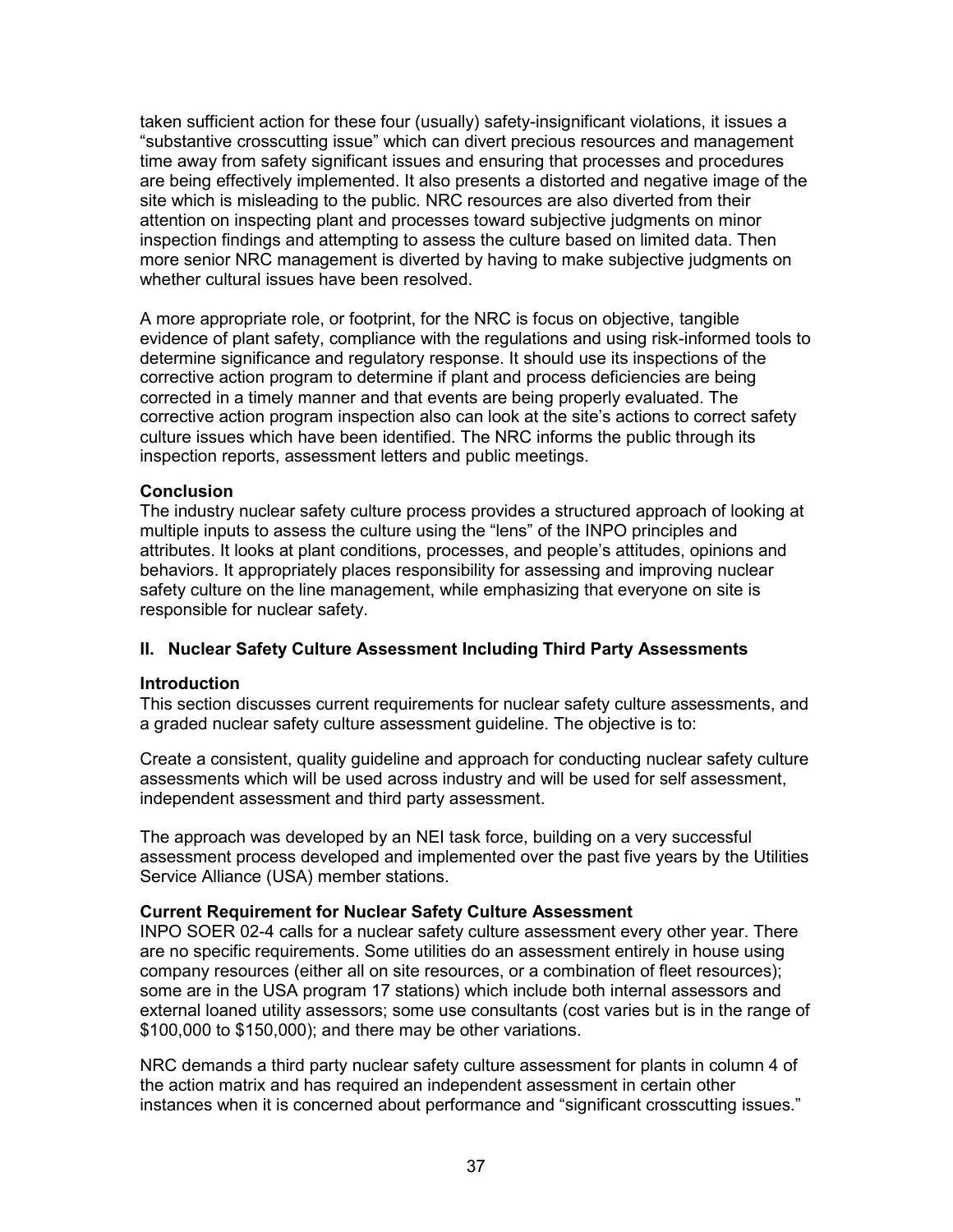These assessments are ad hoc and usually do not build on the same model as the self assessments, resulting in no economies of scale and difficulty in comparing the two assessments. (This is often the case because self assessments commonly use the INPO nuclear safety culture model of principles and attributes, whereas the independent or third party assessments are organized around specific issues and the NRC's nuclear safety culture aspects.)

#### **Graded Nuclear Safety Culture Assessment Guideline**

The industry nuclear safety culture assessment guideline is built on the successful USA approach which uses the industry standard INPO principles and attributes for surveys, interviews, and behavioral observations. The USA self assessment approach differs from some utilities' self assessments in that it uses a team made up of half site assessors, and half independent assessors. The strength of this team structure is that there are people on the team with site knowledge, and independent assessors who may be more sensitive to cultural issues on site because they are not a part of that culture. The assessors conduct interviews of senior managers and managers, first line supervisors, various departments and craft groups, security and oversight in two person teams, usually with one onsite and one offsite member. Two person teams allow greater reliability in assessing nuclear safety culture attributes, and also allow for one person to take notes while the other person conducts the interview. The team also conducts behavioral observations (e.g., morning meeting, CARB, pre-job briefs, control room). Usually there are four two-person teams. In addition there is a team host, an external team executive, an external team lead, and two site administrative support staff. More details are provided in the table below.

The self assessment approach can be readily adapted to the needs of an independent assessment (requested by a site VP who requires a deeper or more specific review), or to a 95003 assessment. The differences between the variations between self, independent and third party assessments are an increase in sample size, more independence by the assessment team and additional focus on areas of concern.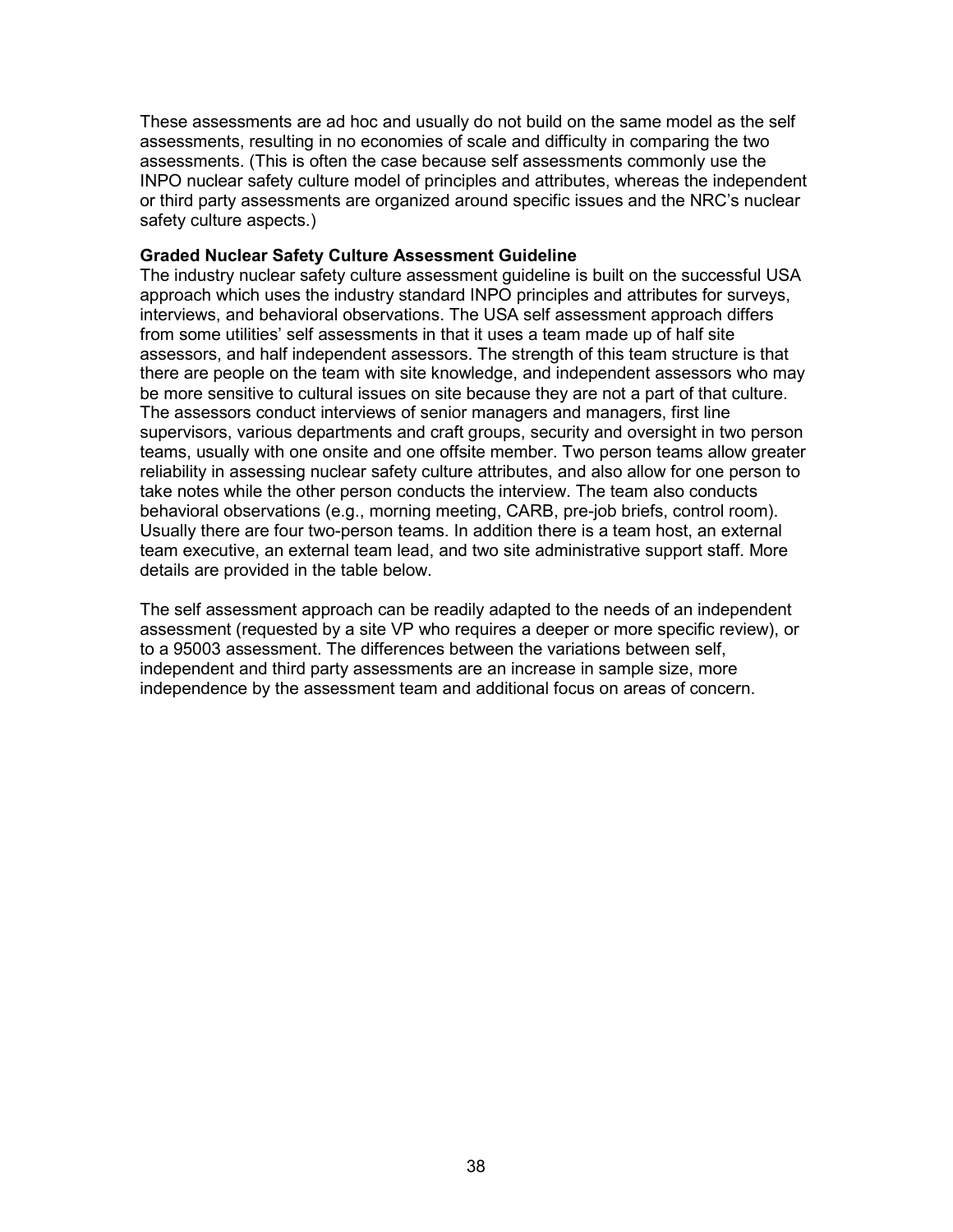# **Graded Nuclear Safety Culture Assessment**

|                         | <b>Self Assessment</b>                                                                                                                                                                                                                        | Independent<br><b>Assessment</b>                                                                                                                                                                                                                   | <b>Third Party Assessment</b>                                                                                                                                                                        |
|-------------------------|-----------------------------------------------------------------------------------------------------------------------------------------------------------------------------------------------------------------------------------------------|----------------------------------------------------------------------------------------------------------------------------------------------------------------------------------------------------------------------------------------------------|------------------------------------------------------------------------------------------------------------------------------------------------------------------------------------------------------|
| Purpose                 | To meet INPO SOER 02-4<br>(Davis Besse) biennial<br>assessment                                                                                                                                                                                | Requested by Site VP who<br>wants deeper/more<br>specific review                                                                                                                                                                                   | 95003: Plant in Column 4<br>of action matrix                                                                                                                                                         |
| <b>Base Assumptions</b> | Standard Assessment (pre-<br>survey <sup>1</sup> , document review,<br>interviews, behavioral<br>observation, four 2 person<br>teams, exit, written report) One<br>week.                                                                      | <b>Standard Assessment plus</b><br>review of additional area(s)<br>of concern to Site VP<br>Could require an additional<br>team of assessors to<br>address issues. Typically<br>one week.                                                          | Standard Assessment plus<br>review of additional areas<br>of concern determined by<br>Site VP and Team Leader.<br>Two weeks.                                                                         |
| <b>Work Product</b>     | Assessment Report, including:<br>executive summary, survey and<br>interview results by principle and<br>attribute, follow-up from previous<br>assessment, positive traits<br>observed, conclusions and<br>recommendations for<br>improvement. | Same as Standard<br>Assessment, with<br>conclusions and<br>recommendations on<br>additional topic requested<br>by Site VP.                                                                                                                         | Same as Standard<br>Assessment with<br>conclusions and<br>recommendations<br>addressing 95003 issues.                                                                                                |
| Coverage                | INPO principles and attributes;<br>minimal additional topics.<br>Typically 60-85 interviews, 15<br>observations, survey offered to<br>100%; goal of 70% response<br>(including write in comments)                                             | Same as self assessment<br>with coverage of additional<br>areas of concern and<br>perhaps 20% more<br>interviews and<br>observations.                                                                                                              | INPO principles and<br>attributes and additional<br>topics selected to address<br>95003 issues.<br>Approximately twice the<br>number of interviews and<br>observations as self<br>assessment         |
| <b>Team Makeup</b>      | Team Leader (outside utility)<br>Team Executive (outside utility)<br>4 external assessors (fleet or<br>outside)<br>4 internal assessors<br>1 Host peer<br>2 admin (host station)                                                              | Team Leader (outside<br>utility)<br>Team Executive (outside<br>utility)<br>8-10 external assessors<br>(at least half outside utility,<br>remainder fleet)<br>1 Host peer<br>2 admin (host station)<br>Optional: Behavioral<br>scientist (MA level) | Team Leader (outside<br>utility)<br>Team Executive (outside<br>utility)<br>10 external assessors<br>(outside utility)<br>1 Host peer<br>2 admin (host station)<br>Behavioral scientist (MA<br>level) |

<sup>————————————————————&</sup>lt;br><sup>1</sup> Surveys performed by contractors may be substituted for the USA survey if the results are provided to the assessment team in terms of the INPO principles and attributes.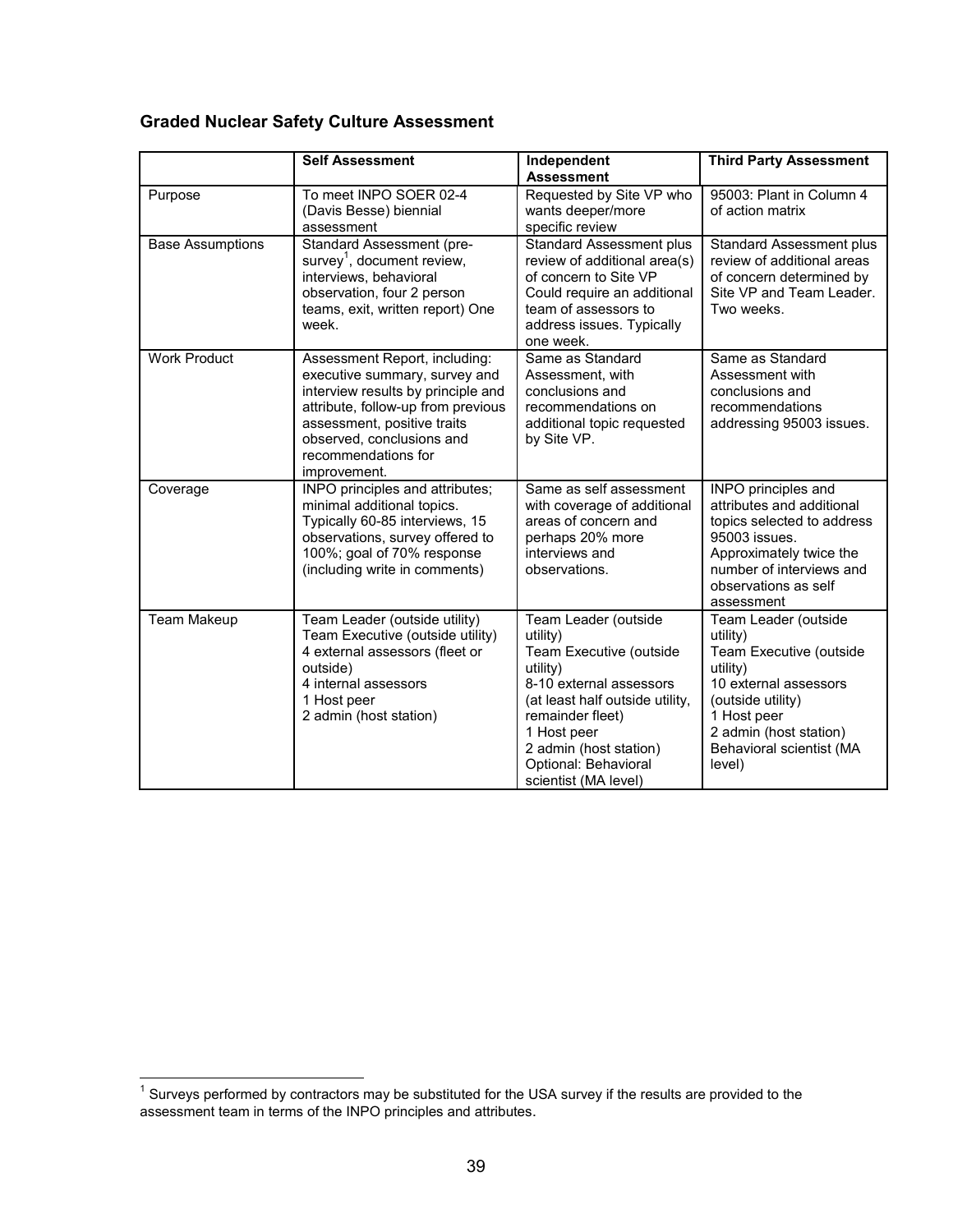|                   | <b>Self Assessment</b>                                                                                                                                                                                                                                                                                                                                                                                                                                                                                                                                                                                                                                                                                                                                                                                                                                                                         | Independent<br><b>Assessment</b>                                                                                                                                                                                                 | <b>Third Party Assessment</b>                                                                                                                                                                                                    |
|-------------------|------------------------------------------------------------------------------------------------------------------------------------------------------------------------------------------------------------------------------------------------------------------------------------------------------------------------------------------------------------------------------------------------------------------------------------------------------------------------------------------------------------------------------------------------------------------------------------------------------------------------------------------------------------------------------------------------------------------------------------------------------------------------------------------------------------------------------------------------------------------------------------------------|----------------------------------------------------------------------------------------------------------------------------------------------------------------------------------------------------------------------------------|----------------------------------------------------------------------------------------------------------------------------------------------------------------------------------------------------------------------------------|
| <b>Team Roles</b> | Team Leader: Interfaces with<br>host site and team members<br>prior to the assessment:<br>conducts $\frac{1}{2}$ day training with<br>team Sunday before<br>assessment:<br>leads team to ensure adequate<br>number of interviews and<br>observations are conducted;<br>briefs site management;<br>conducts exit; prepares report<br>obtaining team concurrence.<br><b>Team Executive: Provides</b><br>senior oversight of the team;<br>preferred attendance for entire<br>week; required Wed-Friday.<br>Interfaces with site VP.<br><b>Assessors: Conduct interviews</b><br>and observations as two person<br>teams; develop conclusions and<br>findings<br><b>Host Peer: Ensures logistics</b><br>including badging, interview and<br>observation scheduling;<br>coordinates survey<br>administration<br><b>Admin: Ensure smooth</b><br>execution of assessment and<br>manage data collection | Same as Self Assessment.<br><b>Behavioral scientist</b><br>works at the direction of<br>the Team Leader. Can<br>provide insights into data<br>analysis, interviewing<br>techniques, and team<br>findings and<br>recommendations. | Same as Self Assessment.<br><b>Behavioral scientist</b><br>works at the direction of<br>the Team Leader. Can<br>provide insights into data<br>analysis, interviewing<br>techniques, and team<br>findings and<br>recommendations. |
| Training          | Team Leader: Industry<br>workshop training and previous<br>assessor experience<br><b>Assessors: Interviewing skills</b><br>training (or experience in<br>conducting evaluations which<br>involve interviewing) and $\frac{1}{2}$ day<br>team training prior to the<br>assessment.<br>Admin: orientation by qualified<br>Team Leader                                                                                                                                                                                                                                                                                                                                                                                                                                                                                                                                                            | Same.<br><b>Behavioral scientist will</b><br>be familiar with<br>assessment methodology.                                                                                                                                         | Same.<br><b>Behavioral scientist will</b><br>be familiar with<br>assessment methodology.                                                                                                                                         |
| Document Review   | CAP, root cause evaluations<br>past 2 years, policies on nuclear<br>safety culture and SCWE, site<br>process PIs, QA audits, self<br>assessment and benchmarking<br>reports, last nuclear safety<br>culture assessment, NRC<br>assessment letters, review ROP<br>results on NRC website.                                                                                                                                                                                                                                                                                                                                                                                                                                                                                                                                                                                                       | Same, with any additional<br>materials provided by Site<br>VP.                                                                                                                                                                   | Same, with any additional<br>materials provided by Site<br>VP, and 95003 related<br>reports.                                                                                                                                     |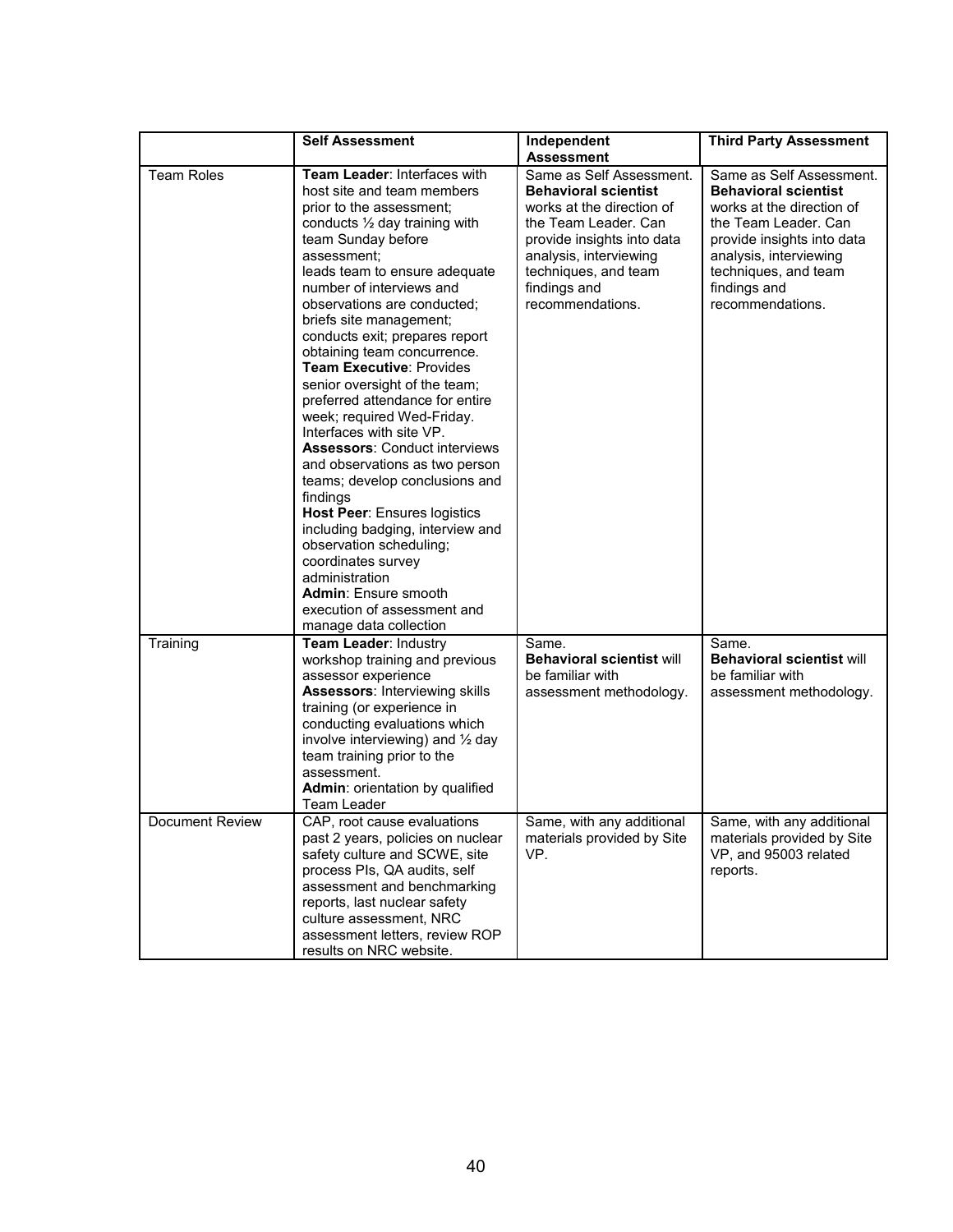# **Activities Necessary to Enhance the USA product for Nuclear Safety Culture Assessments for Industry Use (including 95003 third party nuclear safety culture assessments)**

The Utilities Service Alliance has created an excellent nuclear safety culture assessment product which it has been implementing and improving over the past five years. A team of leaders of the USA effort reviewed the current product and considered what additional improvements would be necessary. These enhancements include:

- 1. Modify document to reflect three levels of assessment (self, independent, and third party).
- 2. Update survey tool to distinguish between departments and respondent's organization level.
- 3. Develop survey criterion and content validity.
- 4. Upgrade to Microsoft Access 2007.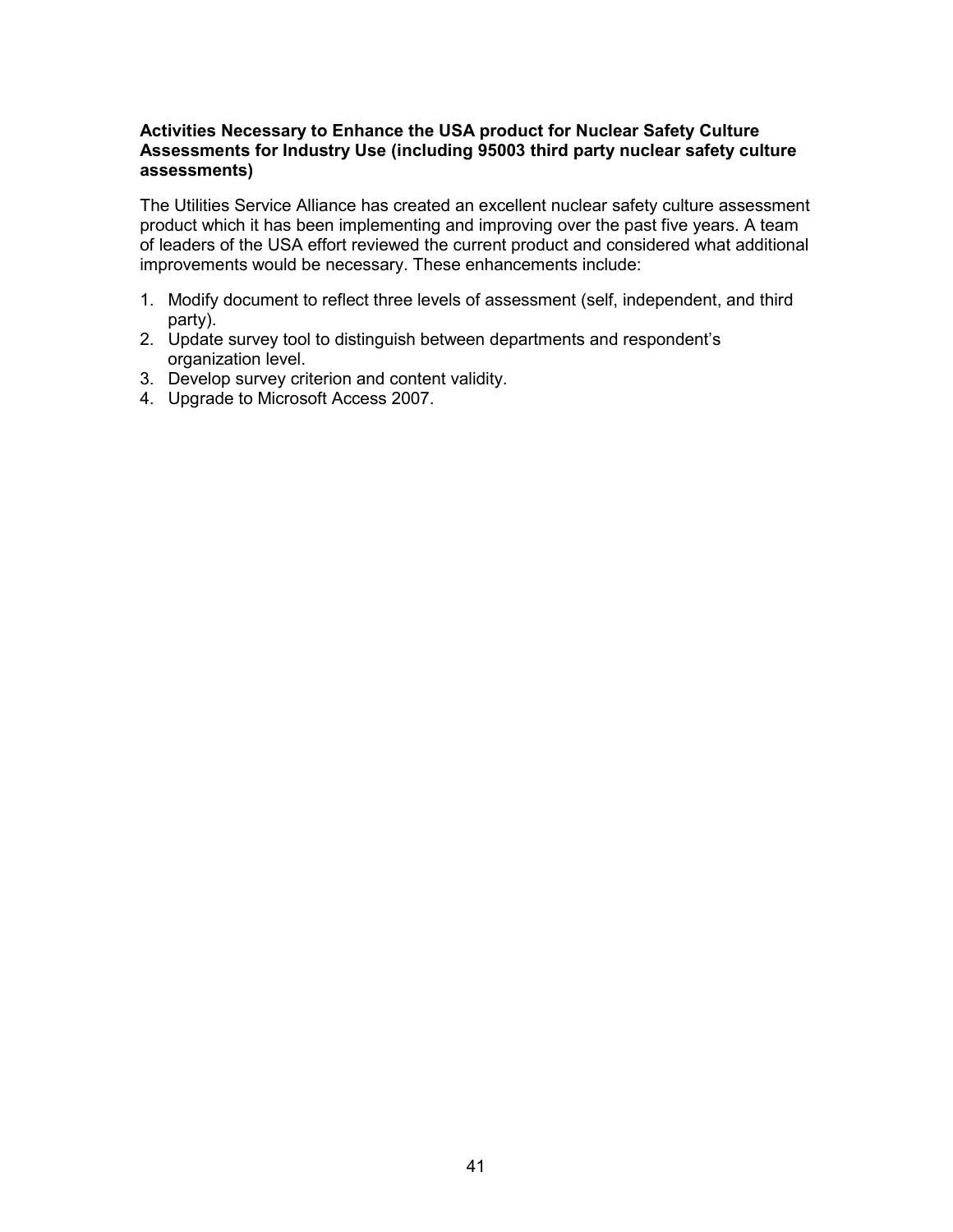# **VI. Mr. William D. (Bill) Shaeffer Employee Concerns Manager Energy Northwest – Columbia Generating Station**

# **QUESTIONS ON SAFETY CULTURE COMPONENTS**

1. Is there an area(s) important to safety or security culture that does not appear to be captured by the set of nine components? Is the missing area(s) relevant to a particular set of licensees or certificate holders? Or is it generically applicable? If so, please specify.

Response: No

2. Of the identified components, is there a safety culture component(s) that you consider to not be important, or to not contribute, to safety culture and should therefore be dropped? If so, please specify.

Response: No

3. How should the Commission communicate a common understanding of the components of safety/security culture?

Response: Regulatory Issue Summary (RIS)

4. How should the Commission, through the policy statement, influence licensee and certificate holders to use their understanding of safety/security culture to improve performance?

 Response: Clearly define safety and security culture as "Priority 1", in everything the industry does.

5. Should there be new regulatory requirements specifically addressing safety culture? If so, please explain. Or, how should safety culture insights to be used, e.g., to inform regulatory response to findings or violations within existing requirements?

Response: No, continue with the revised ROP (need more run time)

- 6. Given the range of NRC licensees and certificate holders, how can the Commission best communicate its expectations regarding the scope of programs and processes to address safety/security culture in a manner that appropriately considers the different licensee and certificate holders environment?
	- Response: If the incorporation of security is kept at the same high level in the policy statement as nuclear safety there shouldn't be a reason to have to address the different licensees individually.

How should the Commission define the components of safety and security culture (i.e., one set of components addressing both safety and security culture in an integrated manner or two sets of components, one to address safety culture and another to address security culture)? What are the risks and benefits of combining or separating them?

Response: See attachment below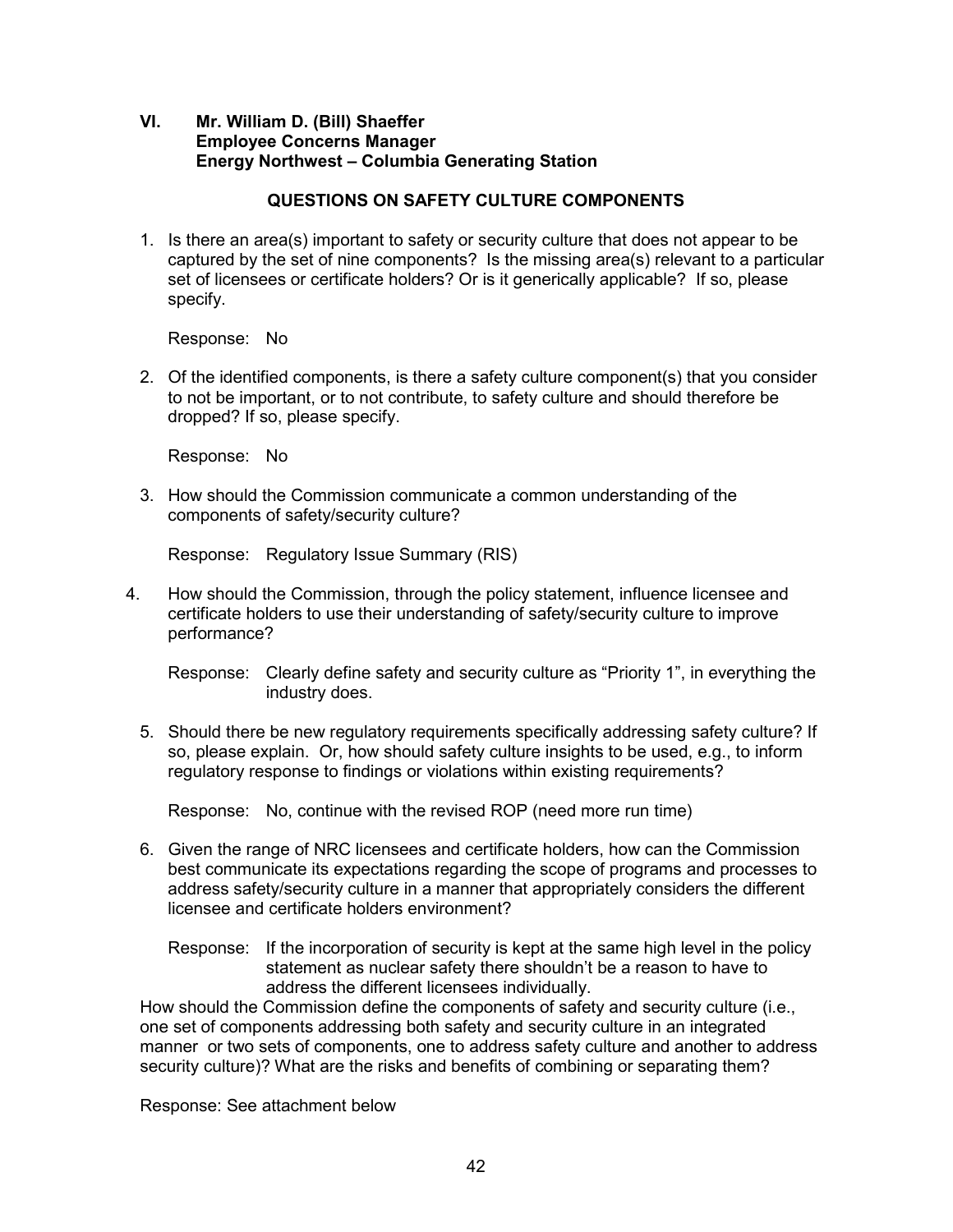#### **CODE OF FEDERAL REGULATIONS (CFR)**

# *"PROTECTION OF PUBLIC HEALTH AND SAFETY, COMMON DEFENSE AND SECURITY"*

| <b>NUCLEAR SAFETY CULTURE</b>                                                                                                                                                                                                                                     | <b>NUCLEAR SECURITY CULTURE</b>                                                                                                                                                                                                                                    |  |  |  |  |
|-------------------------------------------------------------------------------------------------------------------------------------------------------------------------------------------------------------------------------------------------------------------|--------------------------------------------------------------------------------------------------------------------------------------------------------------------------------------------------------------------------------------------------------------------|--|--|--|--|
| "Nuclear Safety Culture is that assembly of<br>characteristics and attitudes in organizations<br>and individuals which establishes that, as an<br>overriding priority, nuclear plant safety issues<br>receive the attention warranted by their<br>significance."* | Nuclear Security Culture is that assembly of<br>characteristics and attitudes in organizations<br>and individuals which establishes that, as an<br>overriding priority, nuclear plant security issues<br>receive the attention warranted by their<br>significance. |  |  |  |  |
| <b>NRC SAFETY CULTURE COMPONENTS</b>                                                                                                                                                                                                                              |                                                                                                                                                                                                                                                                    |  |  |  |  |
| 1.<br>Safety Conscious Work Environment (SCWE) - Management maintains a SCWE in which<br>personnel feel free to raise concerns without fear of retaliation.                                                                                                       |                                                                                                                                                                                                                                                                    |  |  |  |  |
| 2.<br>defined and reinforced.                                                                                                                                                                                                                                     | Accountability $(A)$ – Roles, responsibilities and authorities for safety and security are clearly                                                                                                                                                                 |  |  |  |  |
| Licensee Decision-Making $(LDM)$ – Licensee decisions ensure that safety and security are<br>3.<br><i>maintained</i>                                                                                                                                              |                                                                                                                                                                                                                                                                    |  |  |  |  |
| 4.                                                                                                                                                                                                                                                                | Work Practices (WP) – As individual contributors, personnel demonstrate ownership for safety<br>and security in their day-to-day work activities.                                                                                                                  |  |  |  |  |
| 5.                                                                                                                                                                                                                                                                | Work Planning and Control (WPC) – Processes for planning and controlling work ensure that<br>individual contributors, supervisors and work groups communicate, coordinate, and execute<br>their work activities in a manner that supports safety and security.     |  |  |  |  |
| 6.<br>significance.                                                                                                                                                                                                                                               | Problem Identification and Evaluation (PIE) - Management ensures that issues potentially<br>impacting safety or security are promptly identified and fully evaluated, commensurate with their                                                                      |  |  |  |  |
| $7_{\cdot}$                                                                                                                                                                                                                                                       | Problem Resolution $(PR)$ – The licensee ensures that safety and security issues are promptly<br>addressed and corrected, commensurate with their significance.                                                                                                    |  |  |  |  |
| 8.<br>implemented.                                                                                                                                                                                                                                                | Continuous Learning Environment (CLE) - Management maintains a continuous learning<br>environment in which opportunities to improve safety and security are sought out and                                                                                         |  |  |  |  |
| 9.                                                                                                                                                                                                                                                                | Resources $(R)$ – The licensee ensures that the personnel, equipment, procedures, and other<br>resources needed to assure safety and security are available.                                                                                                       |  |  |  |  |

\*Adopted from the IAEA's International Nuclear Safety Advisory Group (INSAG) as presented in INSAG-4 publication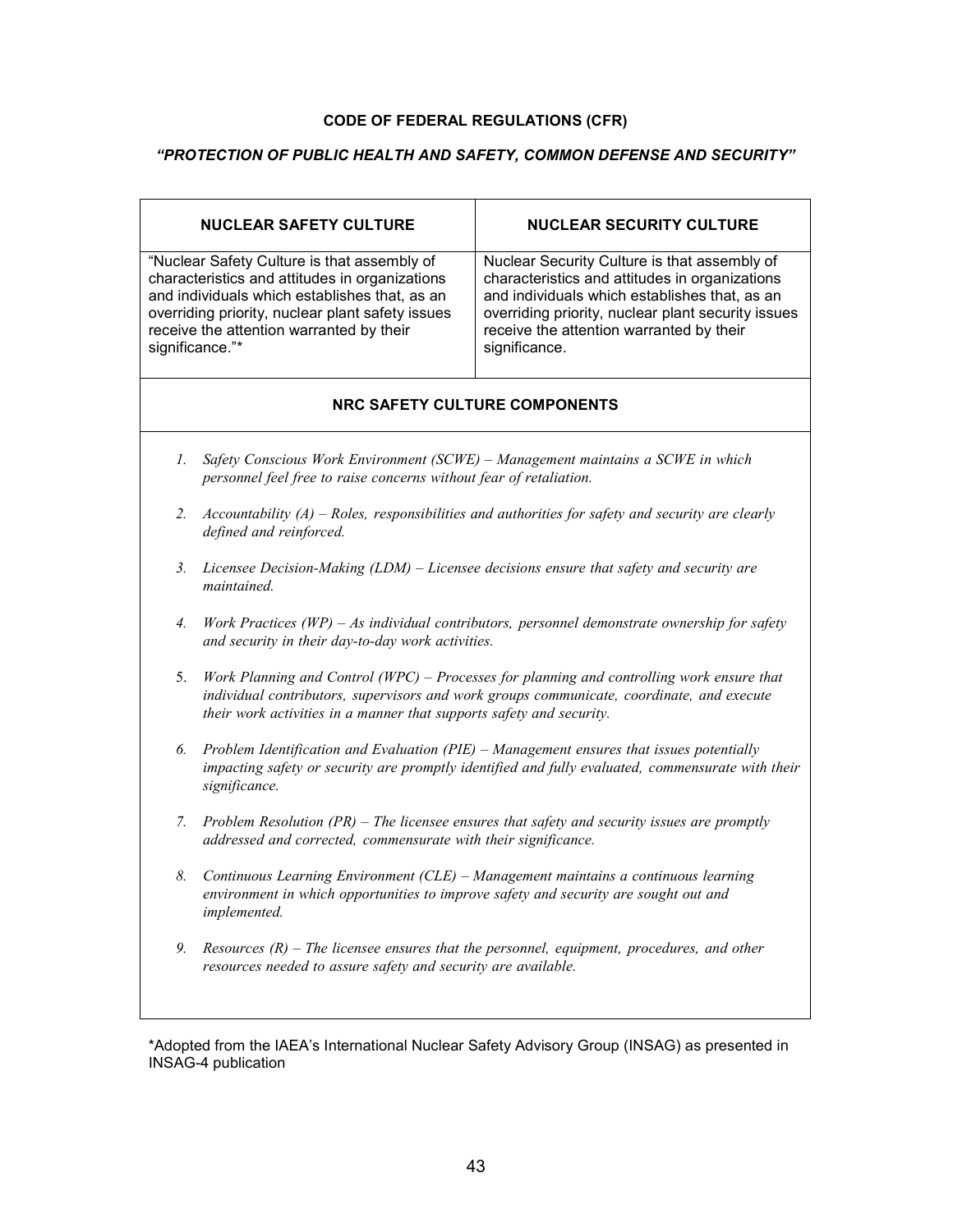# **VII. Mr. Peter Stockton Project On Government Oversight**

- $\Rightarrow$  Great job staff for recognizing there is a security problem at the power plants. Unfortunately, they were voted down on recent DBT increase and security information transparency issue.
- $\Rightarrow$  We are agnostic on a policy statement. The current one states that reactor operators should not be drunk or asleep in the control room. The policy statement seems self-evident. But, the process of trying to identify these culture problems can be productive.
- $\Rightarrow$  Problem starts at the top with NRC Commissioners
	- o A year ago POGO interviewed each Commissioner. Some simply don't believe there is a serious terrorist threat to the nuclear power plants. One measure of this problem is the vote last week to turn down the staff recommendation to make the DBT more robust (the number of adversaries included and number of lethal weapons available to terrorists, 50 cal. Bangalore torpedoes and RPGs).
	- o One Commissioner made misleading and disparaging remarks to Congress about a security whistleblower in a Senate Peach Bottom hearing, that lead to an IG investigation
	- o Recently, Commissioners voted against increasing the transparency and public information about the results of security inspections. (TA-18)
	- $\circ$  President Obama should appoint someone to the Commission who has a commitment to nuclear security. This is an opportunity to show that he is serious about his commitment to prevent nuclear terrorism.
- $\Rightarrow$  Since 2002, POGO has interviewed or met with several hundred security officers. From those interviews, we believe security culture is a real problem.
- $\Rightarrow$  Security officers recognize that the DBT is unrealistic and that they would be cannon-fodder in a real attack. They refer to the DBT as the "Dollar Based Threat."
	- o BRE are iron coffins
	- o They know they won't get effective outside help because of timelines
	- o They know they will be outgunned
	- o Excessive overtime leads to lack of attentiveness
	- o When questioned about the lame DBT—NRC claims, "that is all you can expect of private guard force." This is dangerous. This attitude trickles down to create a culture.
- $\Rightarrow$  There is too much advance notice of security tests (force-on-force). There is a culture of wanting the plants to look good. Not a culture of: How well protected are the power plants? Should win overwhelmingly-no surprise, no speed, or no violence of action (the major advantages that terrorists have).
- $\Rightarrow$  NFS/BWXT serious problems with DBT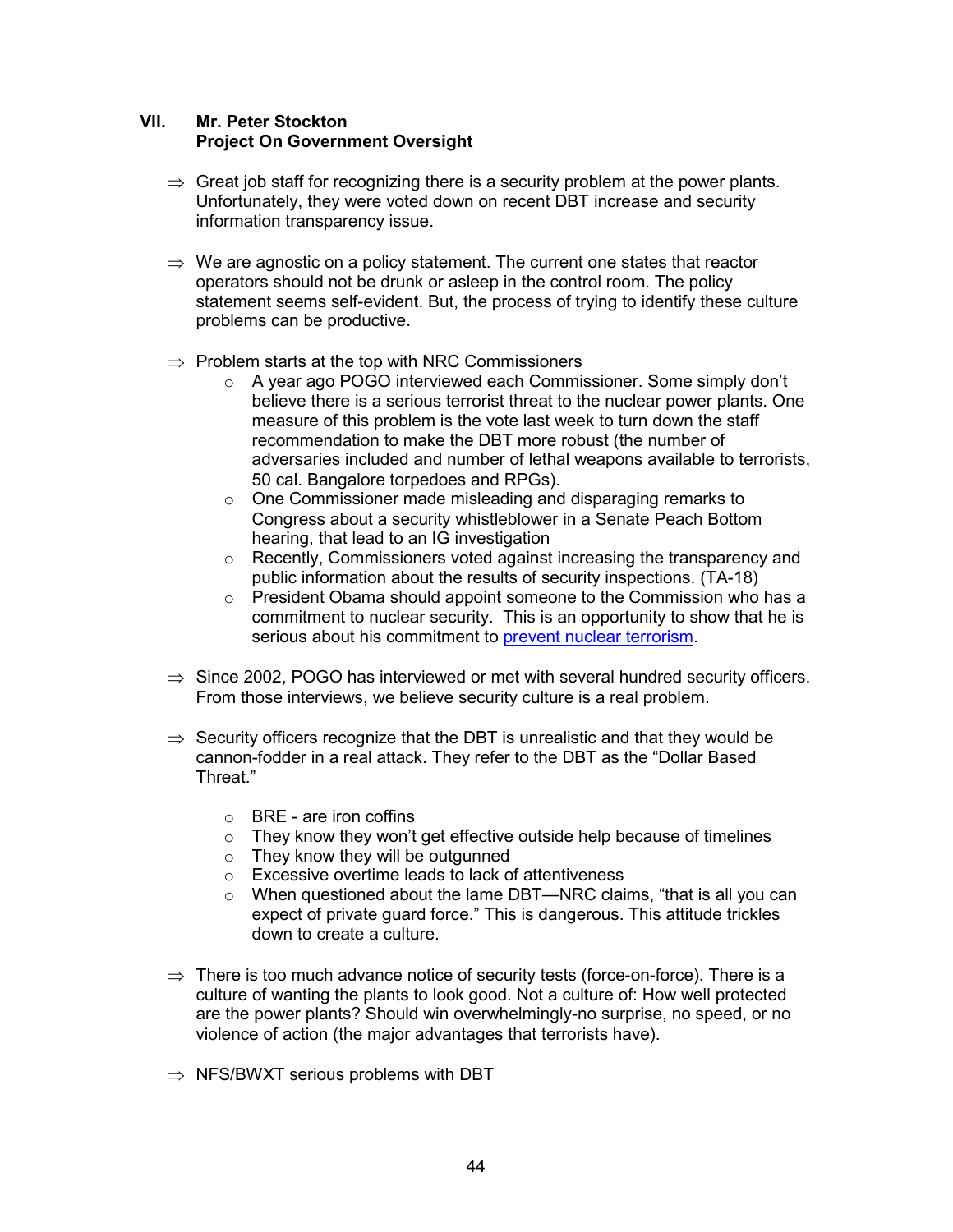- $\Rightarrow$  Security officers' concerns are not taken seriously by the security contractor or the licensees. Security officers stop bringing up issues when nothing gets addressed. In a number of cases they are afraid to bring up issues because the fear of retaliation, including the threat to their jobs.
- $\Rightarrow$  No real whistleblower protections.
- $\Rightarrow$  Contractor and licensee responses to problems that are raised by saying "we don't have the money" or "we're in compliance with NRC regulations."
- $\Rightarrow$  At Peach Bottom, security officers went to the press instead of the NRC—didn't trust the NRC
- $\Rightarrow$  Regional offices
	- o McGaffigan experiences with Region 1 at Salem Hope Creek
	- o Peach Bottom OIG report, no heads roll
	- o March 2007 "no safety problems," but then in September 2007, hearing about a potential video, it then became "possible safety problems"
- $\Rightarrow$  Enforcement/Fines \$65K, sleeping guards cost NRC \$500K for investigations

#### **VIII. Mr. Greg Yuhas**

Safety Culture Comments:

It's all about profit, pressure and pain.

Profit is the driving force that ultimately controls the resources allocated to safety. It doesn't matter if the profit is monetary, as in private industry; prestige as in educational institutions or budget/mission as found in government and non-profits. In the end if you can't make money, attract students, stay within your budget, or successfully complete your mission, your organization will fail.

Pressure is a force that can change direction. It can be a simple as a road sign warning of a sharp curve ahead.

Pain is the antithesis of profit. It is the counter weight that must be heavy enough to balance the primal urge for profit. If you ignore the warning signs and there is no consequence or pain, you may come to believe you don't have to heed the warnings.

Safety culture is an organizational paradigm that represents a level of pressure in the decision making process. It's a set of procedures that help us recognize warning signs and act accordingly.

NRC should prepare and promulgate a Regulatory Guide presenting the programs and procedures commonly found in organizations with effective safety cultures. Since Regulatory Guides are not mandatory, they represent a form of pressure. License reviewers, inspectors, and senior managers should point to the Regulatory Guide rather than offering their own ideas of what procedures or programs should be present in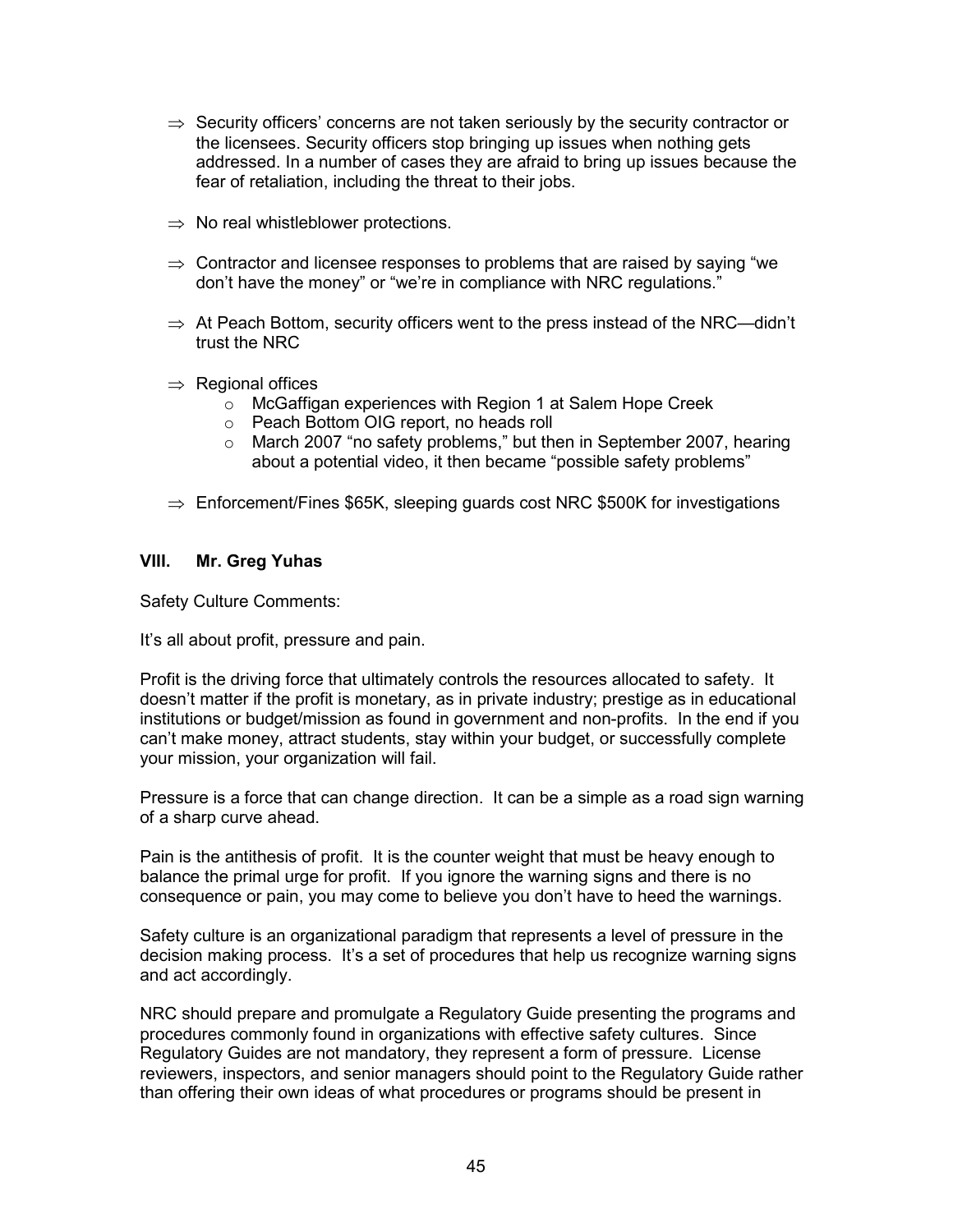fostering an effective safety culture. NRC must avoid the temptation to co-manage licensees' activities.

However, it's up to NRC to establish clear, performance based safety significant regulations that are consistently and effectively enforced. NRC and the Agreement states are ultimately responsible for providing sufficient pain to balance the profit incentive if we are to have the public believe radioactive materials can be safely utilized.

# **IX. Mr. Earl Fordham Conference of Radiation Control Program Directors (CRCPD)**

Overriding comment: One statement combining safety and security

General comments:

1) There is room for safety and security improvement at reactor facilities. With the understanding regulators and regulations can only go so far, the utility remains ultimately responsible for safety environment. Utility owners/managers must see an economic benefit to the safety and security development. The NRC should develop policies to promote the culture from within.

2) Emphasis on human performance issues. Utility employees should be actively engaged in the process with training. Feedback (e.g., surveys) should be encouraged. The message (in documents and presentations) needs to use plain English principles.

#### **X. T. Moser Chairman STARS Integrated Regulatory Affairs Group**

Reference:

1) 74 FR 04260, Safety Culture Policy Statement Development: Public Meeting and request for Public Comments, dated January 23, 2009. NRC-2009-0013

2) 74 FR 05192, Safety Culture Policy Statement Development: Public Meeting and Request for Comments; Correction, dated January 29, 2009. NRC-2009-0013

The Strategic Teaming and Resource Sharing  $(STARS)^1$  alliance submits the enclosed comments in response to the referenced Federal Register notices soliciting comments on the Commission's development of a Safety Culture Policy. The STARS alliance applauds the Staff's evaluation and public outreach in this effort. As the comments generally reflect, STARS takes seriously the responsibility of the licensee in establishing and maintaining a strong nuclear safety culture. Further, STARS believes that the best approach is strong licensee ownership of the assessment and ownership of the resolution of any identified deficiencies.

<sup>1</sup> STARS consists of thirteen plants at seven stations operated by Luminant Power, AmerenUE, Wolf Creek Nuclear Operating Corporation, Pacific Gas and Electric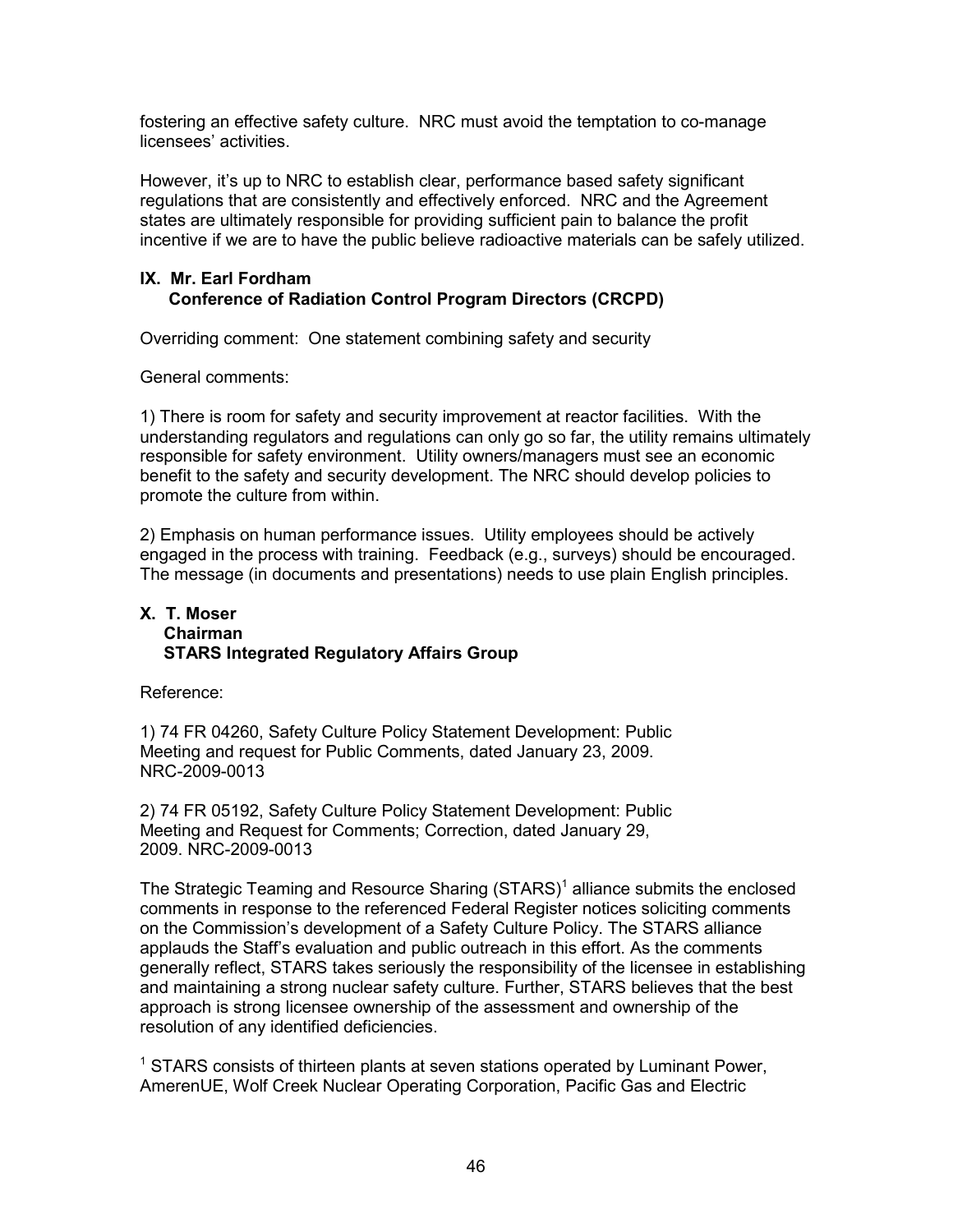Company, STP Nuclear Operating Company, Arizona Public Service Company, and Southern California Edison.

# Safety Culture Policy Comments

The following comments are provided regarding the current implementation of the NRC's initiative on safety culture.

1. The policy statements for safety culture should not differentiate between organizations. STARS feels that the defined set of safety culture attributes are transferable across all organizations. Security has long been recognized as a key element to safe facility operation and radiation protection. The artificial creation of a distinction based on safety culture will likely induce unintended divisions. There should be one defined statement and policy.

2. For power reactors subject to the Reactor Oversight Process (ROP), the set of attributes defining nuclear safety culture should align with those developed by the Institute of Nuclear Power Operations (INPO). This set of attributes has well-established definitions, clear evaluation criteria, and comprehensive implementation guidance. Moreover, STARS feels that the INPO evaluations or independent safety assessments by third parties are more comprehensive and better at determining a station's safety culture performance. The NRC's use of different terminology and binning criteria, such as the assigned cross-cutting aspects, has created confusion and uncertainty in communications.

3. The STARS alliance encourages the NRC to consider other approaches, such as the Industry's Alternative Nuclear Safety Culture Approach. This approach emphasizes the licensee's responsibility for the identification of safety culture performance issues. This proposal makes clear that the burden for establishing and maintaining an appropriate safety culture rests with licensee management. This approach acknowledges two critical elements, that safety culture is a licensee responsibility and that it cannot be inspected or regulated into a station. The approach helps strengthen station ownership through the use of robust assessments such as the Utilities Service Alliance self-assessment and the station's ownership of issue resolution using its Corrective Action Program. We understand the NRC will remain engaged in safety culture but consideration of the approach described above emphasizes a licensee ownership of safety culture.

4. For power reactors the NRC assigns Substantive Cross Cutting Issues (SCCI) based on the number findings with particular cross-cutting aspects. These aspects are frequently assigned absent a full understanding of the cause(s) of the condition(s). As such, associated SSCIs may improperly characterize station performance weaknesses, resulting in the diversion of significant resources away from key performance issues, aggravating performance on those issues. If the process is to be continued, more rigor is needed in the assignment of cross-cutting aspects. Further, there is no defined appeal process for disagreements over the assignment of cross-cutting aspects. Such a process is necessary such that consensus on performance issues is achieved.

5. Absent changes to either the thresholds for assigning cross cutting aspects to findings or the threshold for issuing SCCIs, the Staff's proposed reduction in the number of crosscutting component areas will effectively increase the number of SCCIs. This, in